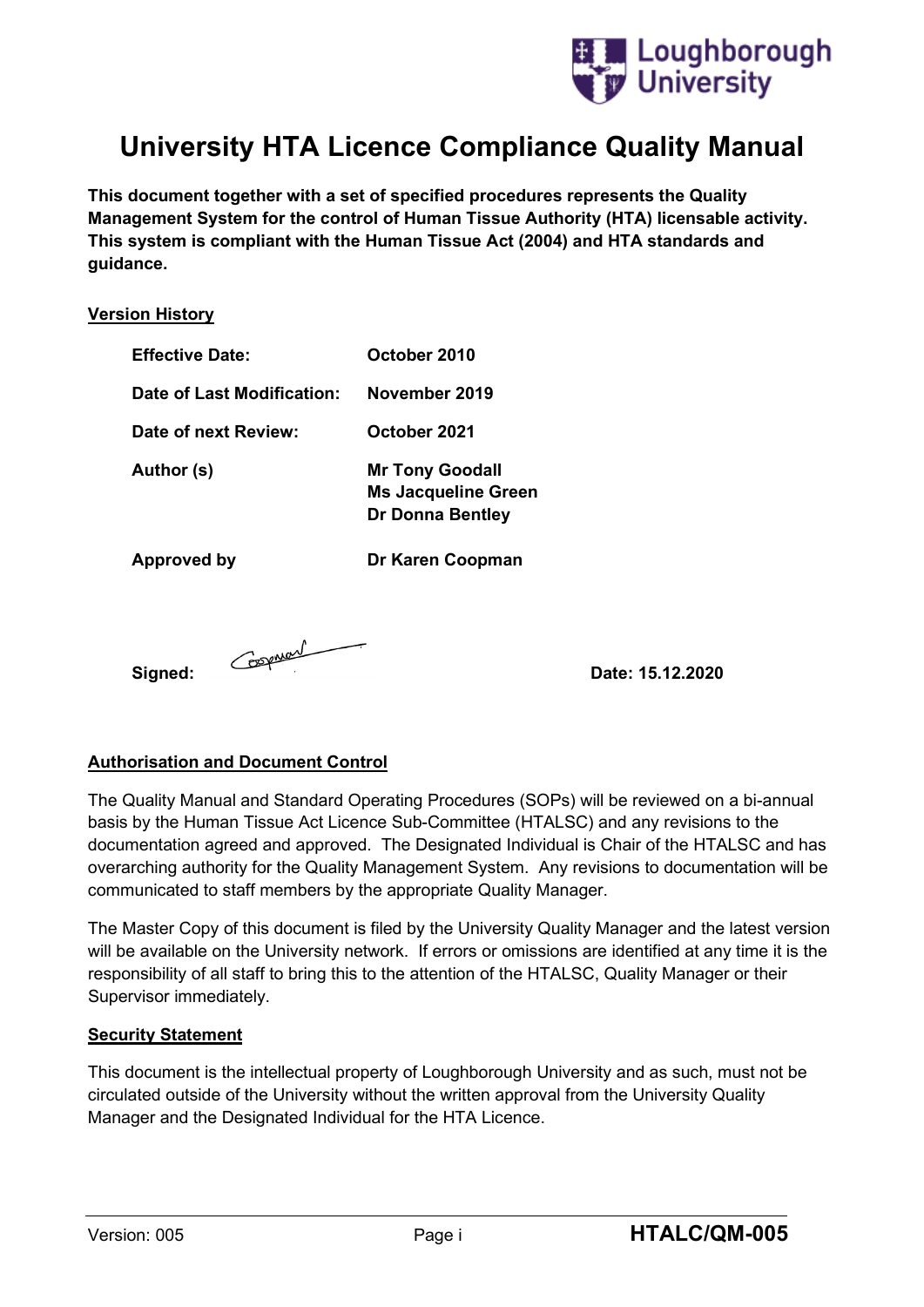

# **Table of Contents**

| 1              |     |       |  |  |
|----------------|-----|-------|--|--|
| $\overline{2}$ |     |       |  |  |
| 3              |     |       |  |  |
| 4              |     |       |  |  |
|                | 4.1 |       |  |  |
|                |     | 4.1.1 |  |  |
|                |     | 4.1.2 |  |  |
|                |     | 4.1.3 |  |  |
|                |     | 4.1.4 |  |  |
|                |     | 4.1.5 |  |  |
|                |     | 4.1.6 |  |  |
|                |     | 4.1.7 |  |  |
|                |     | 4.1.8 |  |  |
| 5              |     |       |  |  |
|                | 5.1 |       |  |  |
|                | 5.2 |       |  |  |
|                | 5.3 |       |  |  |
|                |     | 5.3.1 |  |  |
|                |     | 5.3.2 |  |  |
|                |     | 5.3.3 |  |  |
|                |     | 5.3.4 |  |  |
|                |     | 5.3.5 |  |  |
|                |     | 5.3.6 |  |  |
|                | 5.4 |       |  |  |
|                | 5.5 |       |  |  |
|                |     | 5.5.1 |  |  |
|                |     | 5.5.2 |  |  |
|                |     | 5.5.3 |  |  |
|                | 5.6 |       |  |  |
|                | 5.7 |       |  |  |
|                | 5.8 |       |  |  |
|                | 5.9 |       |  |  |
|                |     | 5.10  |  |  |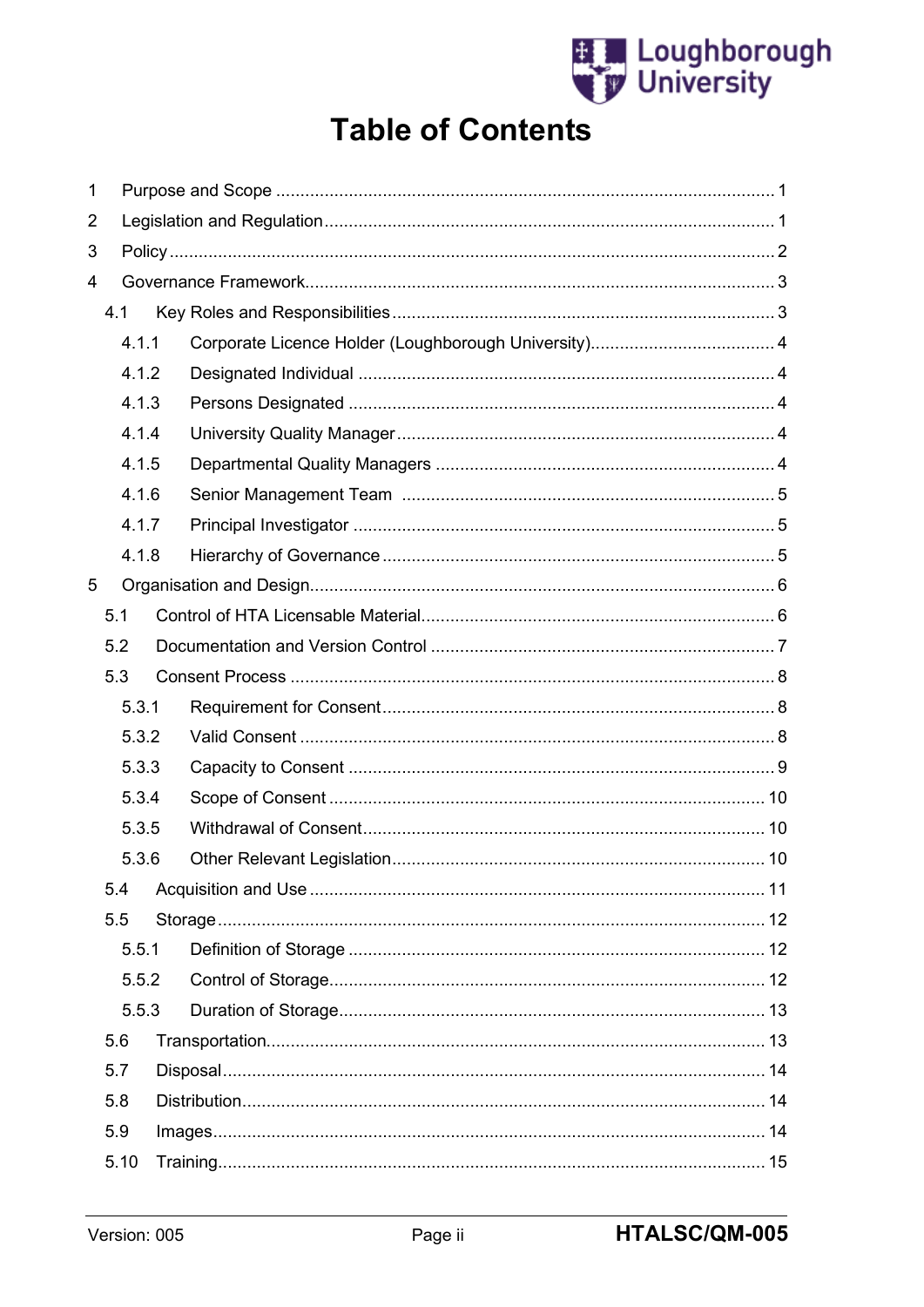

|     | 6 Audit and Management Review |  |
|-----|-------------------------------|--|
|     |                               |  |
|     |                               |  |
| 6.3 |                               |  |

## Appendices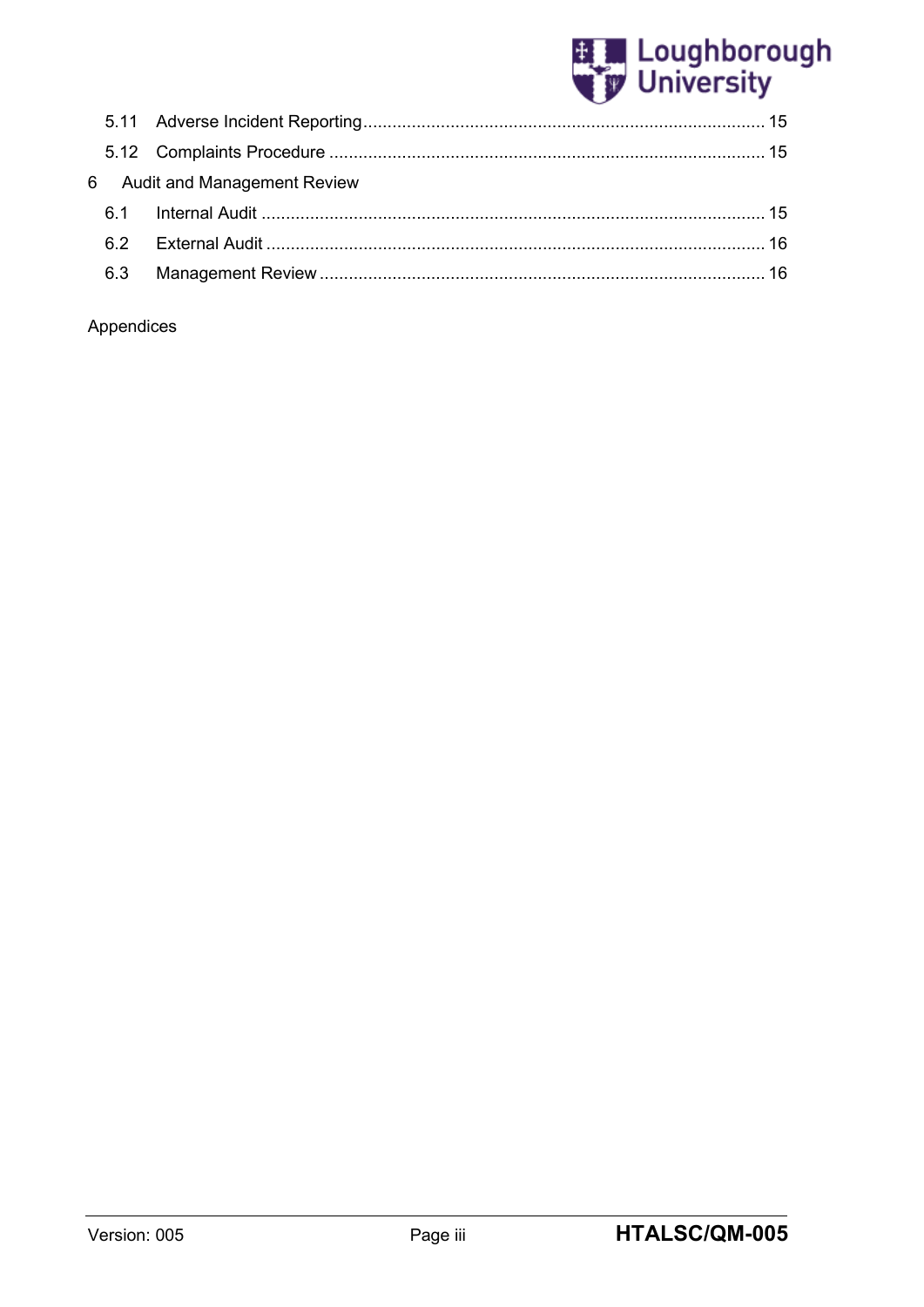

## <span id="page-3-0"></span>**1 Purpose and Scope**

The University has an international reputation for research and teaching in the biological sciences. The University acknowledges its responsibilities to adhere to all applicable regulatory and licensing standards connected with research and teaching that involves the acquisition, storage, use and disposal of human tissue. Procedures are in place to ensure the University meets the Health, Safety and Environmental requirements associated with such activities.

This document describes the policy and procedures relating to the acquisition, use, storage and disposal of human tissue at Loughborough University for the purposes of research to comply with the requirements of licensing in accordance with the [Human Tissue Act \(2004\).](http://www.legislation.gov.uk/ukpga/2004/30/contents)

These procedures apply to all relevant research carried out within Loughborough University, which is currently limited to activities within the School of Sport, Exercise and Health Sciences (SSEHS), Centre for Biological Engineering (CBE) and the Department of Chemistry, as well as the storage of skeletal material held within SSEHS for the purposes of teaching anatomy. Research in the biological division of the SSEHS is dedicated to advancing knowledge and expertise in the areas of sport performance; health, physical activity and the prevention of chronic disease; and physical activity and education. Research in the CBE is more focussed on developing cell-based therapies (although no human application is carried out) and the Dept of Chemistry is primarily focussed on development of analytical techniques that help us interrogate human samples.

The University does not intend to use tissue for donor selection or human application, or to distribute human tissue. The scope of research within the University is kept under review and this quality manual and accompanying documentation must be updated to reflect any changes.

## <span id="page-3-1"></span>**2 Legislation and Regulation**

The [Human Tissue Act \(2004\)](http://www.legislation.gov.uk/ukpga/2004/30/contents) provides the regulatory framework for the acquisition, use, storage and disposal of human tissue for research. An establishment must hold an appropriate licence for the activity that it is engaging in. The provisions of the licence will vary in accordance with the activity. Therefore it is essential that the appropriate codes of practise are adhered to.

Loughborough University holds a research license, licence number - 12577

The HTA is currently the competent authority enforcing this legislation and requires the storage of 'relevant material' from either the living or deceased to be regulated through licensing, subject to certain exceptions as below (see HTA [Code of Practice](https://www.hta.gov.uk/sites/default/files/Code%20E.pdf) and Standards E: Research – Annex B and Annex C):

• 'Relevant material' held for a specific research project approved by a 'recognised' ethics authority.<sup>1\*</sup> for the duration of the project.

<sup>1\*</sup> Established under and operating to the standards set out in the governance arrangements issued by the UK Health Departments or an ethics committee recognised by United Kingdom Ethics Committee Authority to review clinical trials of investigational medicinal products under the Medicines for Human Use (Clinical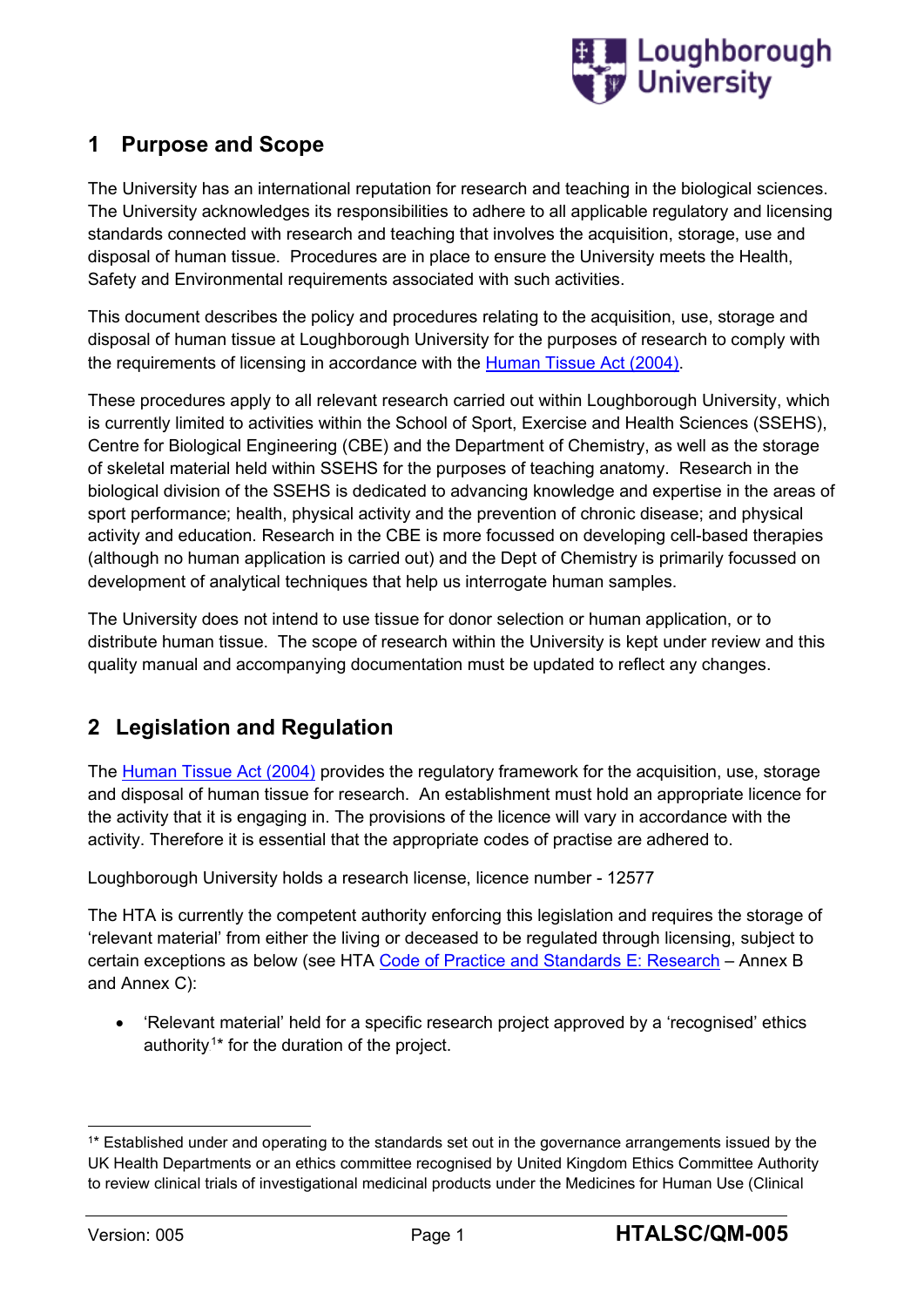

- 'Relevant material' procured from a HTA licensed tissue bank, provided that its intended use is for research which falls in the category of approval of the tissue bank from which it was acquired.
- 'Relevant material' intended for transportation or awaiting processing to render it acellular, providing that the duration of storage is a matter of hours or days and certainly no longer than a week.
- 'Relevant material' from a deceased person, if more than 100 years have elapsed since the person's death.

Within the Human Tissue Act 'relevant material' is limited to material which consists of or includes human cells (see [HTA guidance on the definition of relevant material](http://www.hta.gov.uk/legislationpoliciesandcodesofpractice/definitionofrelevantmaterial.cfm) and accompanying [supplementary list of materials\)](http://www.hta.gov.uk/_db/_documents/Supplementary_list_of_materials_200811252407.pdf). Relevant material includes: human bodies, internal organs and tissues, skin and bone, bodily waste, cell deposits, tissue sections, plastinated tissue and plastinated body parts (where the cellular structure is retained by the plastination process). Storage of materials such as serum and plasma are not subject to licensing, however since they are obtained from 'relevant material' they are subject to the consent requirements of the Human Tissue Act and HTA policies and guidance.

DNA (as opposed to the 'bodily material' from which it originates) is not considered to be 'relevant material' under the Human Tissue Act. 'Bodily material' differs from relevant material as it includes hair, nails and gametes. Holding 'bodily material' with the intention to analyse its DNA without qualifying consent is an offense, unless a specific exemption has been granted by the HTA.

The consent requirements of the Human Tissue Act are not retrospective. This means it is not necessary to obtain consent for material held when the Human Tissue Act came into force on 1 September 2006. This does not affect the necessity for a licence to store such material.

## <span id="page-4-0"></span>**3 Policy**

HTA licensable activity should be carried out to the highest standards in accordance with current legislation and national and local ethical and clinical guidance including:

- [HTA Codes of Practice](https://www.hta.gov.uk/hta-codes-practice-and-standards-0) and Standards with particular reference to [Code of Practice A:](https://www.hta.gov.uk/sites/default/files/files/HTA%20Code%20A_0.pdf) [Guiding principles and the Fundamental Principle of Consent;](https://www.hta.gov.uk/sites/default/files/files/HTA%20Code%20A_0.pdf) [Code of Practice E:](https://www.hta.gov.uk/sites/default/files/Code%20E.pdf) [Research](https://www.hta.gov.uk/sites/default/files/Code%20E.pdf) and Code of Practice E: [Research Standards and Guidance.](https://www.hta.gov.uk/sites/default/files/Code%20E%20Research%20Standards%20and%20Guidance.pdf)
- [General Medical Council](http://www.gmc-uk.org/guidance/ethical_guidance.asp) guidance on the ethical considerations relating to seeking patients' consent
- [Medical Research Council](http://www.mrc.ac.uk/) which provides practical help with legislative and good practice requirements
- [Health Research Authority](http://www.hra.nhs.uk/research-community/) on the use of human tissue in research
- [UK Clinical Research collaboration](http://www.ukcrc.org/) which provides regulatory and governance advice
- Loughborough University [Ethics Approvals \(Human Participants\) Sub-Committee](http://www.lboro.ac.uk/committees/ethics-approvals-human-participants/) (HPSC)

Trials) Regulations 2004. N.B. Loughborough University Ethics Approvals (Human Participants) Sub-Committee does not satisfy this criteria.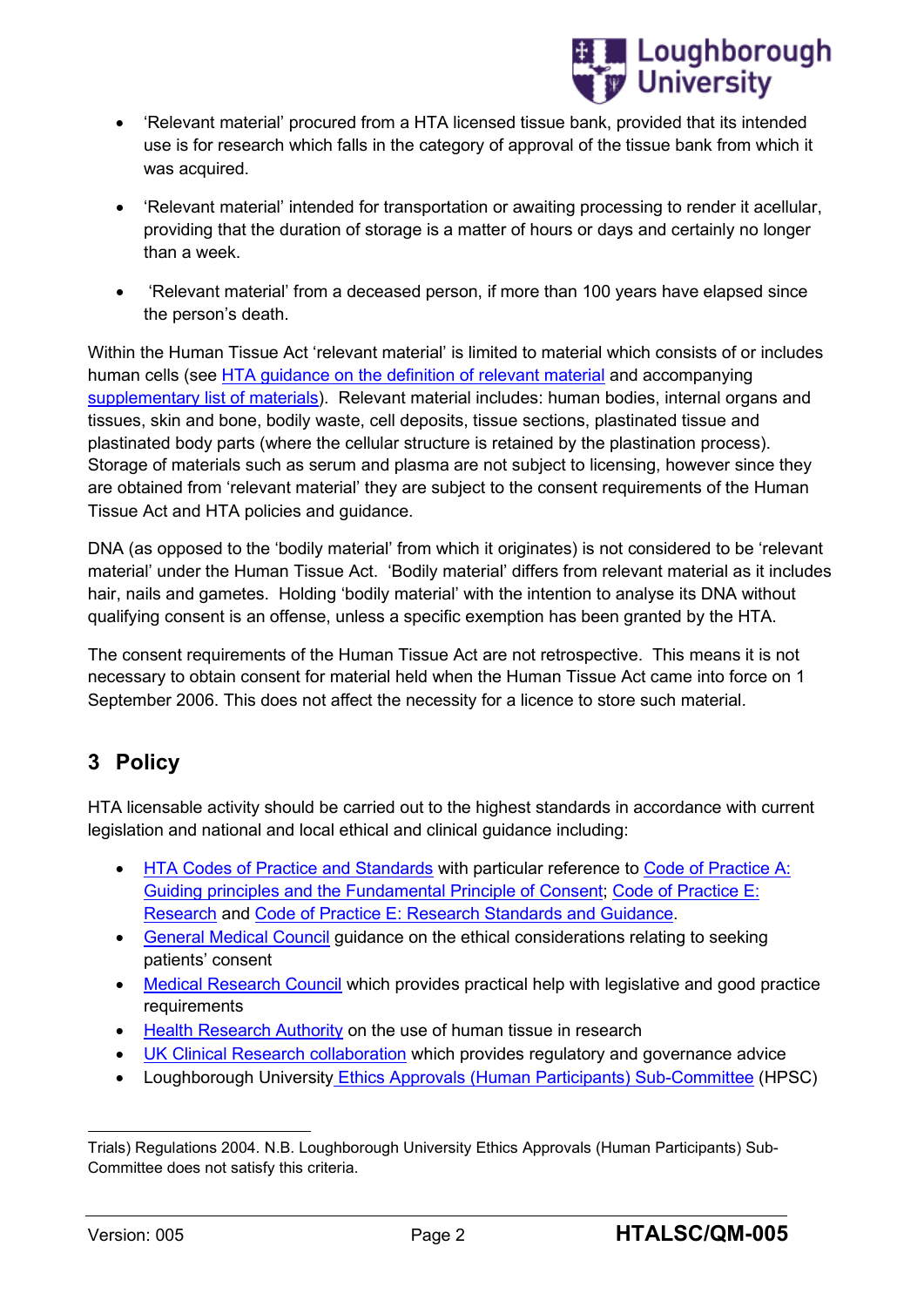

• Loughborough University HPSC [Guidance notes for investigators](http://www.lboro.ac.uk/committees/ethics-approvals-human-participants/additionalinformation/guidanceforinvestigators/)

Compliance with these standards involves all staff that work with human tissue, who are individually responsible for the quality of their work, continuously striving to improve the quality of the research environment and adhere to best practice. To achieve and maintain the required level of quality assurance Loughborough University HTALSC will:

- Operate a Quality Management System to integrate the organisation procedures, processes and resources for the control and management of HTA licensable activity.
- HTALSC will report to Loughborough University Ethics Committee (LUEC) annually.
- Set quality objectives to implement and maintain the system.
- Ensure that appropriate staff and students are familiar with the system.
- Ensure that appropriate staff and students who may be involved in the use of human tissue are trained appropriately and this is recorded.
- Ensure that appropriate staff, equipment and resources are available to run the system.
- Ensure that data collected from researchers is held confidentially, used only for monitoring research activity and is not shared with other organisations without the agreement of the researchers and in-line with the Licence.
- Undertake internal audits of the system to monitor compliance and continuously improve the quality of the system.

## <span id="page-5-0"></span>**4 Governance Framework**

#### <span id="page-5-1"></span>**4.1 Key Roles and Responsibilities**

| Licence Holder (LH) -                | Loughborough University<br>Contact: Mr Richard Taylor, Chief Operating Officer                                                                      |
|--------------------------------------|-----------------------------------------------------------------------------------------------------------------------------------------------------|
| Designated Individual (DI)           | Dr Karen Coopman, Reader in Biological Engineering                                                                                                  |
|                                      | Persons Designated (PD) - Dr Neil Martin, Lecturer (SSEHS)                                                                                          |
|                                      | Professor Paul Thomas, Professor of Analytical Science (Department<br>of Chemistry)                                                                 |
|                                      | Prof Rob Thomas, Professor of Manufacturing for Cell and Gene<br>Therapies (CBE, School of Mechanical, Electrical and Manufacturing<br>Engineering) |
| University Quality -<br>Manager (QM) | Dr Jen Fensome, Director - Research and Enterprise                                                                                                  |
| (dQM)                                | Departmental Quality Managers - Mr Tony Goodall, Technical Resources Manager Manager's<br>(SSEHS)                                                   |
|                                      | - Matthew Turner (Department of Chemistry)                                                                                                          |
|                                      | - Carolyn Kavanagh/Kulvindar Sikand (CBE, School of Mechanical,<br>Electrical and Manufacturing Engineering)                                        |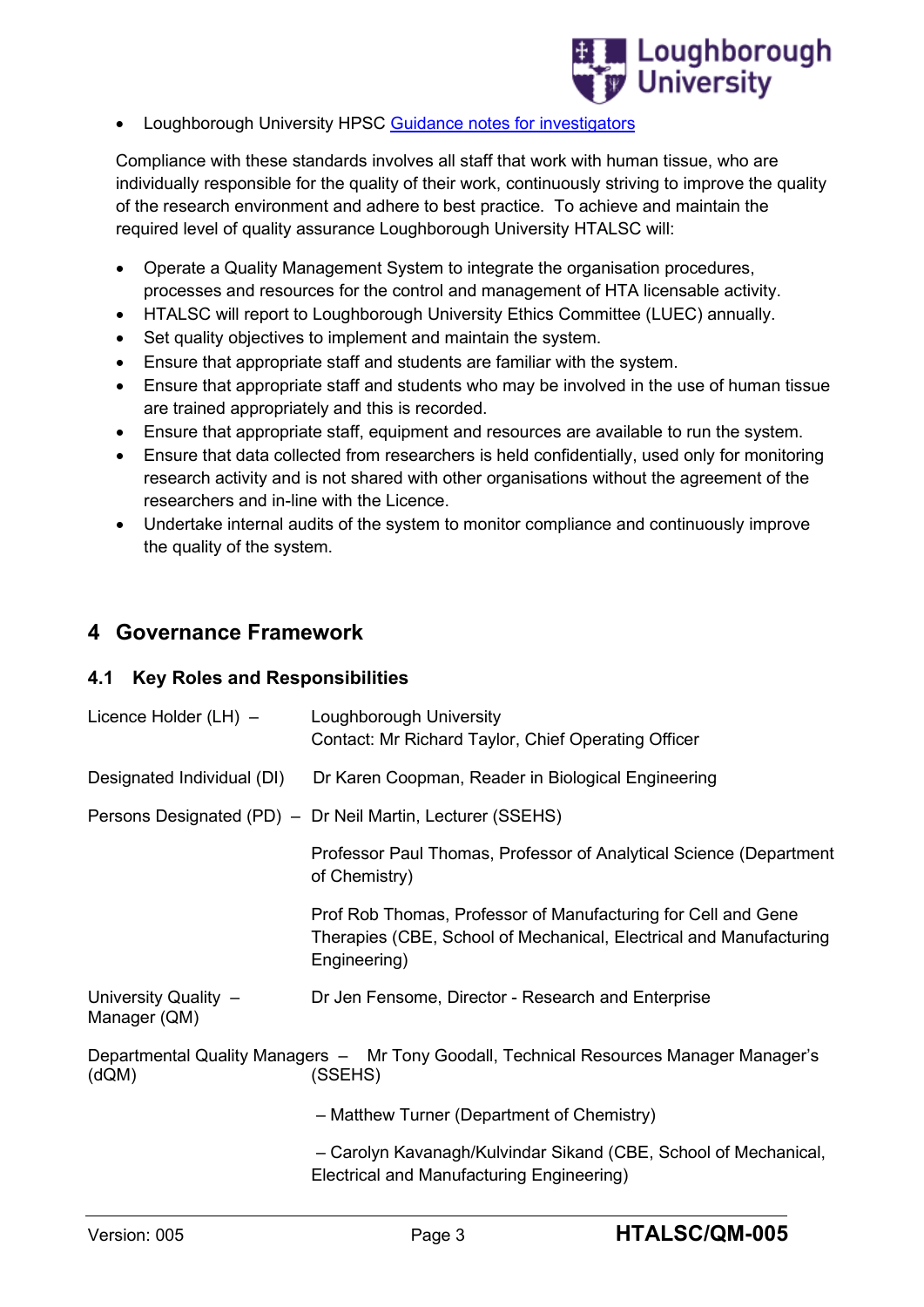

| The Regulatory -<br>Compliance Officer (RCO)          | Dr Donna Bentley (SSEHS)                                                                                                                                                                                       |
|-------------------------------------------------------|----------------------------------------------------------------------------------------------------------------------------------------------------------------------------------------------------------------|
| Human Tissue Act<br>License Committee $-$<br>(HTASLC) | Membership includes: DI (Chair), QM, PDs, dQMs,<br>Secretary (Research Office), The Regulatory<br>Compliance Officer, University Biological Safety Officer,<br>representative from Loughborough Design School. |
| Section HTA Senior Management                         |                                                                                                                                                                                                                |
| Team $-$                                              | PD, dQM, representatives from academic and technical staff who use<br>the laboratories. One per School. Loughborough Design School staff<br>will work under the SSEHS HTA Senior Management Team.              |
| Principal Investigator -                              | Nominated for each study involving human participants or human<br>tissue                                                                                                                                       |

#### <span id="page-6-0"></span>**4.1.1 Corporate Licence Holder (Loughborough University)**

The licence holder, with the consent of the DI makes the HTA licence application. They have the right to apply to the HTA to vary the licence which enables them to substitute another person as the DI and allows the establishment to cover circumstances where the DI is unable or incapable of overseeing the licensable activities.

#### <span id="page-6-1"></span>**4.1.2 Designated Individual (DI)**

The Designated Individual is the person under whose supervision the licensed activity is authorised. They have the primary (legal) responsibility under the Human Tissue Act to ensure:

- Suitable practices are used in undertaking the licensed activity
- Any other persons who work under the licence are suitable
- The conditions of the HTA licence are complied with

It is noted that any change in DI must be formally agreed with the HTA but that under exceptional circumstances (e.g. short-term ill health) the HTA allow arrangements to be made which authorise the PD(s) to oversee the day to day activities of the license. In the case of Loughborough University, each PD will become responsible for their area in this instance.

#### <span id="page-6-2"></span>**4.1.3 Persons Designated (PD)**

The Persons Designated role is to support the DI in operational tasks; however, they cannot relieve the DI of their statutory responsibilities.

#### <span id="page-6-3"></span>**4.1.4 University Quality Manager (QM)**

The University Quality Manager is responsible for oversight of the University level Quality Management System documentation.

#### <span id="page-6-4"></span>**4.1.5 Departmental Quality Manager (dQM)**

The departmental Quality Manager is responsible for the day-to-day management of the Quality Management System within the Schools and to make sure that in conjunction with the DI and PDs they manage the internal auditing process. The dQMs will ensure that any local documents comply with the University Quality Management System and can refer to the QM for advice and support in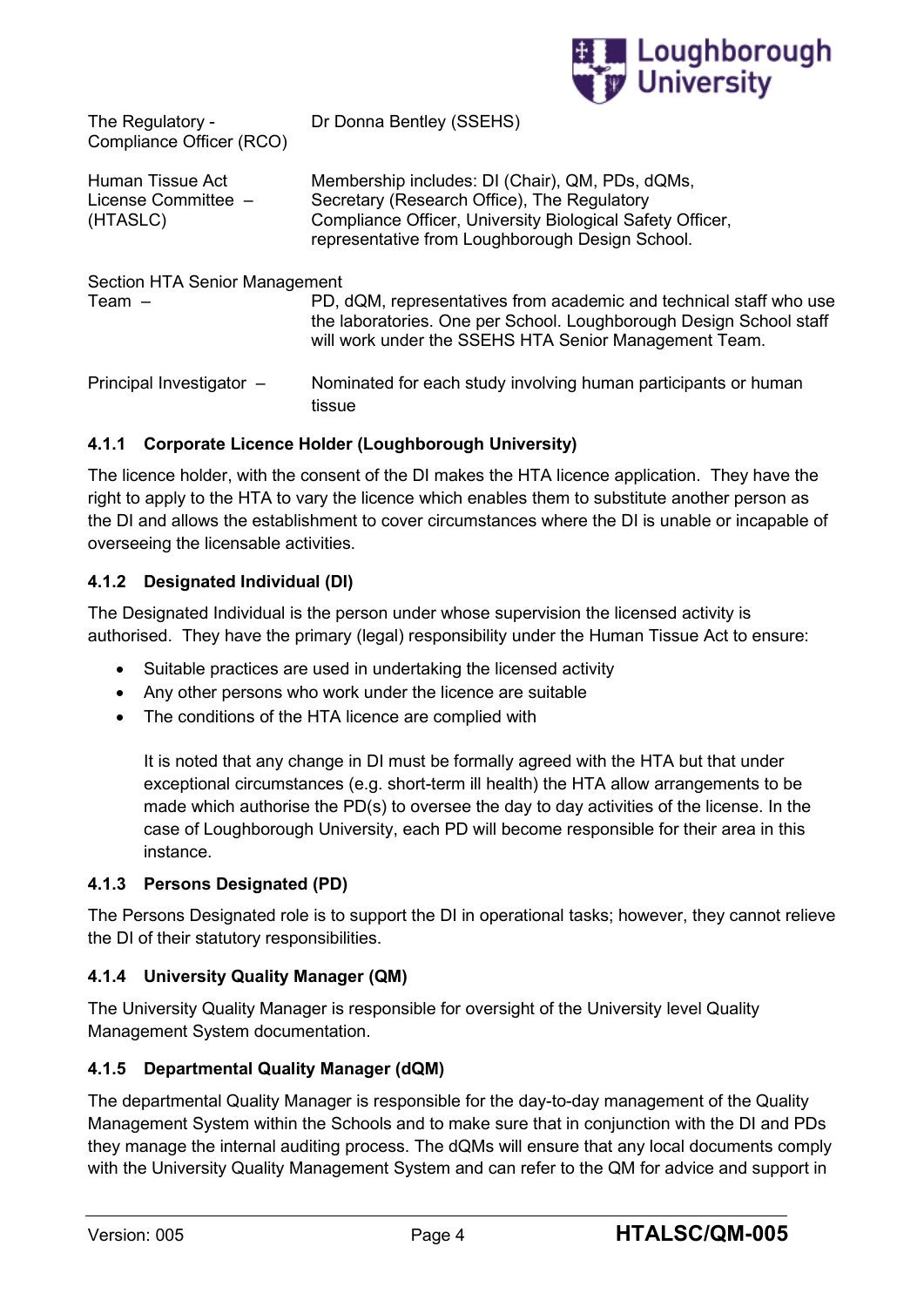

this. In addition, the dQM in SSEHS assumes the responsibilities normally undertaken by the principal investigator of a study, for the storage and use of skeletal material held for teaching anatomy within this School.

## **4.1.6 The Regulatory Compliance Officer**

The Regulatory Compliance Officer (RCO) is responsible for supporting the dQMs and the DI, advising on HTA related matters. They report to the HTALSC. In addition, currently being based in SSEHS, the RCO is responsible for checking HTA compliance in SSEHS study applications and supporting researchers and their students in ensuring that they are working to best practise within the legislative guidelines.

## <span id="page-7-0"></span>**4.1.7 Section HTA Senior Management Teams**

Each Section (i.e. SSEHS, CBE or Chemistry) HTA Senior Management Team (SMT) is responsible for the management and maintenance of the laboratories within that Section with regards to HTA compliance. The School Senior Management Team of the School in which the laboratory resides (Dean, ADs and Ops manager) have ultimate responsibility for ensuring that the laboratories conform to and are compliant with current legislation and University Health and Safety Policies including the Quality Management System and HTA. It is the responsibility of the Section HTA Senior Management Team to liaise with or make representation to the School Senior Management Team if changes are needed, with support of the DI as necessary.

#### <span id="page-7-1"></span>**4.1.8 Principal Investigator**

The Principal Investigator is the person responsible, individually or as the leader of a team, for the conduct of a study. They are responsible for ensuring the research is conducted in accordance with legal requirements and University Policies including the Quality Management System. The Principal Investigator is responsible for sample integrity and participant welfare, including following appropriate procedures, record keeping, and reporting any adverse events. They may report any issues directly to the HTALSC.

## <span id="page-7-2"></span>**4.1.9 Hierarchy of Governance**

The DI will communicate with the HTA regarding the licence on behalf of the License Holder (Loughborough University). The HTALSC will meet bi-annually but may be convened by the Chair (DI) at any time should the need arise. The Committee reports to LUEC which is responsible for all ethical issues relating to the University. LUEC meets three times a year, and delegates responsibility for all ethical applications and issues relating to human participants to the Ethics Approvals (Human Participants) Sub-Committee (HPSC). HPSC meets twelve times each year. LUEC reports to The Council and The Senate annually. The DI interacts with the HPSC to ensure that ethics checklists and applications capture all required information on key HTA matters such as consent.

The Section HTA Senior Management Teams are responsible for ensuring the laboratories within the School meet the requirements of staff and the University, with regards to compliance with the Human Tissue Act legislation and working with their School Senior Management Teams. These teams report to the HTALSC. The PD and dQM who sit on the HTALSC and on the Section HTA Senior Management Team, have additional operational responsibilities associated with the Quality Management system as outlined above. Each individual member of staff has responsibility for their own work and work of their students, including identifying non-compliant practices and recording these instances such that corrective action can be taken.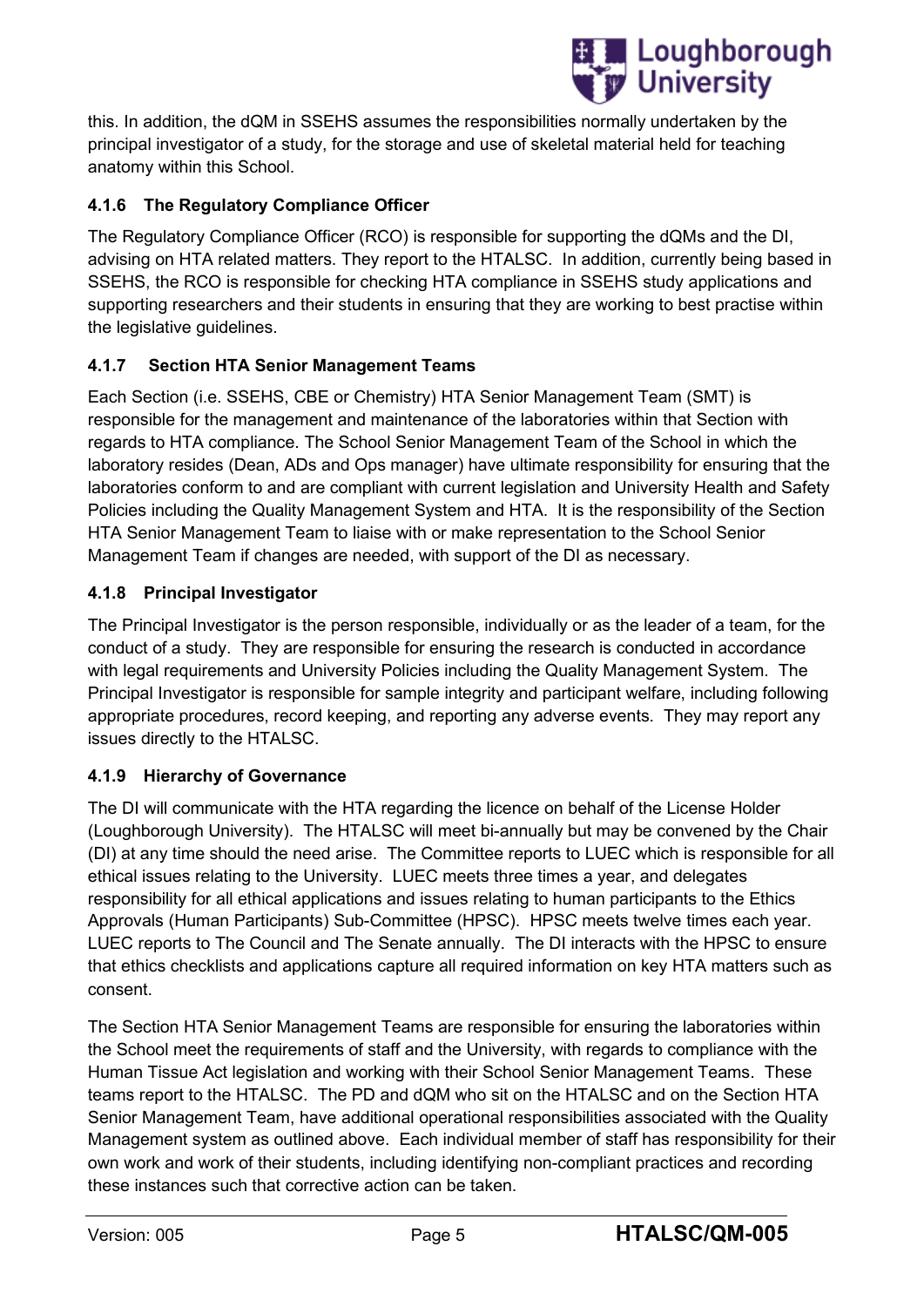



**Figure 1: Governance Structure for Quality Management System**

## <span id="page-8-0"></span>**5 Organisation and Design**

## <span id="page-8-1"></span>**5.1 Control of HTA licensable activity**

Human tissue stored under the University HTA licence will be subject to a high level of control at all points, from acquisition through to disposal. Samples will be stored in appropriate facilities to ensure the continued high quality of the sample, that there is restricted access to them and ensure that they are used legitimately.

- Unfixed fresh (i.e. non-preserved or non-processed) human biological samples and biofluids present a potential biohazard. This risk will be minimised by only using tissue from participants known not to be in high-risk groups (according to the World Health Organisation criteria).
- Stored samples will be coded with a unique identifier and no information directly revealing the identity of the participant will be present on the stored sample. Where samples are coded by Loughborough University access to information linking the code and the participant identity will be controlled.
- The University may anonymise samples or receive anonymous samples, where the consent process included information regarding the planned anonymisation of samples or the study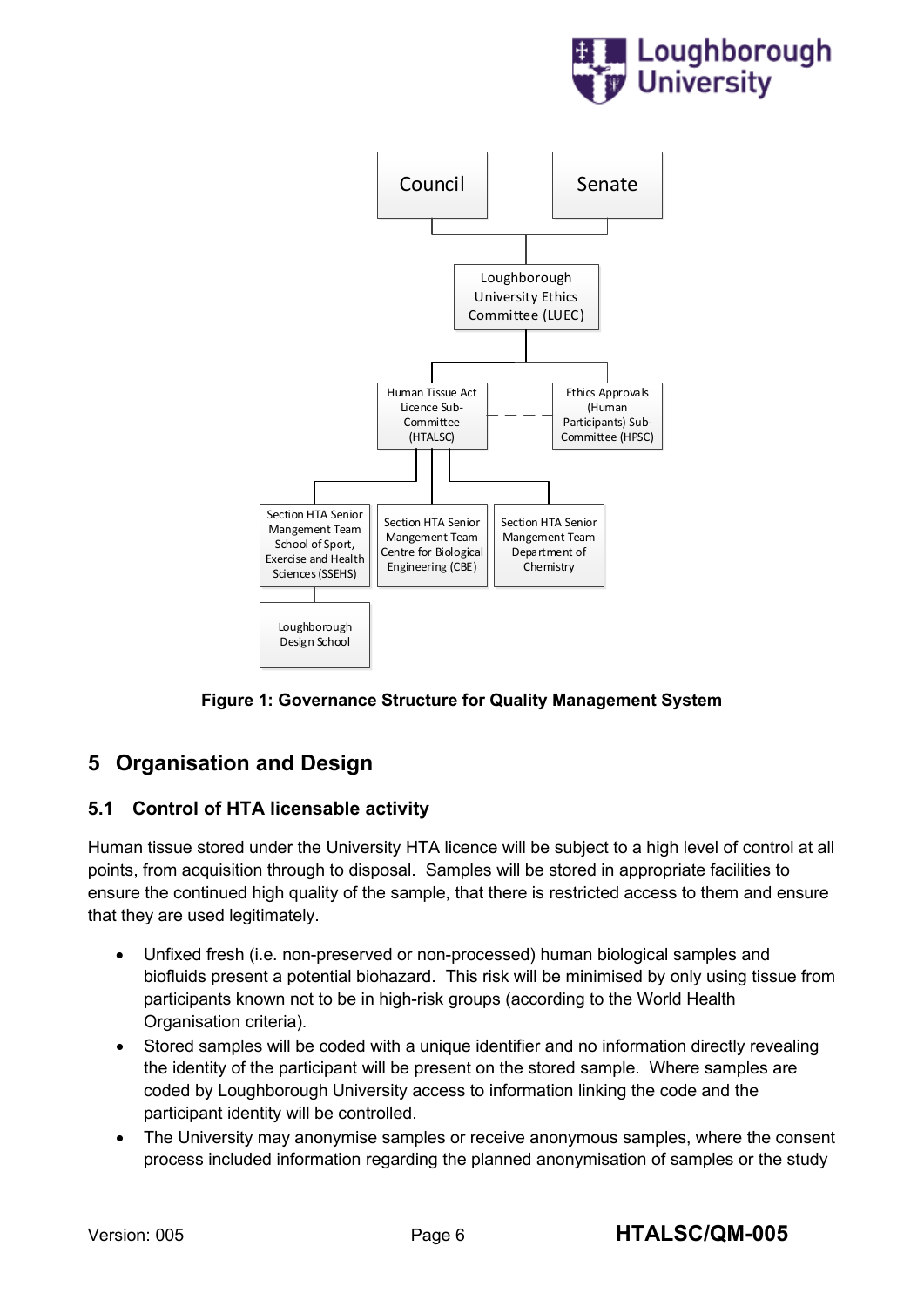

including the anonymisation process has been approved by a 'recognised' ethics authority<sup>1</sup>\*.

- Appropriately qualified and trained staff, in compliance with current health, safety and environmental regulations, will manage the stored samples.
- Samples will be tracked and traceable from acquisition to complete use, anonymisation or destruction.
- Unless otherwise regulated by law, the University will classify human tissue samples as gifts, the acquisition, storage, use and disposal of which are conditional and subject to prior consent from the donors.
- The Principal Investigator, or dQM in the case of skeletal material used for teaching anatomy, will act as custodian for the samples.
- HTA licensable human tissue samples under the custodianship of the University will have a chain of custody to include a record of use. This will provide assurance that they were used according to the informed consent and enable the University to trace the sample (up to the point of use, anonymisation or destruction), should a donor withdraw consent.
- Contingency plans are in place regarding the planned location of storage in the event of facility or appliance failure at each of the 3 sites across campus:
	- $\circ$  SSEHS back up generators are in place which can be deployed
	- o Dept of Chemistry samples to be transferred to SSEHS
	- o Centre for Biological Engineering a spare -80C freezer is in place or samples will be transferred to SSEHS.
- Material transfer agreements for samples acquired either through collaborative research or commercial arrangement will include safeguards to ensure the sample collection and chain of custody complied with the Human Tissue Act and HTA policies and guidelines.
- The HTALSC will carry out bi-annual risk assessments to review the Quality Management System status with reference to future development and/or changes in research activity and scope within the University (and update the system to reflect such activity).
- Remote working arrangements during COVID-19 and moving forward:
	- $\circ$  Provision will be made to hold licence meetings virtually to enable all staff to participate even if working remotely.
	- o During extensive University closures, dQMs will make arrangements with their Operations manager and/or security to ensure that buildings where HTA material is stored continue to be monitored and temperature monitoring of relevant fridges/freezers is continued.
	- $\circ$  Staff in sections 4.1.1- 4.1.6 will continue to be available for HTA related matters as per their normal working patterns by phone, e-mail or alternative system (e.g. TEAMS) unless specific alternative arrangements have been made (e.g. in case of illness).

## <span id="page-9-0"></span>**5.2 Documentation and Version Control**

The Quality Management System is outlined within this document, the Quality Manual. The actual processes and controls applied are described in a series of University level SOPs. Generic forms are available for transportation of human tissue, consent and complaints processes. All the documents are controlled and available for staff on the University network.

All documentation relating to the Quality Management System is revised and reissued as necessary and all obsolete versions removed from the network, where the latest versions are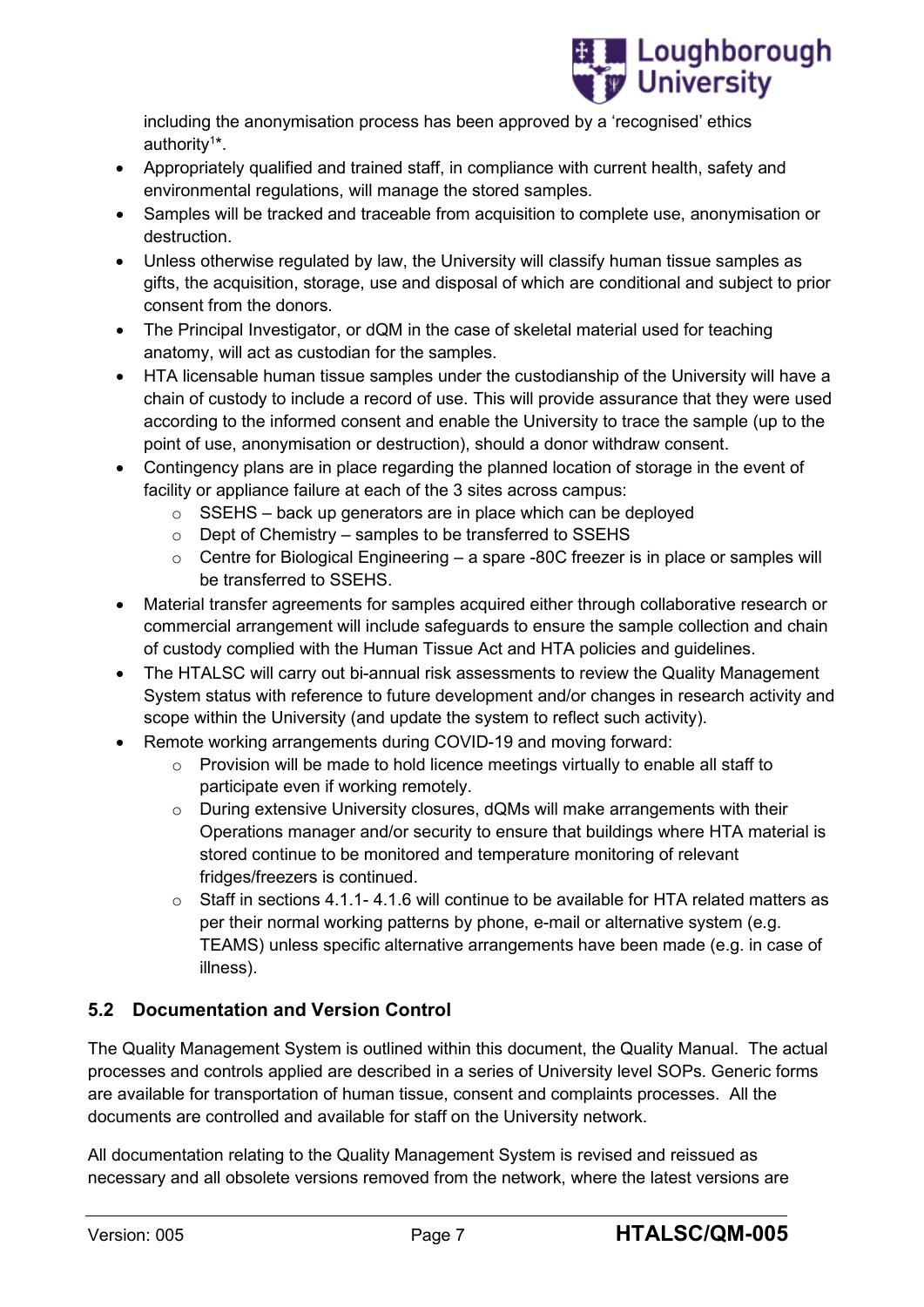

available. Responsibility for the control of documentation lies with the University QM. All changes are reviewed and approved by the HTALSC. All appropriate staff will be informed when documents are updated by email. Master copies will be retained and archived by the University QM in order to document changes.

### <span id="page-10-0"></span>**5.3 Consent Process**

#### <span id="page-10-1"></span>**5.3.1 Requirement for Consent**

In the Human Tissue Act consent is the central tenet of lawful removal, storage and use of 'relevant material'. The Human Tissue Act specifies whose consent is required in all relevant circumstances and there are different consent requirements which apply when dealing with tissue from the deceased and tissue from the living (see Schedule [1, Human Tissue Act\)](http://www.legislation.gov.uk/ukpga/2004/30/schedule/1). The consent requirements of the Human Tissue Act are not retrospective. This means it is not necessary to obtain consent for 'relevant material' held when the Human Tissue Act came into force on 1 September 2006. Whatever the date the tissue was donated for research, if more than 100 years have elapsed since a person's death, consent to undertake research on their tissue is not required.

The University does not intend to acquire consent for use of 'relevant matter' from the deceased and therefore this is not addressed. The Quality Management System includes a process to update/add procedures and documentation required due to changes in the scope of the University's activities.

Tissue from the living may be stored for use and/or used without consent for education or training relating to human health (including training for research into disorders, or the functioning, of the human body). See Annex B - Code of Practice A: Guiding principles and the Fundamental [Principle of Consent.](https://www.hta.gov.uk/sites/default/files/files/HTA%20Code%20A_0.pdf)

'Relevant material' from the living may be stored for use and/or used without consent for research purposes, provided that:

- The researcher is not in possession, and not likely to come into possession, of the information that identifies the person from whom it has come (N.B. Data about the tissue does not have to be permanently or irrevocably unlinked), AND
- The research is approved by a 'recognised' ethics authority<sup>1\*</sup>. N.B. The University HPSC is not, for the purpose of consent exception, considered to be a 'recognised' research ethics committee.

In ALL other circumstances informed consent is required before 'relevant material' may be stored or used for research purposes (see Annex B, [Code of Practice E:](https://www.hta.gov.uk/sites/default/files/Code%20E.pdf) Research). Consent is normally required to use identifiable patient data in research and in general, obtaining consent is preferable to developing complex systems for keeping samples unlinked.

Informed consent is usually required for DNA analysis however there are circumstances in which non-consensual DNA analysis may be performed to obtain information for scientific or medical purposes (see [HTA guidance non-consensual use of DNA\).](https://www.hta.gov.uk/policies/non-consensual-dna-analysis)

#### <span id="page-10-2"></span>**5.3.2 Valid Consent**

The Human Tissue Act does not generally give details of when and how consent should be sought or of what information should be given. However, consent underpins much of the remit of the HTA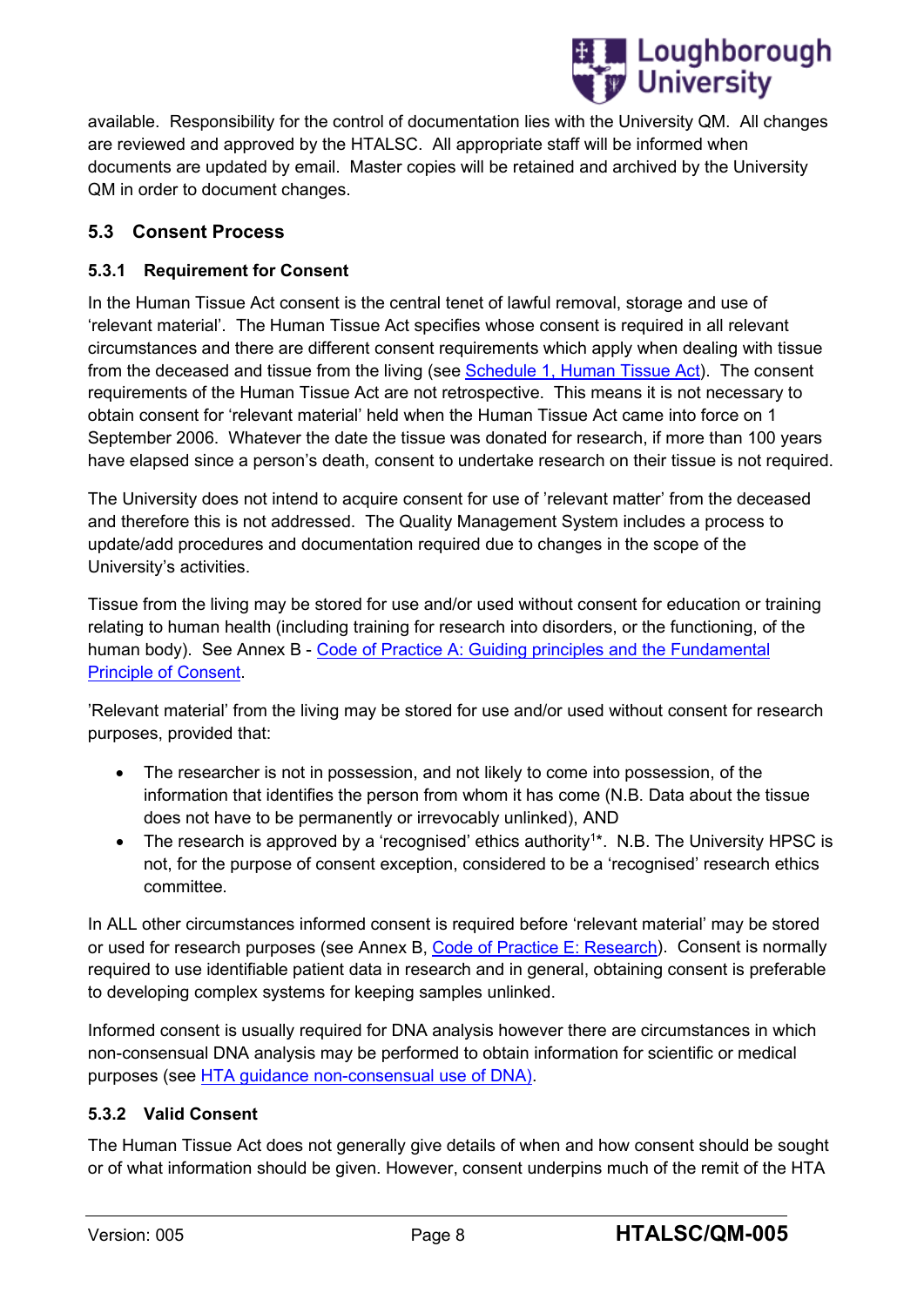

and guidance on these issues is provided in the Code of Practice A: [Guiding principles and the](https://www.hta.gov.uk/sites/default/files/files/HTA%20Code%20A_0.pdf)  [Fundamental Principle of Consent,](https://www.hta.gov.uk/sites/default/files/files/HTA%20Code%20A_0.pdf) including guidance on the closely related issues of communication and consultation with individuals, and where appropriate their families, which must support the consent process.

For consent to be valid it should be given voluntarily, by an appropriately informed person who has the capacity to agree to the activity in question. In order to make an informed choice the person should understand what the activity involves, and where appropriate, what the risks are; and there should be an opportunity for individuals, including their families where appropriate, to discuss the issue fully and ask questions. Consent is only valid if proper communication has taken place and particular consideration should be given to individuals whose first language is not English, or individuals who have language, literacy or hearing difficulties.

#### <span id="page-11-0"></span>**5.3.3 Capacity to Consent**

Children may consent to the storage and use of their tissue if they are 'competent' to do so. A child who has sufficient intelligence and understanding to enable them to fully understand what is involved is considered to be 'competent' to give consent according to previous case law (Gillick case). In these circumstances it is good practice to involve the person who has parental responsibility in the decision-making process, however, it should be emphasised the decision to consent must be the child's. Information about a 'competent' young person should only be disclosed to the person with parental responsibility for the child with the child's consent and it is essential to make sure that the child has not been unduly influenced by anyone else. Where a child is not 'competent' to give consent, and has not made a decision either way, a person with parental responsibility as defined under the [Children Act \(1989\)](http://www.legislation.gov.uk/ukpga/1989/41/contents) may give consent on their behalf.

If an adult is competent, only they are permitted to give consent. The Human Tissue Act does not specify the criteria for considering whether an individual has capacity to consent. Under the Mental [Capacity Act \(2005\)](http://www.legislation.gov.uk/ukpga/2005/9/contents) a person aged 16 and over is unable to make a particular decision if they cannot do one or more of the following things:

- Understand the information given to them that is relevant to the decisions
- Retain that information long enough to be able to make the decision
- Use or weigh up the information as part of the decision-making process
- Communicate their decision by any means

Full guidance on how the Mental Capacity Act defines capacity and how it should be assessed is given in Chapter 4 of the [Mental Capacity Code of Practice.](https://www.gov.uk/government/uploads/system/uploads/attachment_data/file/497253/Mental-capacity-act-code-of-practice.pdf)

Research involving adults who lack the mental capacity to consent themselves may be beneficial to them or others in similar conditions. It is therefore important that these adults are given the opportunity to participate in such research, however certain safeguards need to be in place. For detailed information about research involving adults who cannot consent, refer to the [Medical](http://www.mrc.ac.uk/documents/pdf/medical-research-involving-adults-who-cannot-consent/)  [Research Ethics guide.](http://www.mrc.ac.uk/documents/pdf/medical-research-involving-adults-who-cannot-consent/) Their participation needs to be agreed by someone who is independent of the study and who can assess the potential participant's interests in accordance with current legislation and guidance. This person may be a relative, a carer or an independent representative. Studies involving adults who lack the capacity to give informed consent must have ethical approval from an 'appropriate body' recognised by the Secretary of State under the Mental Capacity Act. NHS RECs and the HRA Social Care REC are recognised as appropriate bodies. The HPSC is not recognised as an appropriate body.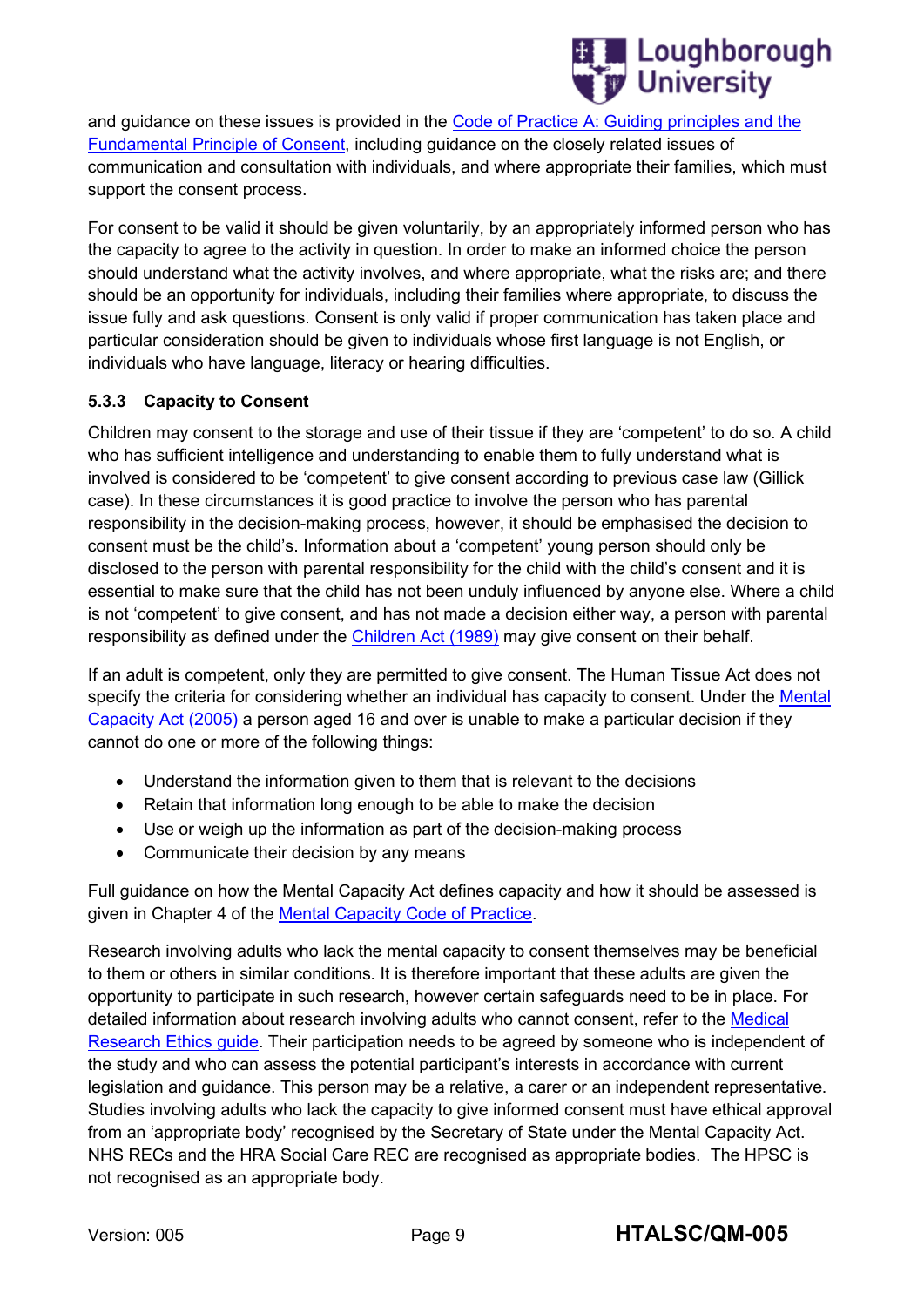

#### <span id="page-12-0"></span>**5.3.4 Scope of Consent**

Consent may differ in its scope. According to the code it is good practice to request generic consent for research, thus avoiding the need to obtain further consent in the future. It is still important however that consent is valid. If the intention is to store the tissue for an as yet unknown research purpose or as part of a tissue bank for research then this should be explained, setting out the types of research that may be involved, any wider implications and the circumstances under which the tissue will be disposed of. Consent may be enduring or time-limited.

If there is a desire to use previously collected tissue for research outside the scope of the original consent and/or ethics committee approval, the Principal Investigator should request new ethics approval prior to commencement of the research. The ethics approval will normally be conditional of new/updated consent from the participants.

#### <span id="page-12-1"></span>**5.3.5 Withdrawal of Consent**

Participants have the right to withdraw their consent to the use of their sample(s), and have their sample(s) destroyed, until such time as the sample(s) has been fully used or anonymised. Withdrawal should be discussed at the outset when consent is being sought and the practicalities of withdrawing consent and the implications of doing so made clear. Withdrawal of consent cannot be effective where tissue has already been used. If someone withdraws consent for samples to be used in any future projects, the sample(s) should be destroyed, but this does not mean that information and research data should be withdrawn from any existing projects.

#### <span id="page-12-2"></span>**5.3.6 Other Relevant Legislation**

It is important to be aware that in addition to the consent provisions of the Human Tissue Act the common law duty of confidentiality, the Data Protection legislation and Freedom of Information Act must be adhered to. In addition, when transporting HTA relevant material between organisations under the conditions set out in the Material Transfer Agreement (MTA), also be aware that the carriage of dangerous goods and use of transportable pressure equipment regulations (2009) must also be adhered to.

The University will comply with all applicable laws and regulations on privacy and personal data protection. Data protection laws do not apply to information generated from, or attaching to, tissue samples that are anonymous at the point of receipt by the University, or if they are subsequently anonymised by the University.

Samples of HTA licensable material and derived data will be coded and de-identified, or anonymised, in order that either no, or a controlled minimum number, of University staff will have access to information required to identify an individual participant with a particular sample. In order to protect the participant, any use or processing of the samples and their derived information, either within or on behalf of the University, will be subject to rules of confidentiality, equivalent to those required of healthcare professionals.

Transfer of data to third parties for research purposes will only be possible where informed consent allows and when allowed by law. The consent process should include written informed consent that the participant accepts the University may seek intellectual property protection relating to research results conducted using their donated samples and that the University may seek to publish the results in conjunction with the results from other participants, provided that no individual participant will be identifiable.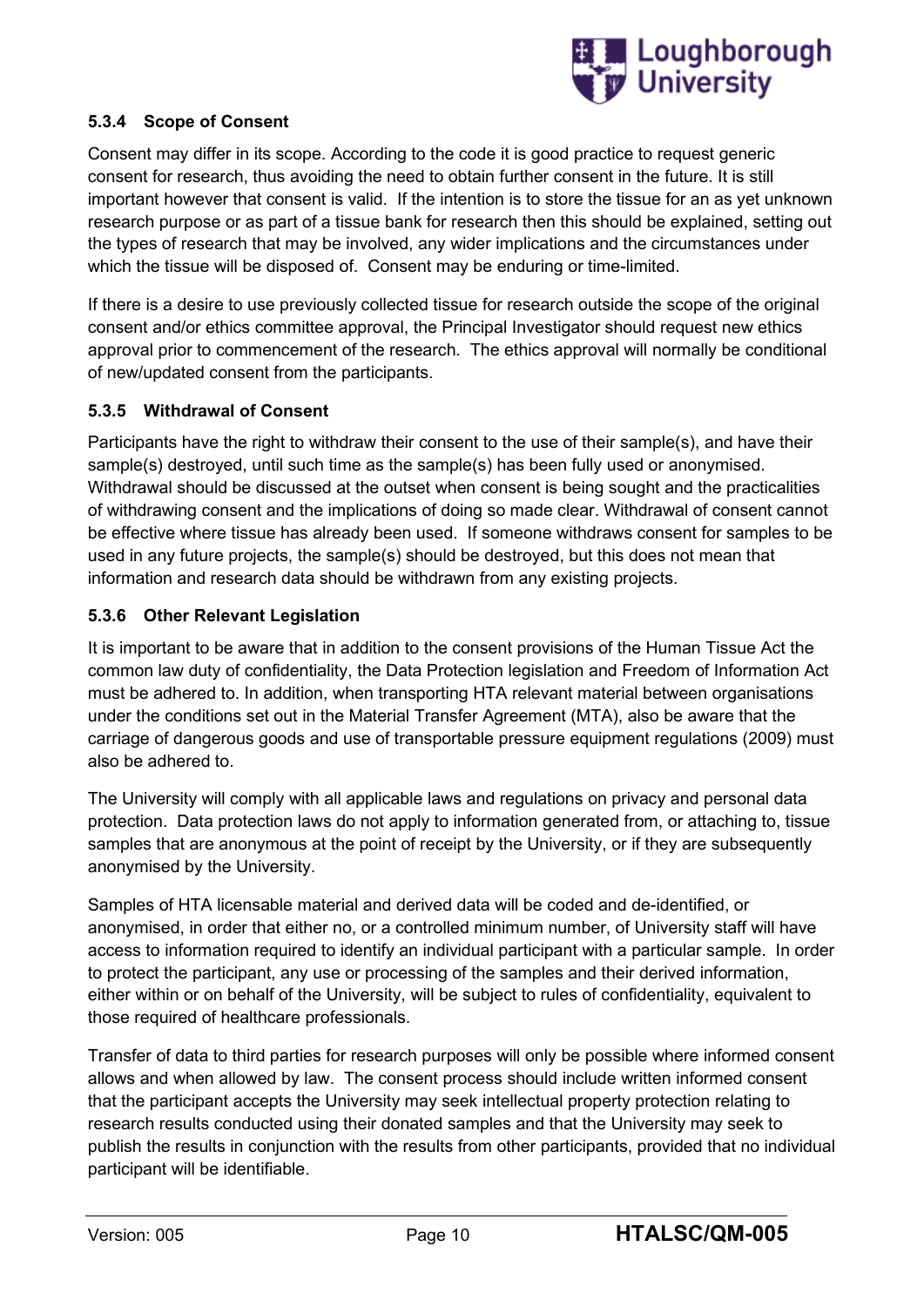

Samples of HTA licensable material acquired from third party companies and/or academic laboratories require Material Transfer Agreements to include measures to ensure the collection process, anonymisation (if relevant) and the chain of custody complied with the requirements of the Human Tissue Act.

Transfer of HTA relevant materials between organisations within the UK or overseas will take place in accordance to the guidelines set out by the HTA. Material shall not be sent to a non-licensed establishment with the exception of overseas transfer as the HTA do not legislate overseas. In this instance all local rules and regulations should be adhered to. In the instance of LU being in receipt of material, consent forms or a sample consent form, shall be requested to evidence that informed consent has taken place. In addition, it is only permitted to utilise university approved modes of transport. There are 4 couriers on the University purchasing books, and the RCO holds information regarding approved transport via post.

When acquiring samples directly, the University will not pay donors for their human tissue sample(s) but will follow usual practice of payment of financial compensation for participation in studies as approved by the HPSC.

Details of the University's approach to Freedom of Information requests and Data Protection Policy can be found here<https://www.lboro.ac.uk/admin/ar/policy/foi/index.htm> and here <https://www.lboro.ac.uk/services/policy/> respectively.

#### <span id="page-13-0"></span>**5.4 Acquisition and Use**

Research involving the acquisition of HTA licensable material requires ethical approval. The University HPSC has a process to approve research involving the acquisition of samples from volunteers. Research involving the acquisition of 'relevant material' from NHS patients, is normally conducted in collaboration with one of the NHS Trusts and requires approval from a 'recognised' ethics authority established under, and operating to the standards set out in, the governance arrangements issued by the UK Health Departments, see the [Health Research Authority](http://www.hra.nhs.uk/research-community/) website for details.

Skeletal material held by the SSEHS for the purposes of teaching anatomy should not be used for the purposes of 'public display', but only to teach individuals as part of a pre-determined programme of education and training.

Samples of HTA licensable material will be subject to strict control to ensure:

- That the research undertaken is ethically acceptable and respects the rights of the participants
- That the research undertaken provides good quality samples and reliable scientific information
- That biosafety is not compromised
- That there is full traceability of samples

After acquisition, some samples will be used immediately and destroyed, used up or rendered acellular. Some may be stored on receipt and others may be used repeatedly from storage. All HTA licensable activity will comply with the conditions specified in this Quality Management System.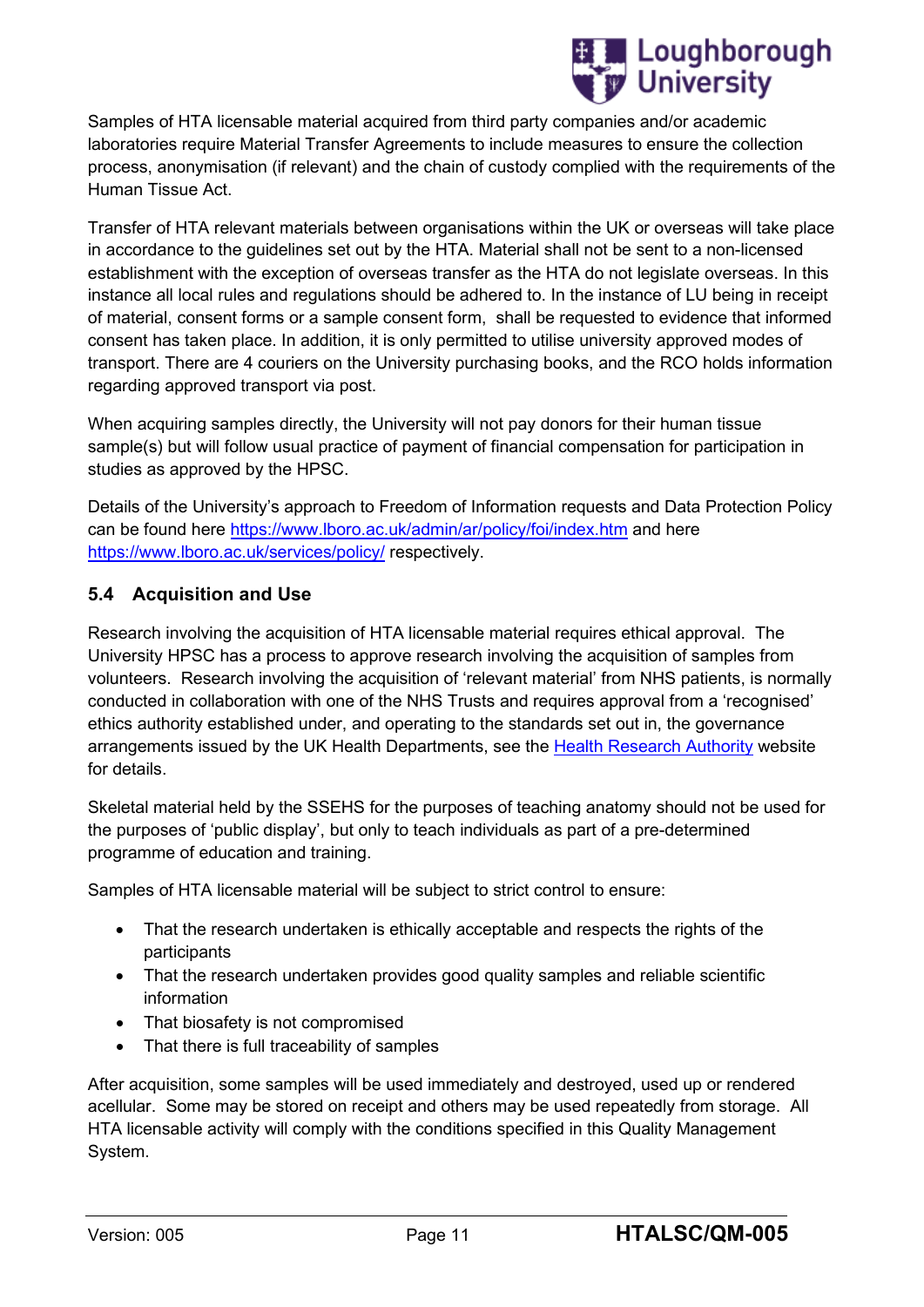

The use and storage of HTA licensable material will:

- Comply with all relevant legislation, regulations and University policies including appropriate SOPs
- Comply with the consent given and any conditions of ethical approval
- Respect the rights and sensitivities of the participants
- Ensure the quality and integrity of the samples
- Provide secure storage of the samples and derived information
- Maintain the integrity of the chain of custody

#### <span id="page-14-0"></span>**5.5 Storage**

#### <span id="page-14-1"></span>**5.5.1 Definition of Storage**

The Human Tissue Act does not define the term storage. Neither does it give any minimum or maximum term for storage of human tissue for research. Therefore the HTA considers storage to be when tissue is kept for any period of time for the purpose of research, subject to the exceptions below:

- Where in storage pending transfer elsewhere, providing it is held for a matter of hours or days and certainly no longer than a week.
- Where human tissue is being held whilst it is processed with the intention to render the tissue acellular (e.g. extract DNA or RNA, or other subcellular components that are not 'relevant material'), providing the processing takes a matter of hours or days and certainly no longer than a week.
- Material that is created outside the human body and is for the purpose of research that does not involve any application of tissues or cells into humans. (NB Cell cultures are 'relevant material' if they contain cells that were created inside the human body e.g. if the culture contains original cells from a biopsy or blood sample. It will be up to PIs to provide evidence of at what point their cell cultures no longer contain any primary cells. This can be in the form of a significant body of literature or experimental data.

#### <span id="page-14-2"></span>**5.5.2 Control of Storage**

All HTA licensable material must be stored appropriately for the integrity of the sample and intended analysis, in line with health, safety and environmental guidelines, and recorded. SOPs must be followed and risk assessments of the storage provision made. All wet samples stored under the HTA licence will be stored in category II laboratories and all skeletal material used for the teaching of anatomy stored in such a way that it is not exposed to view by the public. Access to all laboratories in which human tissue is stored under the HTA licence will be restricted and a code of conduct put in place to ensure that samples are treated with appropriate dignity and respect.

EVERY sample stored under the HTA licence must be individually labelled with a unique identifier and full details of the sample recorded on Procuro including:

- Unique identifier (matching sample label)
- Research study
- Tissue type
- Date of collection/receipt from other establishment and where it came from
- Storage location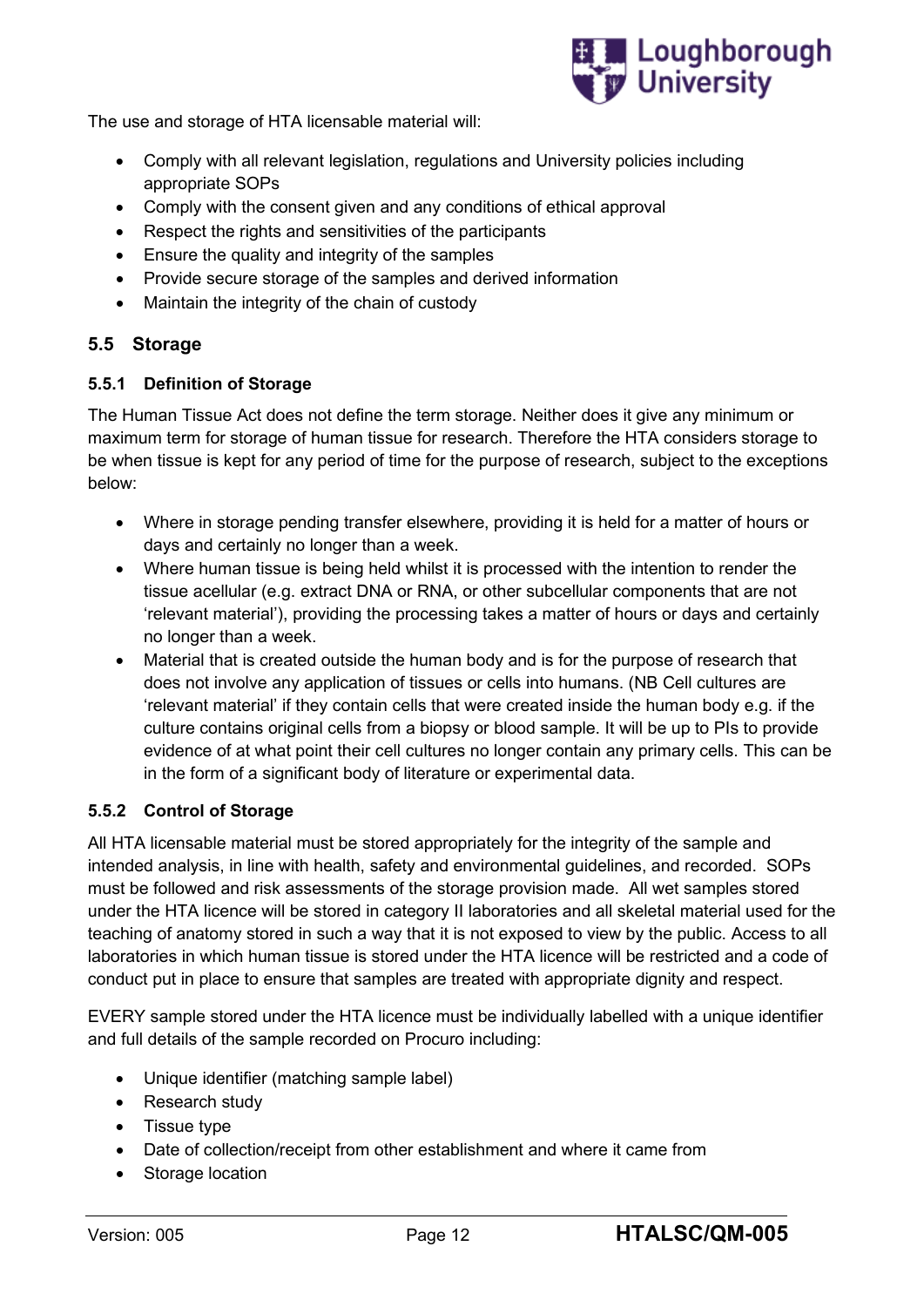

- Consent details (including where the consent is held)
- Dates of sample processing
- If relevant, information regarding transfer to and from other locations
- Date and details of disposal
- Reason for disposal

This information should be cross referenced with a unique identifier database. These databases should be kept separately and University guidance in respect of security, access and back-up of records followed. Any supporting documentation such as receipts, analysis results and consent forms should be kept separately.

As of September 2016 it is expected that all samples, from all departments that are designated HTA relevant are logged in the Procuro Sample Inventory Database. It is also advised that samples held under NHS ethics are also logged on the Procuro Database, as when their consent expires, the samples automatically transition on to the LU HTA licence. Good working practise from the onset will prevent non-compliance.

#### <span id="page-15-0"></span>**5.5.3 Duration of Storage**

The planned duration of storage of HTA licensable material will be specified in the consent form. The duration of storage, which is usually finite, should be defined in the study protocol which was submitted to the HPSC. At the completion of the specified period the samples should be destroyed, unless new ethical approval and consent have been secured to extend the storage period. Due to constraints on the physical space available it is advised that samples are stored for no longer than 3 years from the study completion date. It is neither practical nor acceptable to request extended durations for sample storage.

Holdings of HTA licensable material must be reviewed annually and crosschecked with appropriate consent and research protocols. Any samples found with expired ethics will be quarantined for 7 days whilst the PI is informed and records are re-checked. After this period, if ethics approval is not in place, samples will normally be disposed of without question. It is the responsibility of the research groups to ensure that they are managing their samples appropriately. This will be checked at random by the RCO during the annual internal audit.

#### <span id="page-15-1"></span>**5.6 Transportation**

No 'relevant material' may be transported from one establishment to another unless both establishments are subject to an appropriate HTA Licence, the tissue has been obtained from a HTA licensable tissue bank or is part of a project with ethical approval from a 'recognised' ethics authority (see note on page 1).<sup>1\*</sup>

The licence status of an establishment can be checked on the HTA website under [Find an](https://www.hta.gov.uk/establishments)  [Establishment.](https://www.hta.gov.uk/establishments)

Each sample of HTA licensable material must be tracked and recorded from collection to disposal. Appropriate modes of transport, suitable routes and arrangements with people involved must be planned and arranged in advance. A risk assessment of the transportation must be made prior to transportation. University SOPs must be followed as to packaging and containments, labelling and documentation, transportation methods and the use of third party carriers.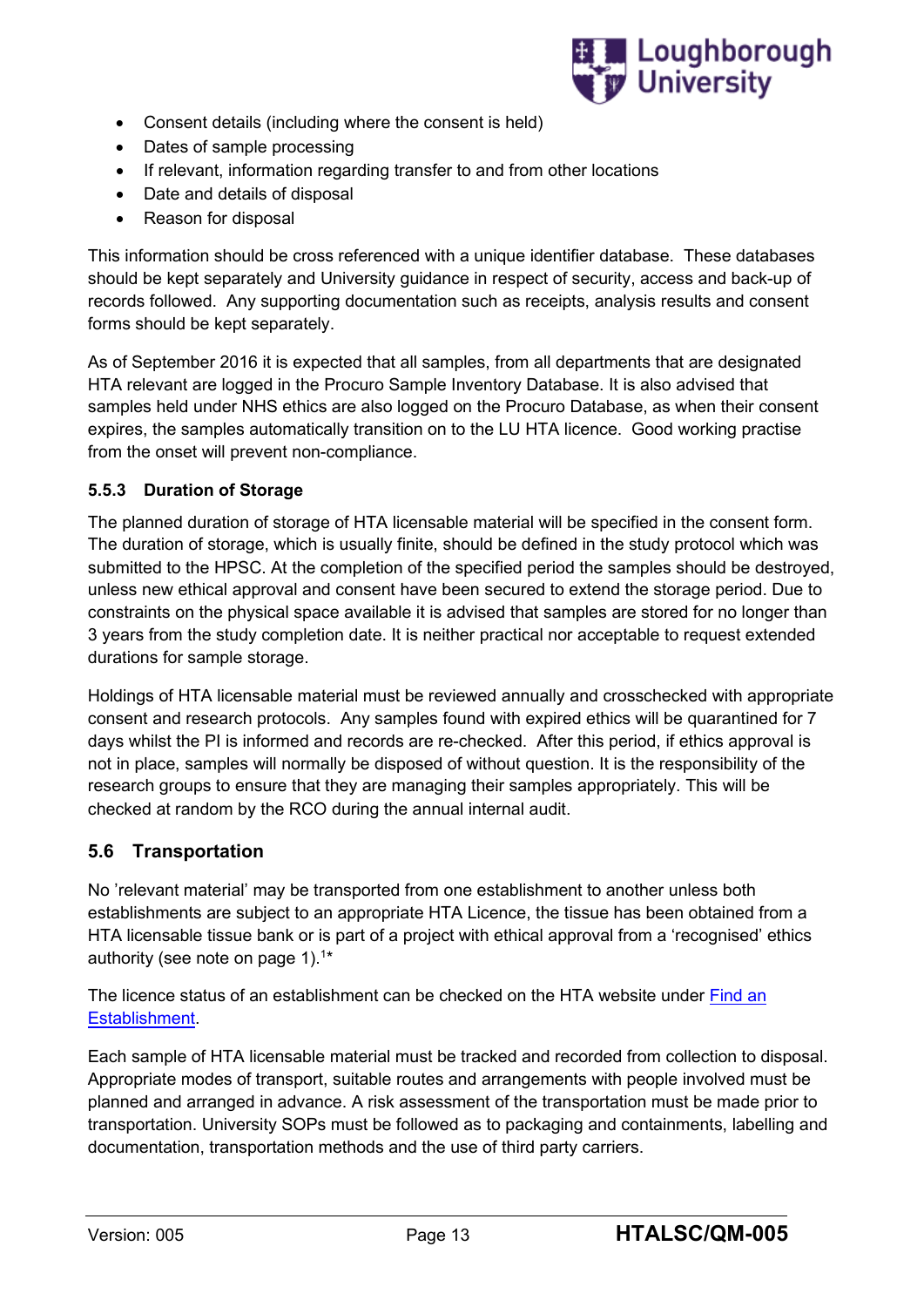

## <span id="page-16-0"></span>**5.7 Disposal**

HTA licensable material should normally be disposed of in accordance with SOPs on completion of the research, or occasionally where consent has been withdrawn. Such disposal must be in accordance with the guidance set out in the [Code of Practice and Standards E: Research.](https://www.hta.gov.uk/sites/default/files/Code%20E.pdf)

The HTA recognises that what is sensitive and what is feasible at local level needs to be taken into account. Although it is lawful to dispose of tissue which has come from a person's body in the course of research as waste, it is good practice to dispose of human tissue respectfully. Where practical, it is preferable for samples to be bagged separately from other clinical waste.

For research using HTA licensable material:

- Participants will be informed about disposal procedures during the consent process.
- Where tissue samples remain at the end of the period of storage agreed during the consent process they will be destroyed unless further consent and ethical approval is obtained to extend the storage period.
- Human tissue will be disposed of in a sensitive manner.
- Appropriate methods of destruction of samples and arrangements with people involved will be planned, arranged in advance and risk assessments made and regularly reviewed.
- Samples will not normally be returned to the participant and this will be made clear during the consent process.
- Samples may be destroyed due to lack of quality or stability.
- The Principal Investigator of a study, or dQM in SSEHS in the case of skeletal material held for teaching anatomy, are responsible for recording the destruction of a sample.

#### <span id="page-16-1"></span>**5.8 Distribution**

The University will not normally distribute HTA licensable material but may transfer such material for research purposes. For example, samples of cells may be sent to commercial entities or collaborators for testing that is not carried out in house (e.g. mycoplasma testing, karyotype analysis). A HTA specific MTA will be completed by both parties to maintain the same principals as specified in the acquisition of HTA relevant material:

- That the research undertaken is ethically acceptable and respects the rights of the participants
- That the research undertaken provides good quality samples and reliable scientific information
- That biosafety is not compromised
- That there is full traceability of samples.

#### <span id="page-16-2"></span>**5.9 Images**

The making and displaying of images (including photographs, films and electronic images) falls outside the scope of the Human Tissue Act. However, the HTA requires suitable practices are carried out and endorses the guidance on images provided by the General Medical Council in its publication [Making and Using Visual and Audio Recordings of Patients.](http://www.gmc-uk.org/guidance/ethical_guidance/making_audiovisual.asp)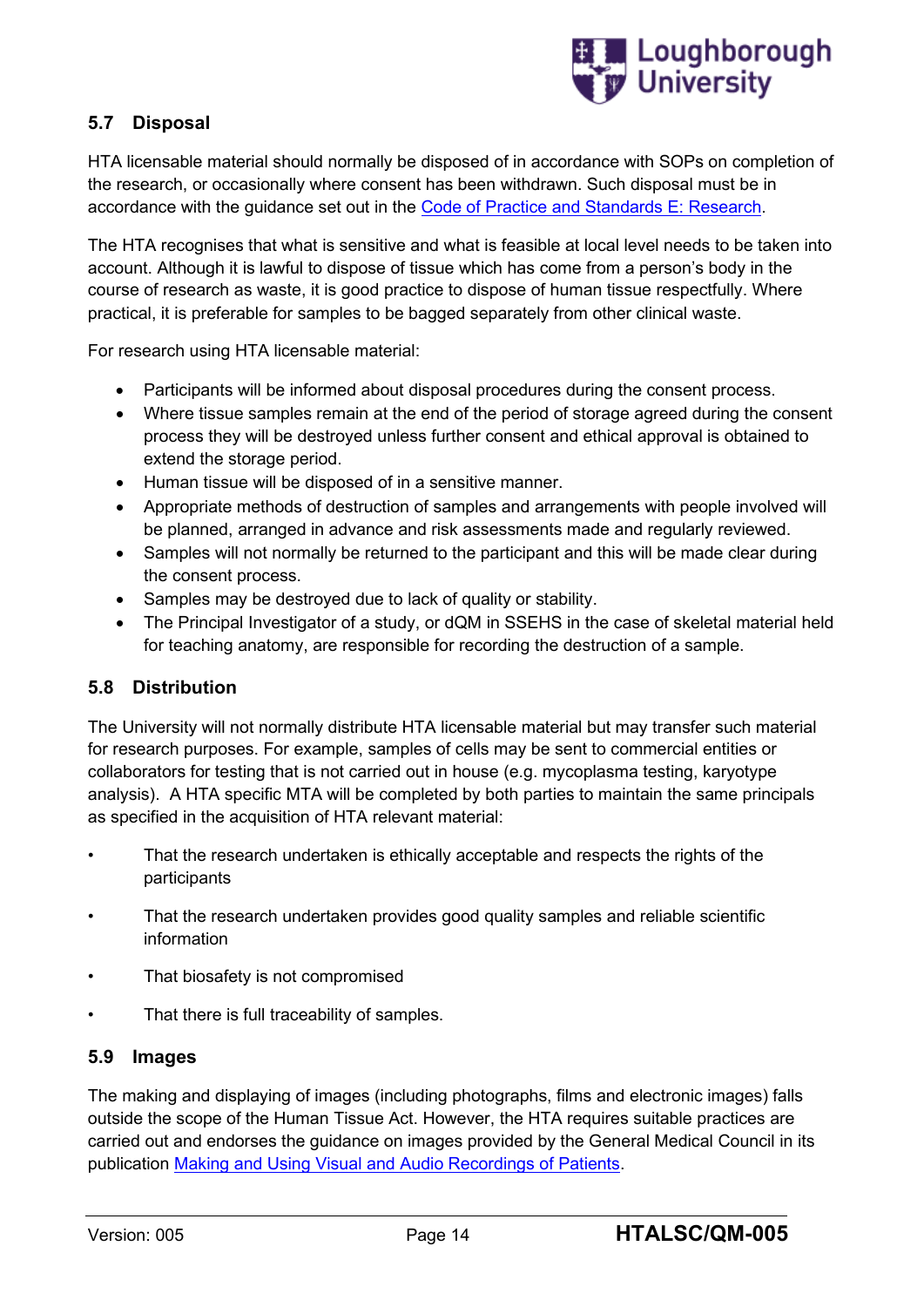

## <span id="page-17-0"></span>**5.10 Training**

All staff and students involved in HTA licensable activity will undertake Human Tissue Licence training course. This will be delivered by the DI, PDs and Regulatory Compliance Officer. dQMs may deliver additional training on local SOPs as necessary. All such training will be compulsory and renewed every two years or as necessary. Line managers are responsible for identifying and making recommendations on the training needs of their staff and for ensuring that employees are suitably qualified and experienced to undertake their duties and responsibilities effectively. All staff and students are encouraged to ensure that they request further training if they feel they are not sufficiently trained for their role. It is each member of staff's responsibility to maintain records of training and competencies.

## <span id="page-17-1"></span>**5.11 Adverse Incident Reporting**

In the event of an adverse incident, a report must be filed and any corrective action taken should be recorded. The report should be filed with the dQM and if the incident involves HTA licensable activity it should be referenced in the audit report. If the accident/ incident involves a person(s) the University Form to report an accident, near miss, a case of occupational ill-health or dangerous incident involving a person must also be completed and forwarded to the University Health and Safety Office. Forms are available through a web portal on the [Health and Safety website.](http://www.lboro.ac.uk/services/health-safety/forms/)

When reporting an adverse incident ensure that as much relevant detail is included and the reports are completed in a timely manner. Staff are encouraged to report any HTA Licence noncompliance issues. Any concern regarding research misconduct or malpractice should be reported to the appropriate Associate Dean (Research), who will then notify the PV(C)R or Chief Operating Officer if it is felt there is a case to be considered, according to the University's [Research](http://www.lboro.ac.uk/media/wwwlboroacuk/content/universitycommittees/ethicsapprovalshumanparticipantssub-committee/Research%20Misconduct%20policy.pdf)  [Misconduct Policy](http://www.lboro.ac.uk/media/wwwlboroacuk/content/universitycommittees/ethicsapprovalshumanparticipantssub-committee/Research%20Misconduct%20policy.pdf) which also makes reference to the University's [Whistleblowing Policy and](https://www.lboro.ac.uk/media/wwwlboroacuk/external/content/services/hr/downloads/Whistleblowing%20policy.pdf)  [Procedure.](https://www.lboro.ac.uk/media/wwwlboroacuk/external/content/services/hr/downloads/Whistleblowing%20policy.pdf)

All staff are encouraged to suggest improvements to avoid recurrence of the incident.

## <span id="page-17-2"></span>**5.12 Complaints Procedure**

All complaints received relating to HTA licensable activity should be sent directly to the DI, unless the complaint relates to the DI in which case it should be addressed to the Licence Holder contact. All complaints will be dealt with individually and with sensitivity. On receipt of a complaint an investigation will be initiated as soon as possible with a view to resolving in a reasonable timescale, normally within six weeks (dependant on the nature of the allegation). The DI may delegate responsibility for leading the investigation to the PD if appropriate and will report to the Regulatory Compliance and Departmental Quality managers to ensure all incident and compliance reporting is completed.

## **6 Audit and Management Review**

## <span id="page-17-3"></span>**6.1 Internal Audit**

HTA-style forward and reverse traceability audits to be carried out 6 times per year and will include checking of consent forms. It is suggested that these are held in Feb, April, June, August, October and Dec.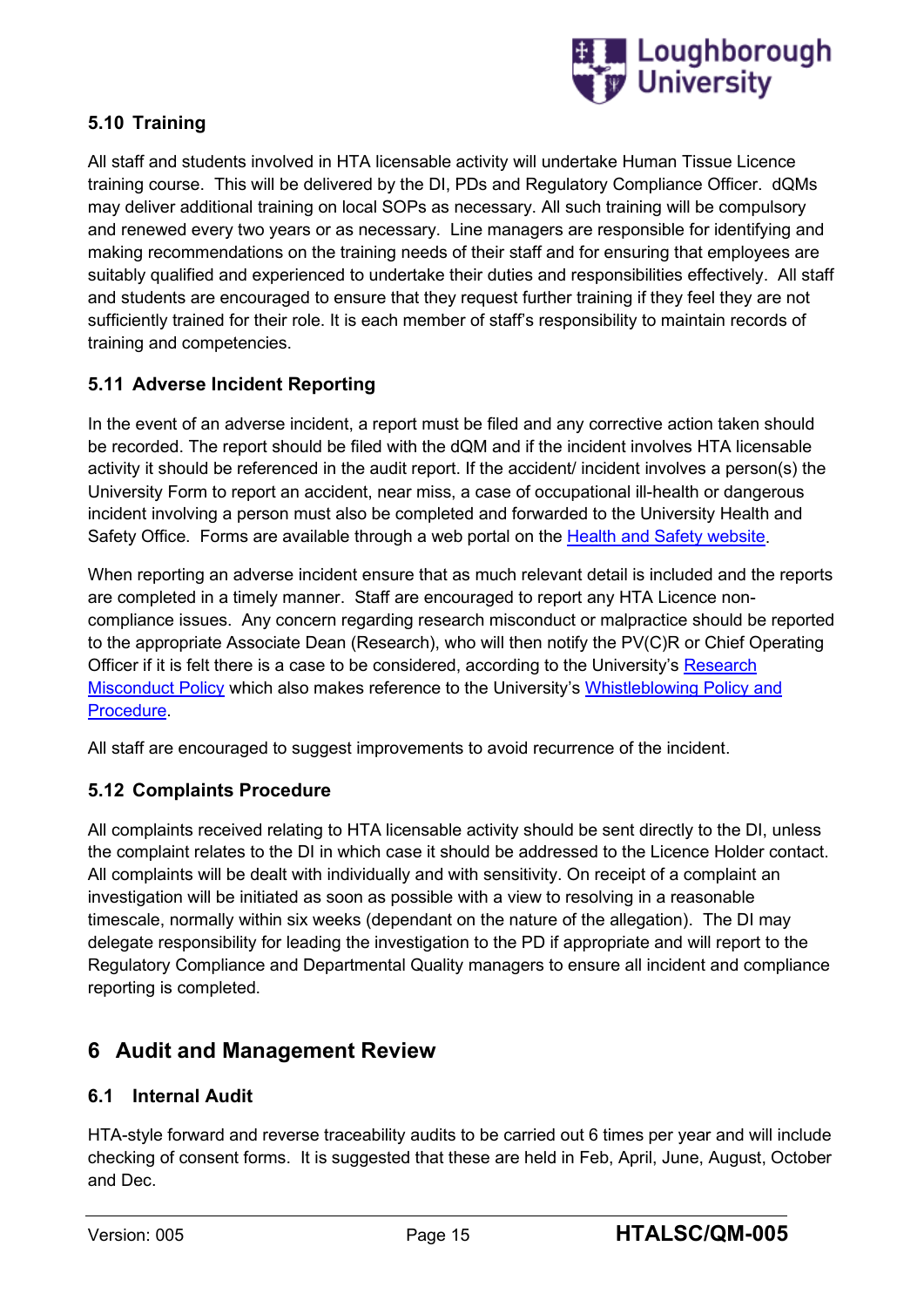

- $\circ$  To be carried out within each Section by the dQM/PD or Regulatory Compliance officer a minimum of 4 times per year. In addition, a minimum of 2 external audits will be carried out by the DI and Strategic Scientific Development Officer or the dQM/PD team from another Section.
- o Where practical (i.e. based on the number of projects within a Section), 4 different projects and 10 samples will be inspected at each audit.
- $\circ$  At one of the 'external' audits each year, temperature monitoring and freezer/liquid nitrogen maintenance records will also be checked.
- o Records of audits will be brought to each HTAL subcommittee meeting to discuss best practice.

It is recognised that in exceptional circumstances, such as those caused by the COVID-19 pandemic of 2020 (prolonged University closures and majority of staff working from home), the auditing schedule may be amended to reflect staff availability with agreement of the DI.

## <span id="page-18-0"></span>**6.2 External Audit**

The HTA may carry out inspection site visits in relation to Human Tissue Act licensable activity. In the majority of cases due notice will be given, however, occasionally an inspection site visit may be unannounced. The powers of the HTA to inspect are set out in the [Human Tissue Act –](http://www.legislation.gov.uk/ukpga/2004/30/schedule/5) Schedule [5.](http://www.legislation.gov.uk/ukpga/2004/30/schedule/5)

#### <span id="page-18-1"></span>**6.3 Management Review**

The HTALSC will review the suitability and effectiveness of the Quality Management System annually, or as deemed necessary by the DI.

This review will consider:

- Whether the Quality Management System is achieving its function of ensuring that research using 'relevant material' is being carried out to the highest standards in accordance with current legislation and national ethical and clinical guidance.
- Cases of non-compliance and any recommendations of corrective action.
- Any complaints received and evaluate whether the response was appropriate.
- Any systemic weaknesses and evaluate possible improvements.
- The effectiveness of any previous corrective actions.
- Any documentation that has reached its review date.
- That the Quality Management System as described in the documentation covers the scope of any planned research within the University.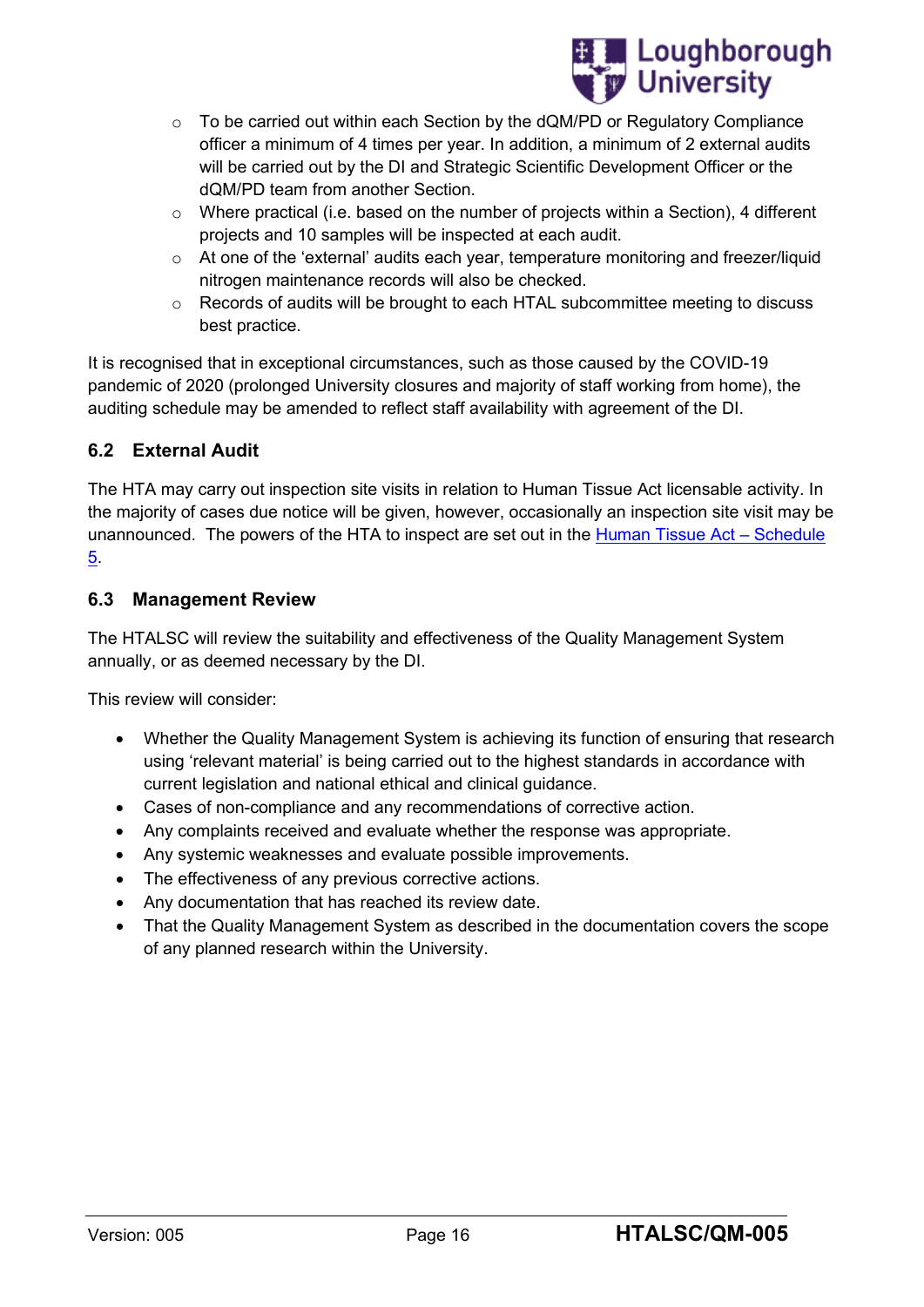

#### **Appendices**

Standard Operating Procedures:

Production and Control of SOPs for the Control of HTA Licensable Material

Acquisition and Storage of HTA Licensable Material

Transfer and Transportation of HTA Licensable Material

Disposal of HTA Licensable Material

Consent Form for Participation in a Study Involving the Acquisition of HTA Licensable Material

Anatomy Laboratory Code of Conduct

University Form to Report an Adverse Incident Involving a HTA Licensable Activity

Standard Operating Procedure Template

Material Transfer Agreement Checklist for HTA Licensable Material

Log of Skeletal Material held by the University

#### **Risk assessments:**

HTA Risk Assessment – Inappropriate consent and loss of traceability

Transport of material under a HTA licence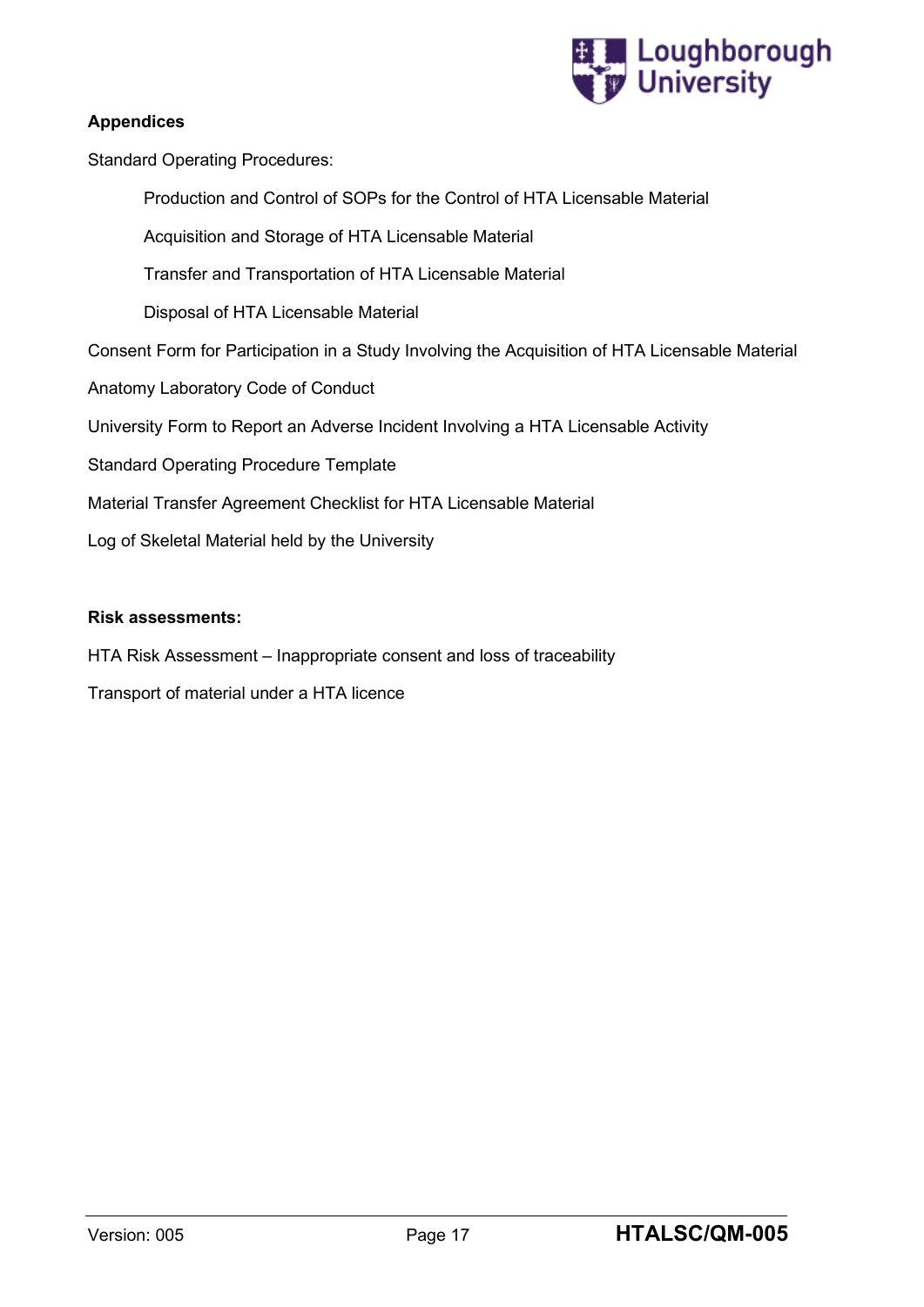

# **Production and Control of SOPs for the Control of HTA Licensable Material**

# **Standard Operating Procedure**

**This Standard Operating Procedure (SOP) forms part of the University Quality Management System for the control of HTA licensable material within Loughborough University. This system is compliant with the Human Tissue Act 2004 and the Human Tissue Authority (HTA) standards and guidance.**

#### **Version History**

| <b>Effective Date:</b>     | October 2010                                     |
|----------------------------|--------------------------------------------------|
| Date of Last Modification: | <b>July 2016</b>                                 |
| Date of next Review:       | October 2021                                     |
| Author (s):                | <b>Mr Tony Goodall</b><br><b>Ms Jackie Green</b> |
| Approved by:               | Dr Karen Coopman                                 |
|                            |                                                  |

Signed: \_\_\_\_\_\_\_\_\_\_\_\_\_\_\_\_\_\_\_\_\_\_\_\_\_\_\_\_\_\_\_\_\_\_\_Date: \_\_\_\_\_\_\_\_\_\_\_\_\_\_\_\_\_\_\_\_\_\_\_\_\_\_\_\_\_\_\_\_

## **Authorisation and Document Control**

The Quality Manual and SOPs will be reviewed on a bi-annual basis by the Human Tissue Act Licence Sub-Committee (HTALSC) and any revisions to the documentation agreed and approved. The Designated Individual for the HTA Licence is Chair of the HTALSC and has overarching authority for the documentation. Any revisions to the documentation will be communicated to staff members by the departmental Quality Manager.

The Master Copy of this document is filed by the University Quality Manager and the latest version will be available on the University network. If errors or omissions are identified at any time it is the responsibility of all staff to bring this to the attention of the HTALSC, QM or their Supervisor immediately.

#### **Security Statement**

This document is the intellectual property of the Loughborough University and as such, must not be circulated outside of the University without written approval from the University Quality Manager and the Designated Individual.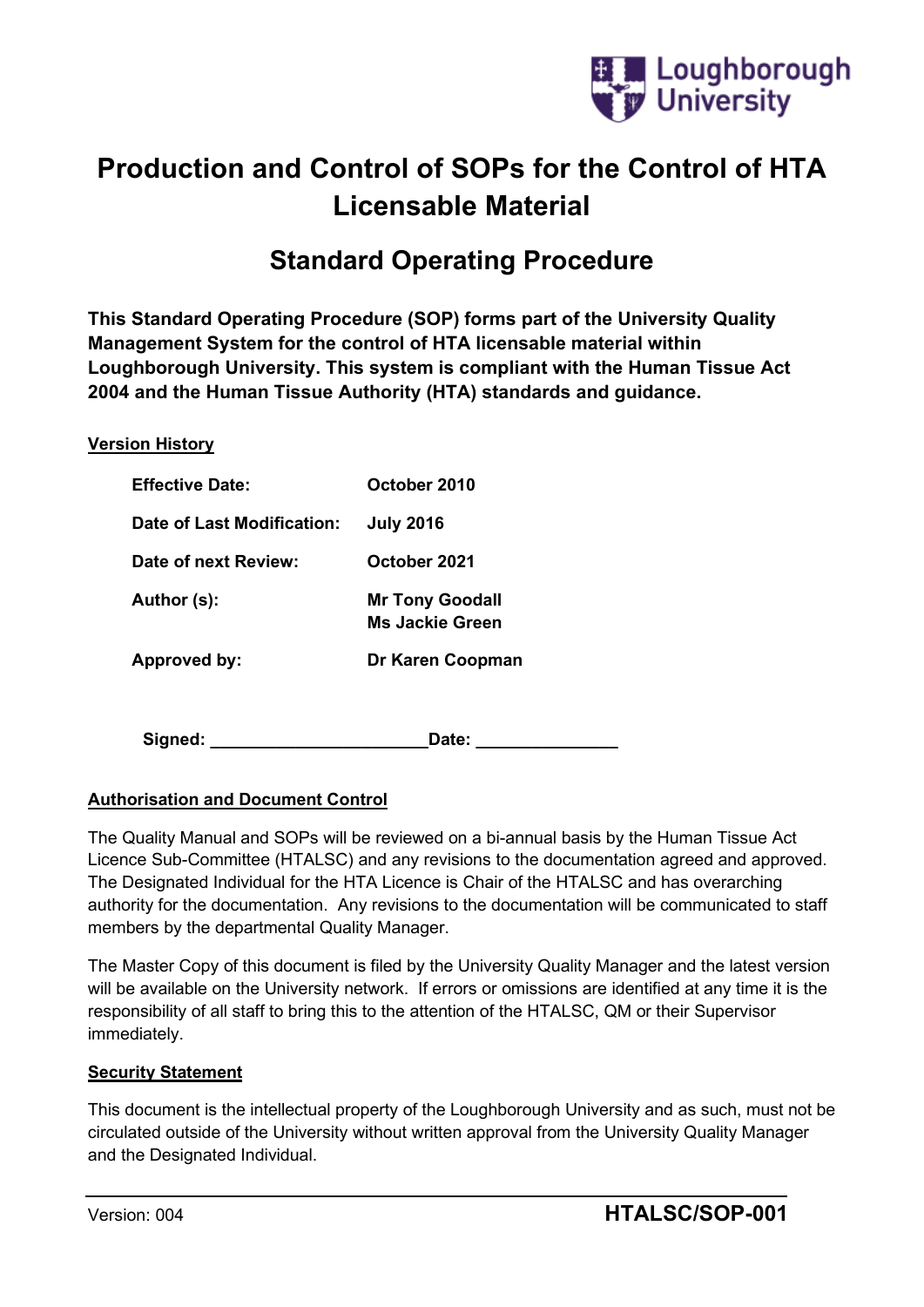## **1 Purpose**

To describe the procedure for the preparation, review, approval, distribution, amendment and storage of SOPs. Thus providing written instruction and record of procedures agreed and adopted as standard practice for the purposes of compliance with the University HTA Licence.

## **2 Scope**

This procedure is applicable to all persons writing, using or controlling an SOP which forms part of the Quality Management System for the control of HTA licensable material and should be read in conjunction with the University HTA Licence Compliance Quality Manual.

## **3 Responsibilities**

- 3.1 Any person writing a relevant SOP must follow this procedure.
- 3.2 The University Quality Manager for the HTA Licence is responsible for the control of this document.
- 3.3 The Designated Individual for the University HTA Licence is responsible for ensuring that this SOP is reviewed and updated as necessary by the Human Tissue Act Licence Sub-**Committee**
- 3.4 The current version of this SOP must be approved by the Designated Individual for the University HTA Licence.

## **4 References**

The [Human Tissue Act \(2004\)](http://www.legislation.gov.uk/ukpga/2004/30/contents) and [HTA guidance and Codes](http://www.hta.gov.uk/legislationpoliciesandcodesofpractice/codesofpractice.cfm) of Practice

The University HTA Licence Compliance Quality Manual

## **5 Procedure**

- 5.1 An SOP should be written as soon as the need for a standard written instruction arises. For some instructions it may be necessary to allow a period of training and familiarisation prior to the writing of an SOP. In these circumstances an SOP should be usually written within two months of the procedures first use.
- 5.2 SOPs should be prepared by individuals competent and suitably informed to do so. Where possible this individual should have current knowledge and experience of the task.
- 5.3 SOPs must include the following:

The author's name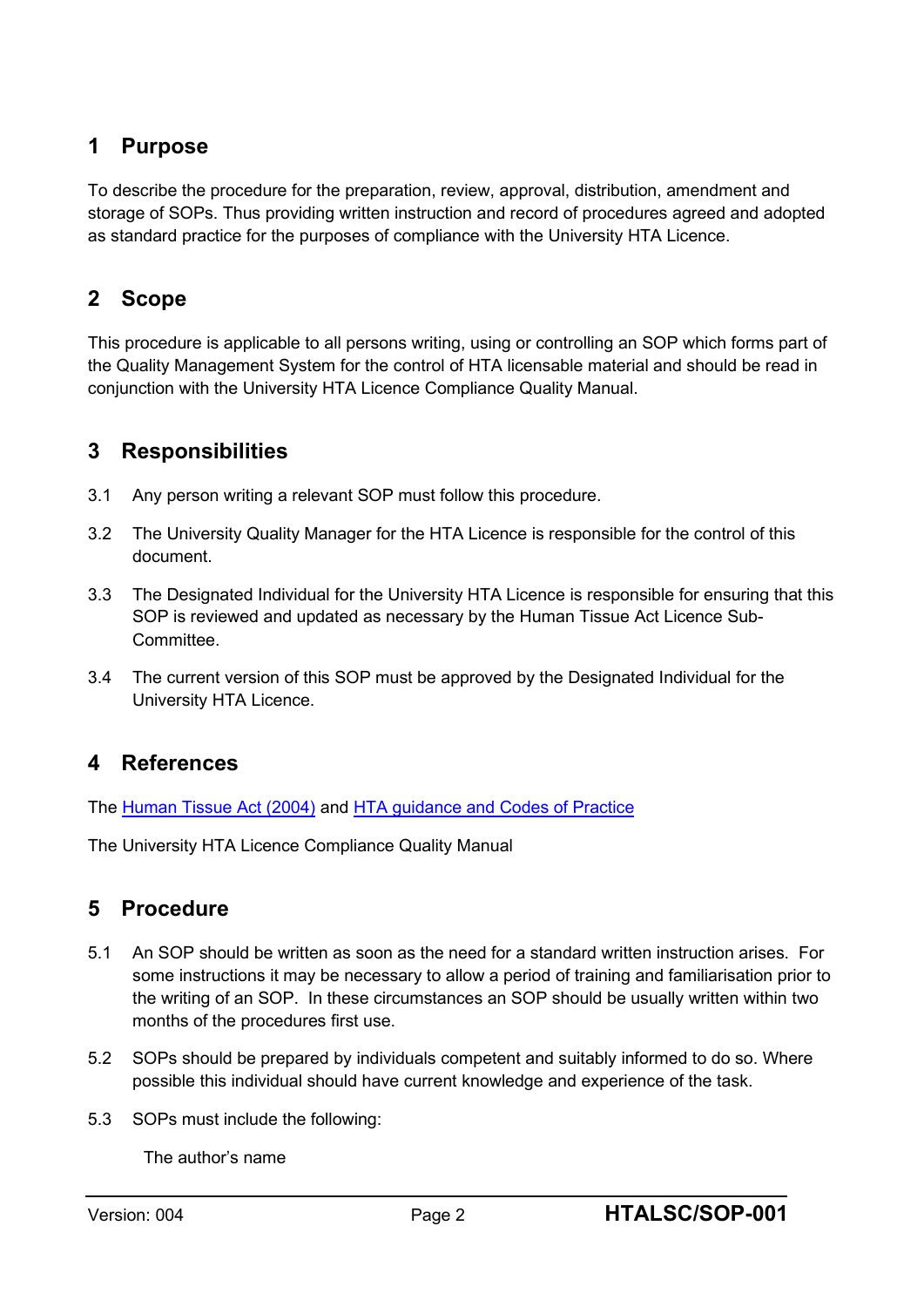Version number Effective Date Review Date Unique identification number

- 5.4 SOPs must be reviewed as necessary or a minimum of every two years by the HTA Licence Committee. In addition, if errors or omissions are identified at any time by any member of staff they should bring this to the attention of the Human Tissue Act Licence Sub-Committee, the Designated Individual or University Quality Manager for the HTA Licence immediately.
- 5.5 Any revisions to the SOP must be agreed and approved by the Designated Individual for the HTA Licence.
- 5.6 Any revisions to the SOP must then be communicated to staff members by the departmental Quality Manager.
- 5.7 The current version of the SOP should be made available on the University network and obsolete versions removed.
- 5.8 The Master Copy of the SOP must be filed and older versions retained and archived by the University Quality Manager.

## **6 Special Notes**

Local level documentation may align with this SOP but it must not conflict with this SOP or any other part of the Quality Management System for the control of HTA licensable material.

## **7 Documentation**

SOP Template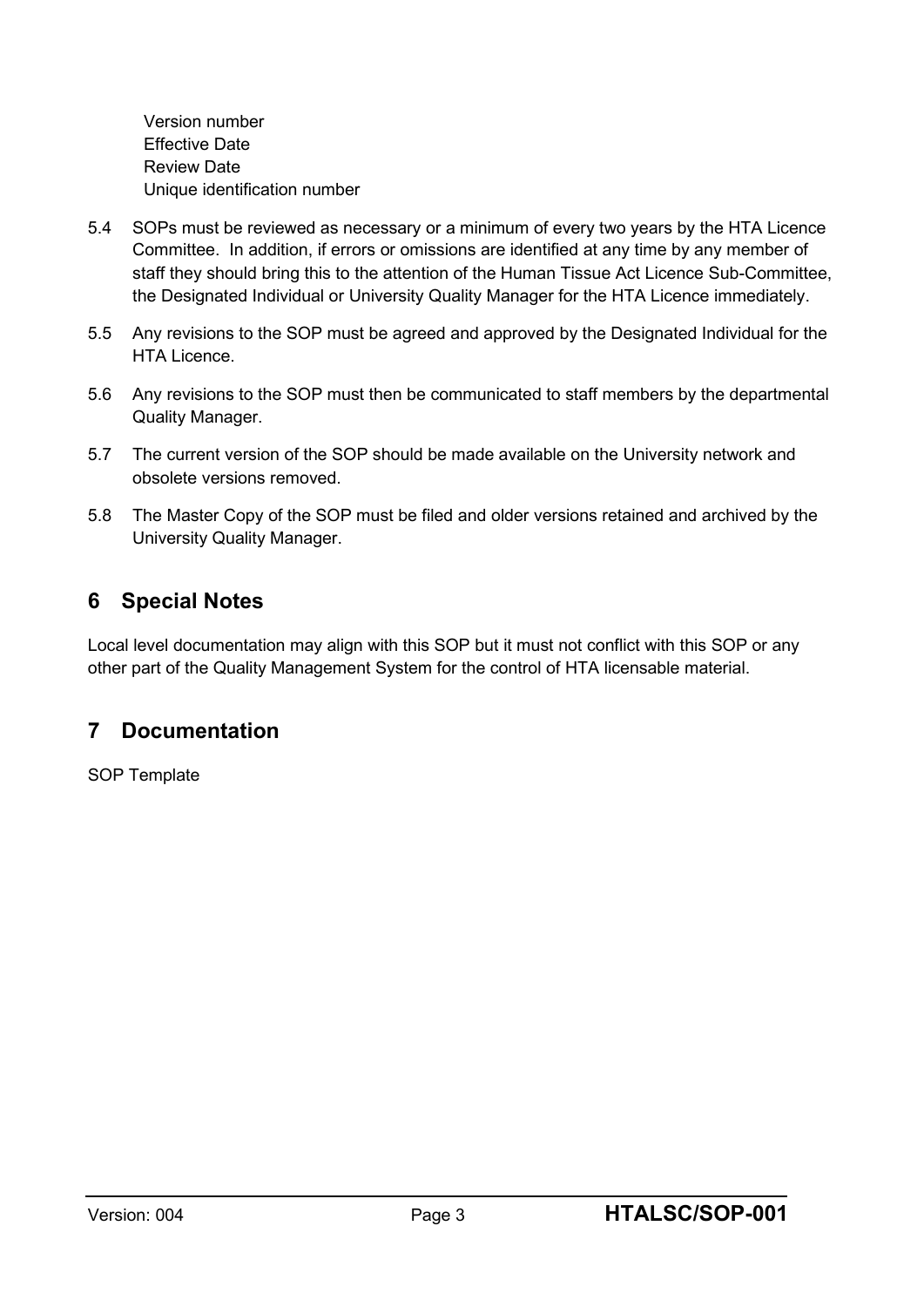

# **Acquisition and Storage of HTA Licensable Material**

# **Standard Operating Procedure**

**This Standard Operating Procedure (SOP) forms part of the University Quality Management System for the control of HTA licensable material within Loughborough University. This system is compliant with the Human Tissue Act 2004 and the Human Tissue Authority (HTA) standards and guidance.**

#### **Version History**

| <b>Effective Date:</b>     | October 2010                                     |
|----------------------------|--------------------------------------------------|
| Date of Last Modification: | <b>July 2016</b>                                 |
| Date of next Review:       | October 2021                                     |
| Author (s)                 | <b>Mr Tony Goodall</b><br><b>Ms Jackie Green</b> |
| Approved by                | Dr Karen Coopman                                 |

**Signed: \_\_\_\_\_\_\_\_\_\_\_\_\_\_\_\_\_\_\_\_\_\_\_\_\_\_Date: \_\_\_\_\_\_\_\_\_\_\_\_\_\_\_**

#### **Authorisation and Document Control**

The Quality Manual and SOPs will be reviewed on a bi-annual basis by the Human Tissue Act Licence Sub-Committee (HTALSC) and any revisions to the documentation agreed and approved. The Designated Individual for the HTA Licence is Chair of the HTALSC and has over-arching authority for the documentation. Any revisions to the documentation will be communicated to staff members by the departmental Quality Manager.

The Master Copy of this document is filed by the University Quality Manager and the latest version will be available on the University network. If errors or omissions are identified at any time it is the responsibility of all staff to bring this to the attention of the HTALSC, QM or their Supervisor immediately.

#### **Security Statement**

This document is the intellectual property of the Loughborough University and as such, must not be circulated outside of the University without written approval from the University Quality Manager and the Designated Individual.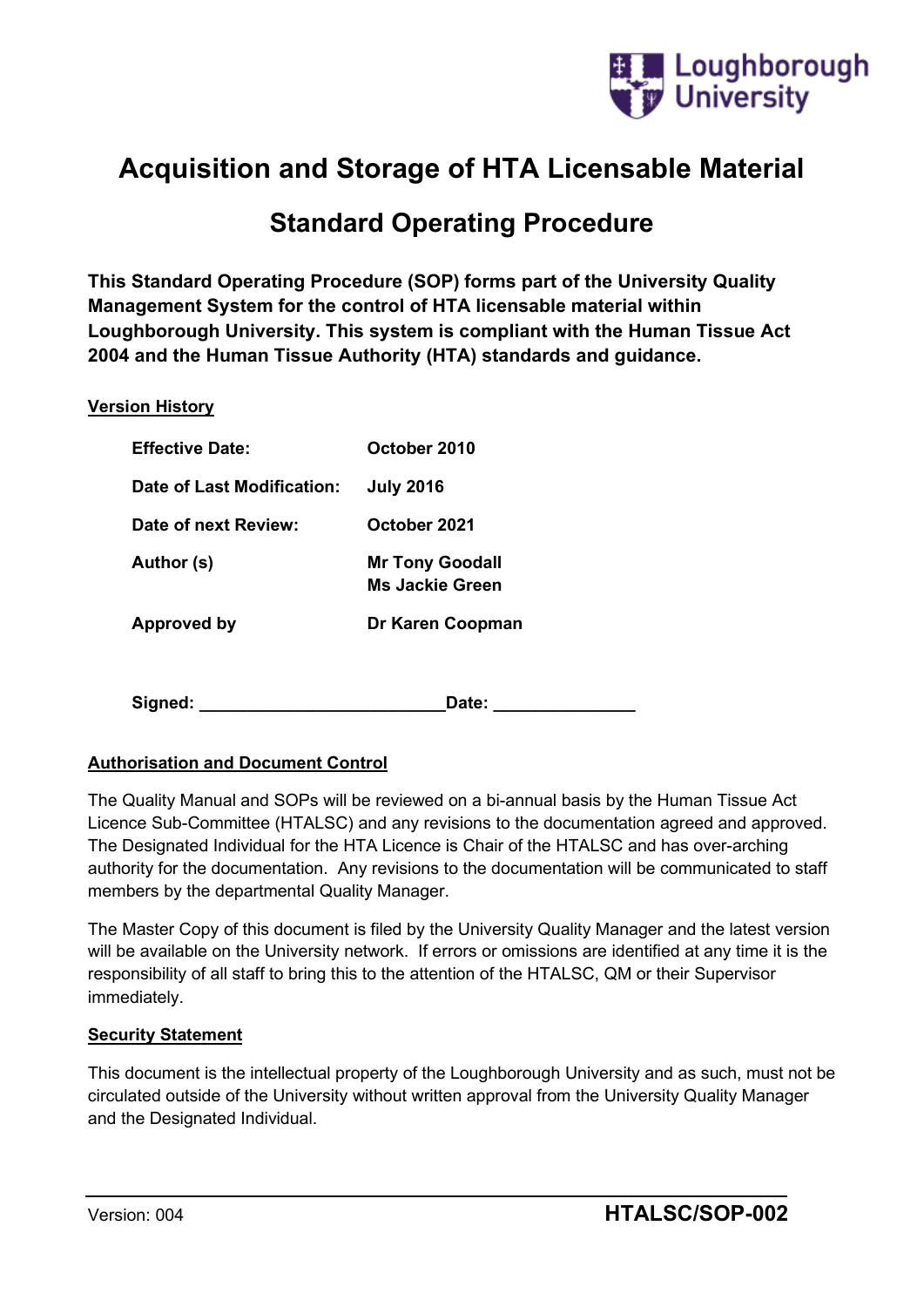## **1 Purpose**

To outline the procedure for the acquisition and storage of HTA licensable material on University premises. Thus providing written instruction and record of procedures agreed and adopted as standard practice for the purposes of compliance with the HTA Licence.

## **2 Scope**

This procedure is applicable to the acquisition and storage of HTA licensable material and should be read in conjunction with the University HTA Licence Compliance Quality Manual.

## **3 Responsibilities**

- 3.1 Any person acquiring directly, procuring or currently holding human tissue to store, which is licensable by the HTA (see University HTA Licence Compliance Quality Manual for clarification), is responsible for ensuring they are familiar with the procedure and appropriately trained.
- 3.2 The principal investigator of the study, or departmental Quality Manager (see University HTA Licence Compliance Quality Manual for clarification) in the case of skeletal material used for teaching anatomy, have a responsibility to ensure all those involved in the procedure are appropriately trained.
- 3.3 All those involved in the procedure must be familiar with the Human Tissue Act (2004) and HTA Codes of Practice and guidance, and have read the University HTA Licence Compliance Quality Manual.
- 3.4 The departmental Quality Manager is responsible for the control of centrally held information stored within a School, including documentation or information held electronically (e.g. within a centrally held database).
- 3.5 The Designated Individual for the University HTA Licence is responsible for ensuring that the appropriate processes and resources are in place in order that the acquisition and storage of human tissue complies with the Human Tissue Act (2004) and current HTA Codes of Practice and guidelines. Persons Designated, may be enlisted to help meet these requirements however they cannot relieve the Designated Individual of their statutory responsibilities.

## **4 References**

The [Human Tissue Act \(2004\)](http://www.legislation.gov.uk/ukpga/2004/30/contents) and [HTA guidance and Codes](http://www.hta.gov.uk/legislationpoliciesandcodesofpractice/codesofpractice.cfm) of Practice

The University HTA Licence Compliance Quality Manual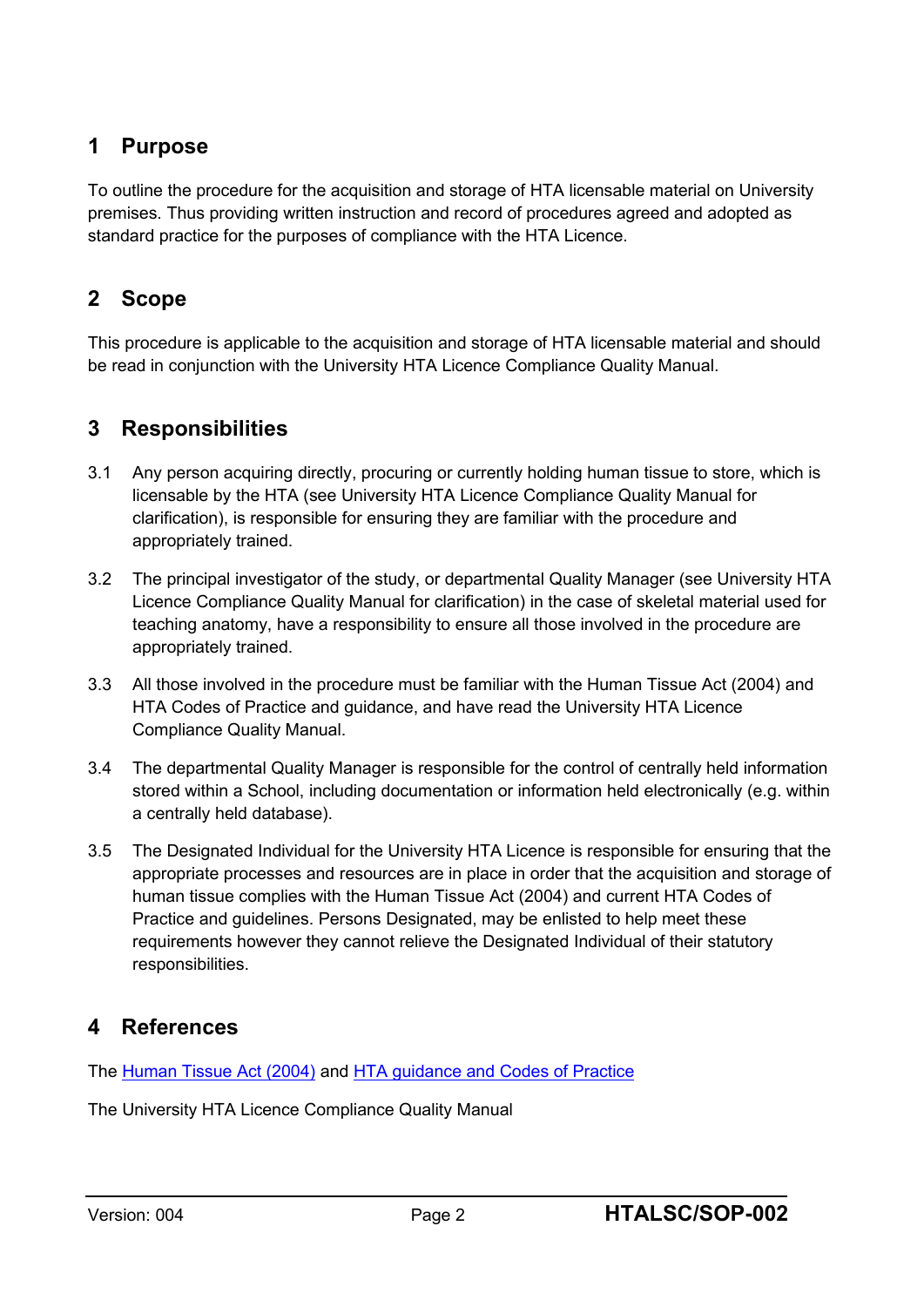## **5 Procedure**

- 5.1 Ethical approval must be obtained from the University Ethics Approvals (Human Participants) Sub-Committee (HPSC). The study protocol which is submitted to the HPSC must include the following.
	- 5.1.1 Details about the procurement or direct acquisition process, including any planned checks to ensure external organisations/collaborators procedures comply with the Human Tissue Act and/or details of any University or local level SOPs to be followed.
	- 5.1.2 Any risk assessments and control measures in place
	- 5.1.3 Any Material Transfer Agreements and/or Participant Information Sheets
	- 5.1.4 Consent Forms or details of the checks in place to ensure that the collection of procured samples complied with the Human Tissue Act.
	- 5.1.5 Details regarding the planned location, duration and control of storage including any contingency plans in place in the event of facility or appliance failure.
	- 5.1.6 The planned method for disposal of any unused 'relevant material' and the procedures planned in the event of withdrawal of consent.
- 5.2 The Principal Investigator must ensure that they themselves and other members of their research team are competent in the techniques they will be using, are familiar with the Human Tissue Act, the HTA guidance and Codes of Practice, have undertaken the appropriate training including the University HTA Licence Training course (this must be undertaken prior to commencement of activity involving HTA licensable material and every three years thereafter), the University Informed Consent Training course and have a record of such training and competencies.
- 5.3 All University staff or students working with unscreened biological matrices for the first time should be referred to occupational health for assessment for fitness to work, in accordance with local and University Health, Safety and Environment Policy including the University Biological Safety Policy, Blood Borne Viruses Policy and Control of Substances Hazardous to Health Policy.
- 5.4 The Principal Investigator must liaise with the departmental Quality Manager regarding the planned acquisition, storage, use and disposal of HTA licensable material.
	- 5.4.1 Agree any facilities to be used; arrange any maintenance, cleaning, and preparation of facilities necessary; the record/labelling system to be used for the samples collected; and the procedure for monitoring the storage of the sample(s).
	- 5.4.2 Reciprocal arrangements for back up facilities should be made with other researchers as a contingency plan in the event of facility or appliance failure.
	- 5.4.3 In general arrangements will be according to local level SOPs, however where studies have unusual requirements or involve new techniques or facilities a complete risk assessment must be undertaken and specific control measures identified and approved by the Designated Individual or Persons Designated.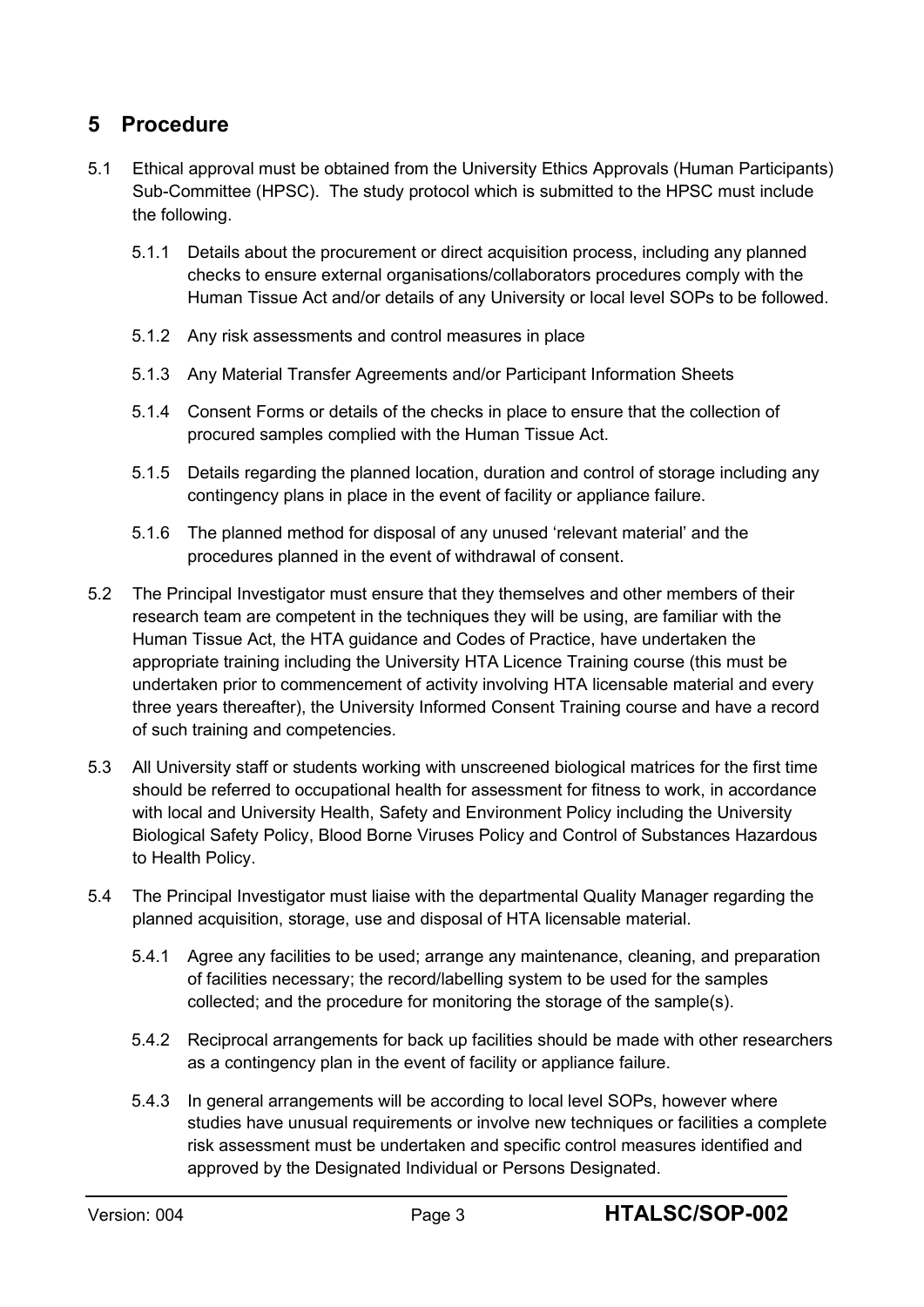- 5.5 Where applicable University and local level SOPs must be followed.
- 5.6 Unless the samples were obtained before 1 September 2006 valid consent must be established or obtained for each HTA licensable sample. (NB Samples from a deceased person where more than 100 years have elapsed since a person's death, samples from a HTA licensed tissue bank and samples which are anonymised as part of a study approved by a recognised research ethics committee<sup>1\*</sup> may be stored without a HTA licence and do not necessarily require consent).
	- 5.6.1 If the samples are to be acquired either through collaborative research with another establishment or commercial arrangement, material transfer agreements must include safeguards to ensure valid consent was obtained prior to the collection of the sample.
	- 5.6.2 If the samples are acquired directly valid consent must be obtained from all participants donating samples. For consent to be valid it should be given voluntarily, by an appropriately informed person who has the capacity to agree to the activity in question (see the University HTA Licence Compliance Quality Manual for further clarification), and the planned duration of storage should be specified during the consent process. Consideration should be given to the needs of individuals whose first language is not English.
- 5.7 Samples must be stored appropriately for the integrity of the sample and planned analysis, and in line with health, safety and environmental guidelines. The location of storage must be secure and entry controlled. Skeletal material held for teaching anatomy must be stored in such a way that it is not exposed to view by the public.
- 5.8 A code of conduct to ensure that samples are treated with appropriate dignity and respect must be displayed in all laboratories where HTA licensable activity occurs.
- 5.9 Calibration and maintenance of storage units must be in line with manufacturer's guidance. Records of calibration, monitoring of storage conditions, maintenance and cleaning should be kept.
- 5.10 Every sample must be individually labelled with a unique identifier/bar code and if applicable any hazard warnings relating to the medium or preservative (N.B. other information about the sample/study may be included on the label but it must not be possible to identify the donor from such information) and details of the sample recorded including:

Unique identifier (to match sample label) Research study Tissue type Date of collection/receipt from other establishment and where it came from Storage location

<sup>1\*</sup> Established under and operating to the standards set out in the governance arrangements issued by the UK Health Departments or an ethics committee recognised by United Kingdom Ethics Committee Authority to review clinical trials of investigational medicinal products under the Medicines for Human Use (Clinical Trials) Regulations 2004. N.B. Loughborough University Ethics Approvals (Human Participants) Sub-Committee does not satisfy this criteria.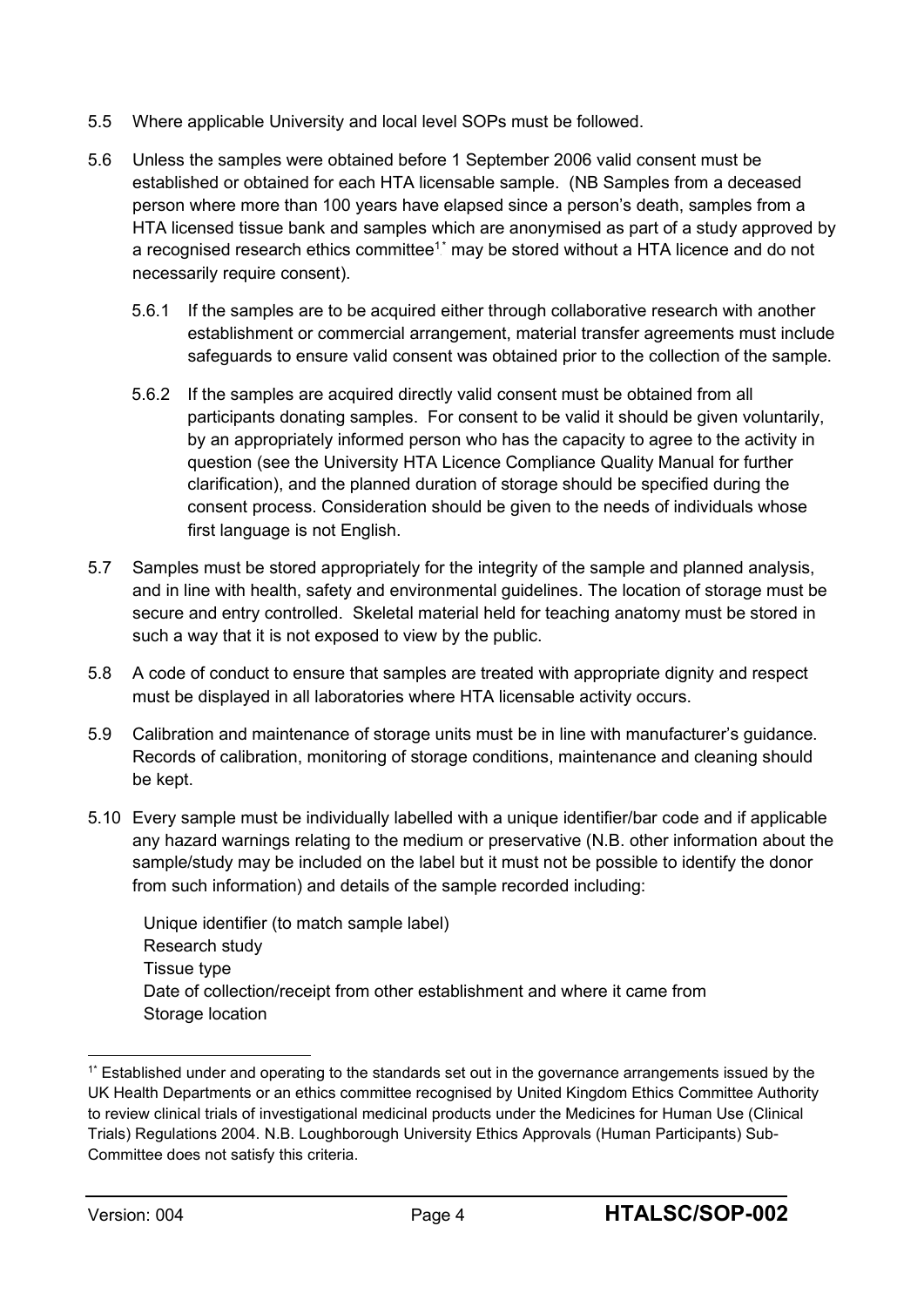Consent/Material transfer details (including where the documentation is held) Dates of sample processing Information regarding transfer to and from other locations (if relevant) Date and details of disposal Reason for disposal

- 5.11 If any details which could identify the sample donor are to be retained this information should be crossed referenced with a unique identifier database which should be kept separately and University guidance in respect to security access and back up followed. Any supporting documents such as receipts, analysis results and consent forms should also be kept separately.
- 5.12 Any adverse incident should be reported to the dQM and any corrective action taken should be recorded. In addition if a person(s) was involved the incident should be reported in the usual way according to the University Policy on the reporting of Accidents, Dangerous [Occurrences and Occupational Ill Health.](http://www.lboro.ac.uk/media/wwwlboroacuk/content/healthandsafety/downloads/Policy%20on%20the%20Reporting%20and%20Investigation%20of%20Dec%202017-Feb%202018%20Update.pdf)
- 5.13 At the completion of the specified period the samples should be destroyed, unless new ethical approval and consent have been secured to extend the storage period.
- 5.14 Holdings must be reviewed annually by the researcher and crosschecked with appropriate consent and research protocols.

## **6 Special Notes**

Local level documentation may align with this SOP but it must not conflict with this SOP or any other part of the Quality Management System for the control of HTA licensable material.

## **7 Documentation**

Consent Form Template for Participation in a Study Involving the Acquisition of HTA Licensable Material

Material Transfer Agreement Checklist for HTA Licensable Material

University Occupational Health Surveillance Form

Anatomy Laboratory Code of Conduct

University Form to Report an Adverse Incident Involving a HTA Licensable Activity

University Forms to report an accident, near miss, a case of occupational ill-health or dangerous incident involving a person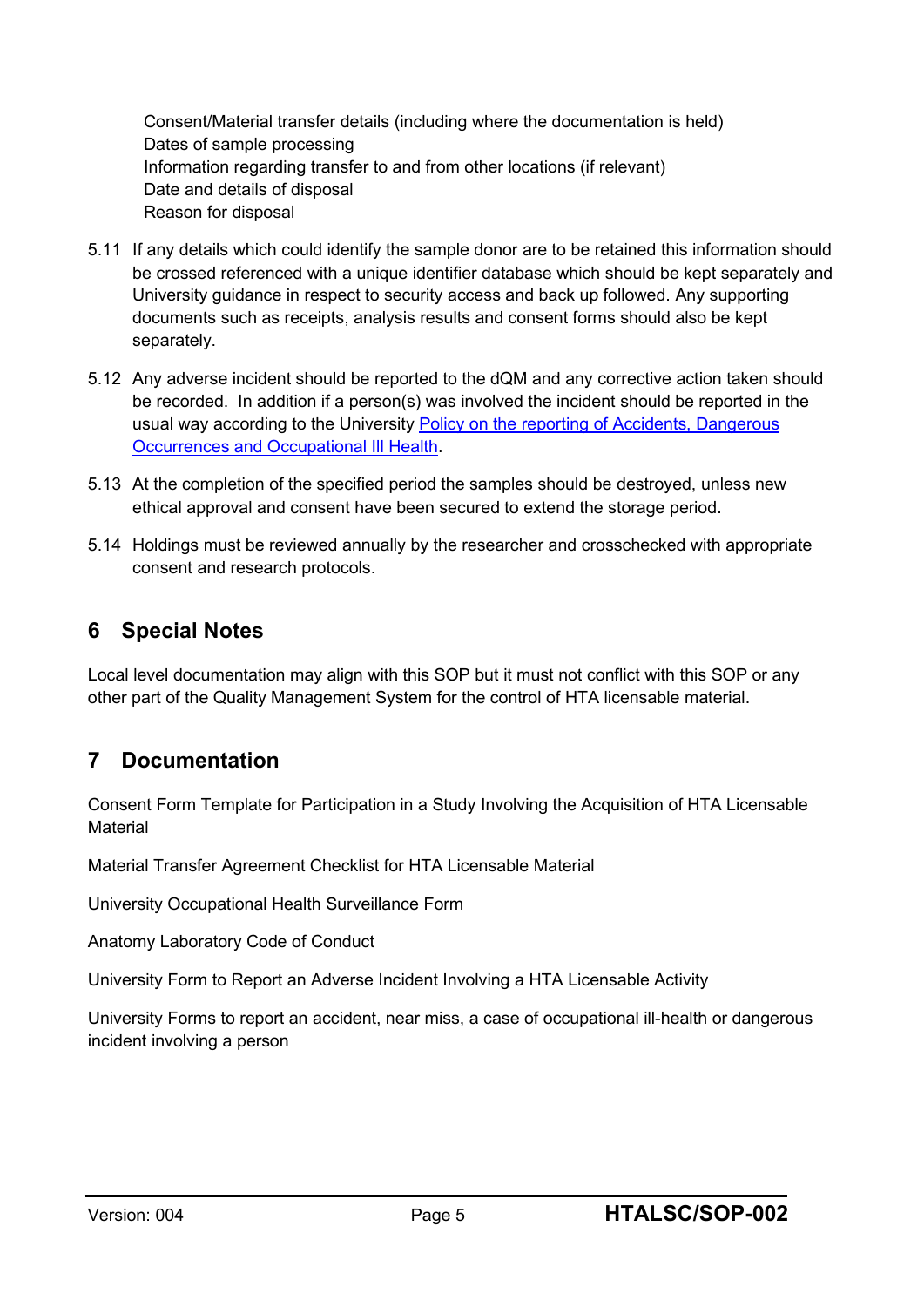

# **Transfer and Transport of HTA Licensable Material**

# **Standard Operating Procedure**

**This Standard Operating Procedure (SOP) forms part of the University Quality Management System for the control of HTA licensable material within Loughborough University. This system is compliant with the Human Tissue Act 2004 and the Human Tissue Authority (HTA) standards and guidance.**

#### **Version History**

| <b>Effective Date:</b>     | October 2010                                     |
|----------------------------|--------------------------------------------------|
| Date of Last Modification: | November 2019                                    |
| Date of next Review:       | October 2021                                     |
| Author (s)                 | <b>Mr Tony Goodall</b><br><b>Ms Jackie Green</b> |
| Approved by                | Dr Karen Coopman                                 |
|                            |                                                  |
| Coopman<br>Signed:         | Date: 26.11.2019                                 |

#### **Authorisation and Document Control**

The Quality Manual and SOPs will be reviewed on a bi-annual basis by the Human Tissue Act Licence Sub-Committee (HTALSC) and any revisions to the documentation agreed and approved. The Designated Individual for the HTA Licence is Chair of the HTALSC and has overarching authority for the documentation. Any revisions to the documentation will be communicated to staff members by the departmental Quality Manager.

The Master Copy of this document is filed by the University Quality Manager and the latest version will be available on the University network. If errors or omissions are identified at any time it is the responsibility of all staff to bring this to the attention of the HTALSC, QM or their Supervisor immediately.

#### **Security Statement**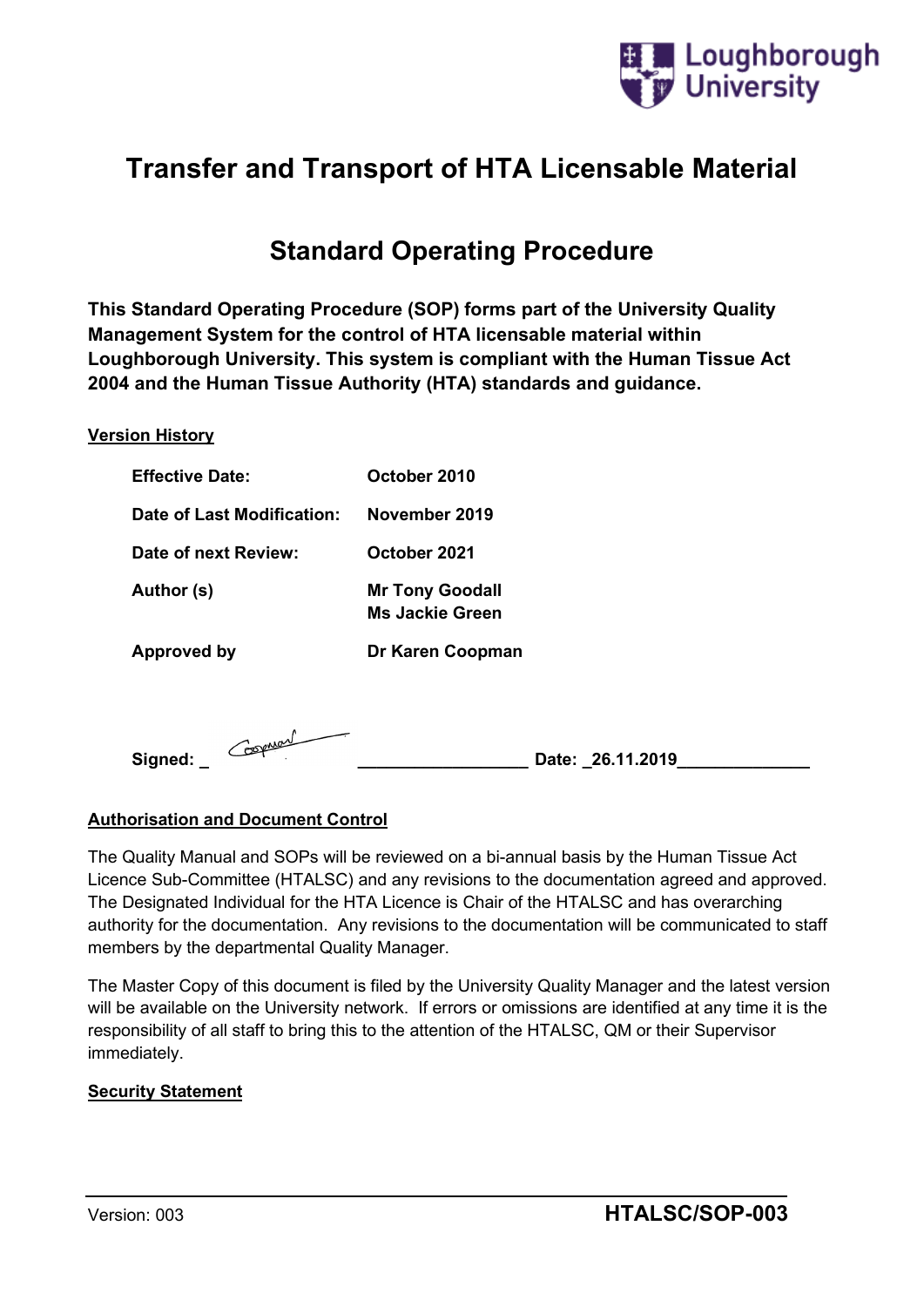

This document is the intellectual property of the Loughborough University and as such, must not be circulated outside of the University without written approval from the University Quality Manager and the Designated Individual.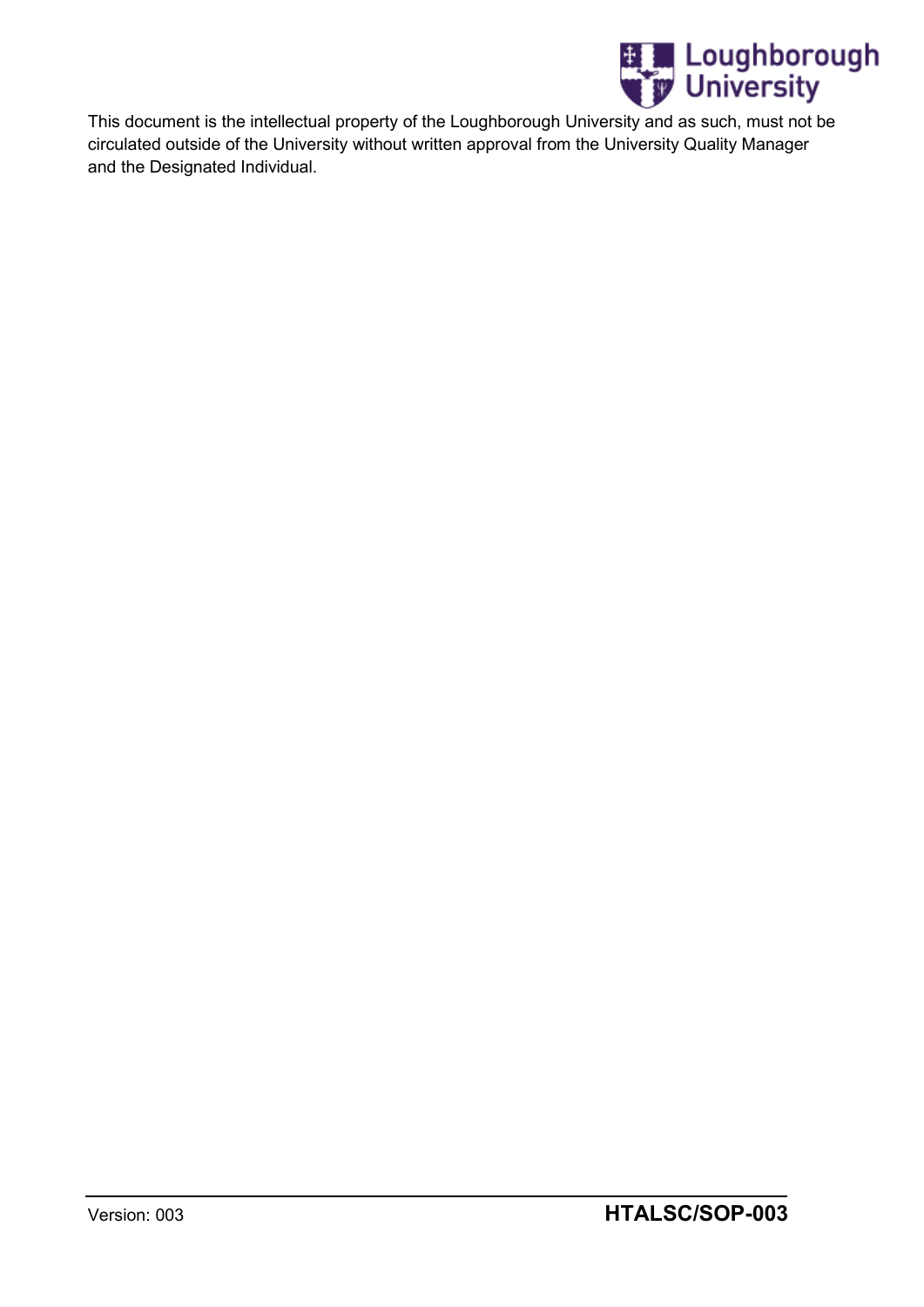## **1 Purpose**

To describe the procedure for the transfer and transport of HTA licensable material for research. Thus providing written instruction and record of procedures agreed and adopted as standard practice for the purposes of compliance with the University HTA Licence.

## **2 Scope**

This procedure is applicable to the planned transfer (from or to other HTA Licensed organizations) and transport (including transport within the campus) of HTA licensable material should be read in conjunction with the University HTA Licence Compliance Quality Manual.

## **3 Responsibilities**

- 3.1 Any person transferring or transporting HTA licensable material is responsible for ensuring they are familiar with the procedure and appropriately trained.
- 3.2 The Principal Investigator of the study has a responsibility to ensure all those involved in the procedure are appropriately trained.
- 3.3 All those involved in the procedure must be familiar with the Human Tissue Act (2004) and HTA Codes of Practice and guidance, and have read the University HTA Licence Compliance Quality Manual.
- 3.4 The departmental Quality Manager is responsible for the control of centrally held information stored within the School, including documentation or information held electronically (e.g. within a centrally held database).
- 3.5 The Designated Individual for the University HTA Licence is responsible for ensuring that the appropriate processes and resources are in place in order that the transfer and transport of human tissue complies with the Human Tissue Act (2004) and current HTA Codes of Practice and guidelines. Persons Designated, may be enlisted to help meet these requirements however they cannot relieve the Designated Individual of their statutory responsibilities.

## **4 References**

The [Human Tissue Act \(2004\)](http://www.legislation.gov.uk/ukpga/2004/30/contents) and [HTA guidance and Codes](http://www.hta.gov.uk/legislationpoliciesandcodesofpractice/codesofpractice.cfm) of Practice

The University HTA Licence Compliance Quality Manual

## **5 Procedure**

5.1 Appropriate modes of transport, suitable routes and arrangements with people involved must be planned and arranged in advance.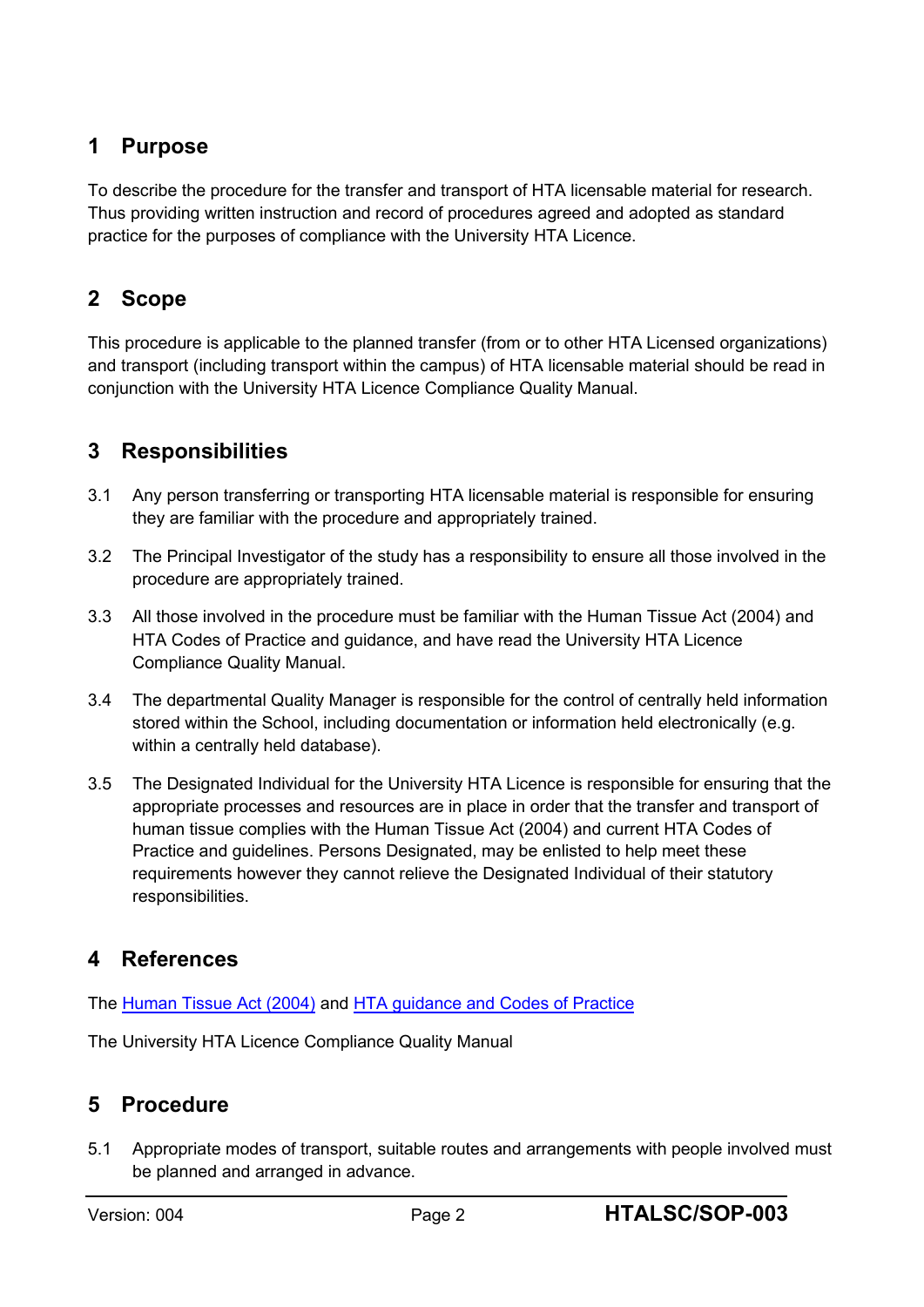- 5.2 A complete risk assessment of the transfer and any transportation must be undertaken and approved by the Designated Individual or Persons Designated prior to the planned transfer and transportation of HTA licensable material.
- 5.3 Ethical approval must be obtained from the University Ethics Approval (Human Participants) Sub-Committee (HPSC) and the relevant permission or approval for the activity secured from any external organisation HTA licensable material is being transferred from or to.
	- 5.3.1 The study protocol submitted to the HPSC must include any checks made to ensure an external organisation to whom HTA licensable material will be transferred to or from is operating in accordance with the Human Tissue Act (2004) and HTA guidance and Codes of Practice, including the status and any additional conditions of any HTA Licences or other relevant accreditation held.
- 5.4 The Principal Investigator must ensure that they themselves, and other members of their research team, are familiar with the Human Tissue Act (2004), the HTA guidance and Codes of Practice, have undertaken the appropriate training including the University HTA Licence Training course (this must be undertaken prior to commencement of activity involving HTA licensable activity and every two years thereafter), the University Informed Consent Training course and have a record of such training and competencies.
- 5.5 All University staff or students working with unscreened biological matrices for the first time should be referred to occupational health for assessment for fitness to work, in accordance with local and University Health, Safety and Environment Policy including the University Biological Safety Policy, Blood Borne Viruses Policy and Control of Substances Hazardous to Health Policy.
- 5.6 There must be a Material Transfer Agreement for any planned transfer.
	- 5.6.1 If the sample(s) is being received this must include safeguards to ensure the collection and storage of the sample(s) up to this point has complied with current legislation including the Human Tissue Act (2004), the chain of custody has been maintained and the sample(s) details documented.
	- 5.6.2 If the sample(s) is being transferred from the University this must include arrangements to return the sample(s) or arrangements to inform the University when the sample(s) has been disposed of and safeguards to ensure the destruction process complies with current legislation including the Human Tissue Act (2004).
- 5.7 Valid consent must be established or obtained prior to receipt of or collection of each HTA licensable sample. For consent to be valid it should be given voluntarily, by an appropriately informed person who has the capacity to agree to the activity in question (see the University HTA Licence Compliance Quality Manual for further clarification). Any planned transportation and any risks associated must be specified during the consent process. (NB Samples from a deceased person where more than 100 years have elapsed since a person's death, samples from a HTA licensed tissue bank and samples which are anonymised as part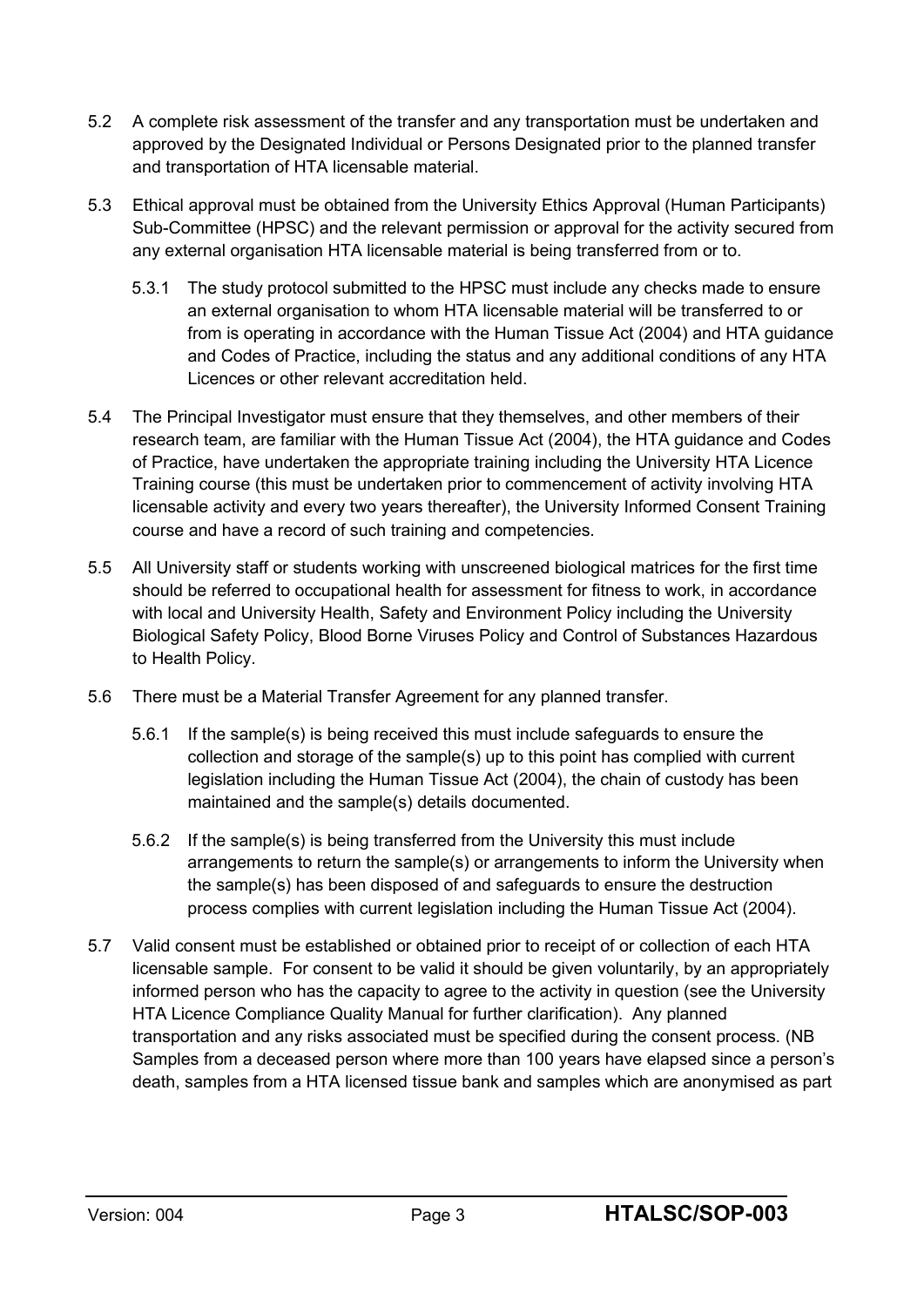of a study approved by a recognised research ethics committee $1^\star$  may be stored without a HTA licence and do not necessarily require consent).

5.8 Samples must be packaged appropriately and suitable methods of transportation planned to maintain the integrity of the sample during transportation and according to current legislation and University policies including:

Data Protection legislation

[Carriage of Dangerous Goods and Use of Transportable Pressure Equipment Regulations](http://www.legislation.gov.uk/uksi/2009/1348/contents/made)  [\(2009\)](http://www.legislation.gov.uk/uksi/2009/1348/contents/made)

5.9 Samples for transportation must be collectively labelled to include:

The study (and batch number if applicable) The principal investigator of the study Period during which the samples were collected Details of appropriate storage conditions Collection and delivery locations Planned time and date of collection and delivery Carrier responsible for consignment Planned date of disposal if relevant The signatures and time and date of receipt of each person in the chain of custody

- 5.10 Continuity of ownership should be demonstrated with the signature and time and date of receipt of each person in the chain of custody.
- 5.11 Each sample must be tracked and recorded from collection to disposal according to the existing arrangements for storage of HTA licensable material.
- 5.12 Unless anonymised each sample must be individually labelled with a unique identifier/barcode.
- 5.13 If any details which could identify the sample donor are to be retained this information should be crossed referenced with a unique identifier database which should be kept separately and University guidance in respect to security access and back up followed. Any supporting documents such as receipts, analysis results and consent forms should also be kept separately.
- 5.14 On completion of the transfer the Universities record of each sample must be maintained i.e. a field for 'Information regarding transfer to and from other locations' should be completed alongside a record of the samples unique identifier/barcode and any planned return dates if relevant.

<sup>1\*</sup> Established under and operating to the standards set out in the governance arrangements issued by the UK Health Departments or an ethics committee recognised by United Kingdom Ethics Committee Authority to review clinical trials of investigational medicinal products under the Medicines for Human Use (Clinical Trials) Regulations 2004. N.B. Loughborough University Ethical Approvals (Human Participants) Sub-Committee does not satisfy this criteria.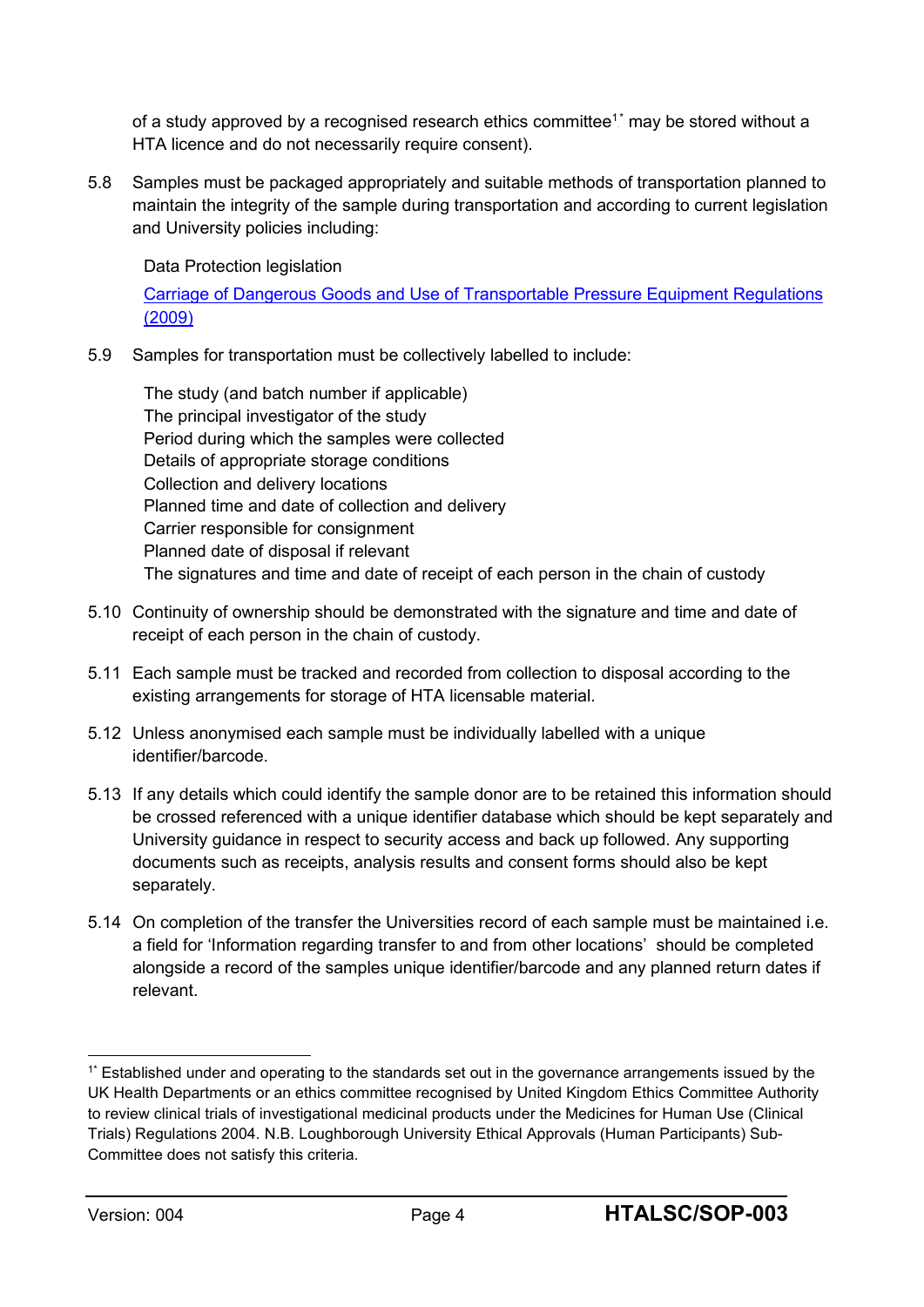- 5.15 Records of HTA licensable holdings must be reviewed annually by the researcher and crosschecked with appropriate consent, research protocols and the location of storage. If the samples are held by an external organisation material transfer agreements should be crosschecked with notice of destruction from the external organisation and any anomalies investigated and records updated.
- 5.16 Any adverse incident should be reported to the department Quality Manager and any corrective action taken should be recorded. In addition if a person(s) was involved the incident should be reported in the usual way according to the University Policy on the [reporting of Accidents, Dangerous Occurrences and Occupational Ill Health.](http://www.lboro.ac.uk/media/wwwlboroacuk/content/healthandsafety/downloads/Policy%20on%20the%20Reporting%20and%20Investigation%20of%20Dec%202017-Feb%202018%20Update.pdf)

## **6 Special Notes**

- 6.1 No HTA licensable material may be transported from one establishment to another unless both establishments are subject to an appropriate HTA Licence or the sample(s) are part of a study with ethical approval from a 'recognised' ethics authority<sup>1\*</sup>.
- 6.2 Local level documentation may align with this SOP but it must not conflict with this SOP or any other part of the Quality Management System for the control of HTA licensable material.

## **7 Documentation**

University Occupational Health Surveillance Form

Material Transfer Agreement Checklist for HTA Licensable Material

University Form to report an adverse incident involving a HTA licensable activity

University Form to report an accident, near miss, a case of occupational ill-health or dangerous incident involving a person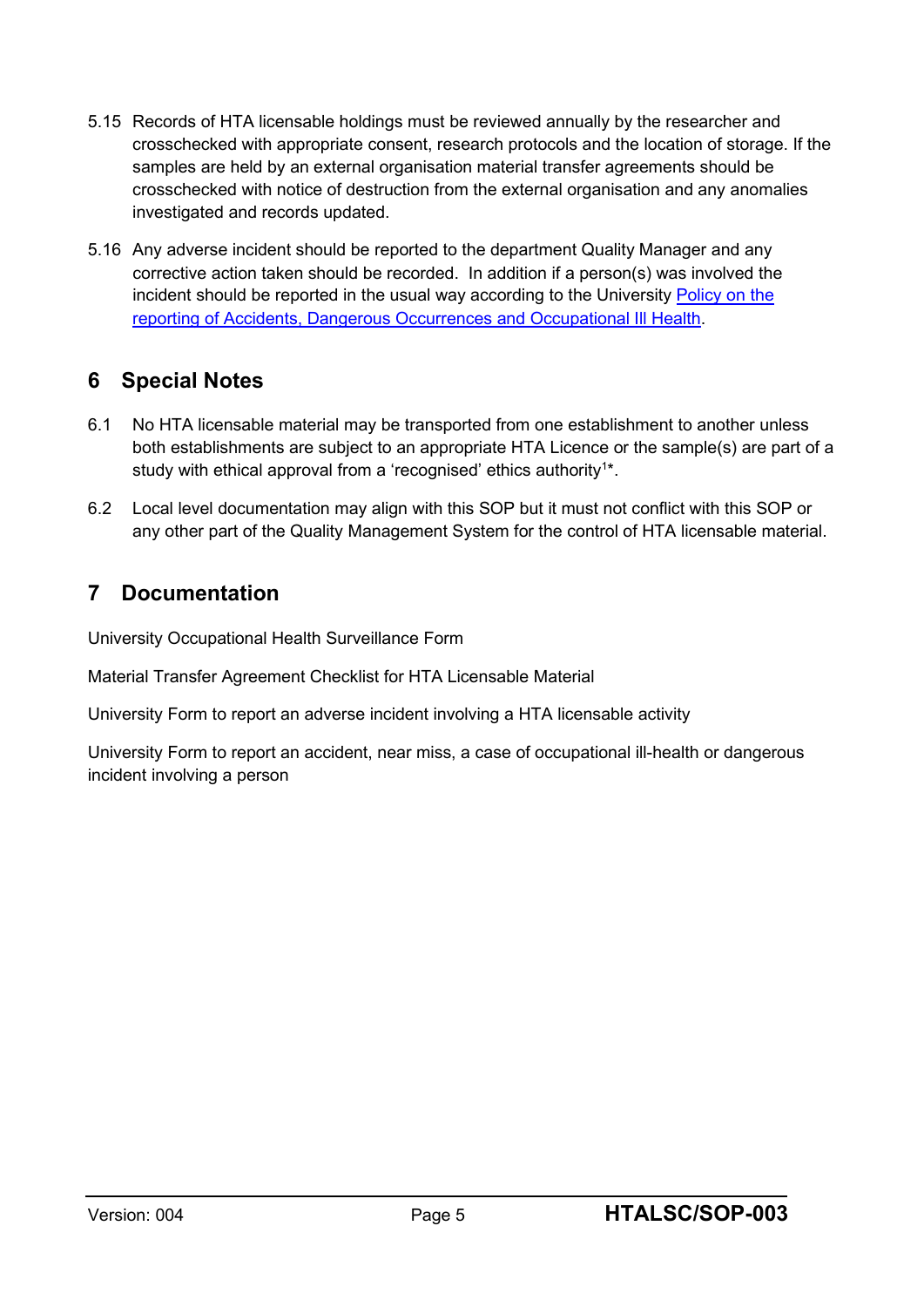

# **Disposal of HTA Licensable Material**

# **Standard Operating Procedure**

**This Standard Operating Procedure (SOP) forms part of the University Quality Management System for the control of HTA licensable material within Loughborough University. This system is compliant with the Human Tissue Act 2004 and the Human Tissue Authority (HTA) standards and guidance.**

#### **Version History**

| <b>Effective Date:</b>     | October 2010                                     |
|----------------------------|--------------------------------------------------|
| Date of Last Modification: | <b>July 2016</b>                                 |
| Date of next Review:       | October 2021                                     |
| Author (s)                 | <b>Mr Tony Goodall</b><br><b>Ms Jackie Green</b> |
| Approved by                | Dr Karen Coopman                                 |
|                            |                                                  |
| Signed:                    | Date:                                            |

## **Authorisation and Document Control**

The Quality Manual and SOPs will be reviewed on a bi-annual basis by the Human Tissue Act Licence Sub-Committee (HTALSC) and any revisions to the documentation agreed and approved. The Designated Individual for the HTA Licence is Chair of the HTALSC and has overarching authority for the documentation. Any revisions to the documentation will be communicated to staff members by the departmental Quality Manager.

The Master Copy of this document is filed by the University Quality Manager and the latest version will be available on the University network. If errors or omissions are identified at any time it is the responsibility of all staff to bring this to the attention of the HTALSC, QM or their Supervisor immediately.

#### **Security Statement**

This document is the intellectual property of the Loughborough University and as such, must not be circulated outside of the University without written approval from the University Quality Manager and the Designated Individual.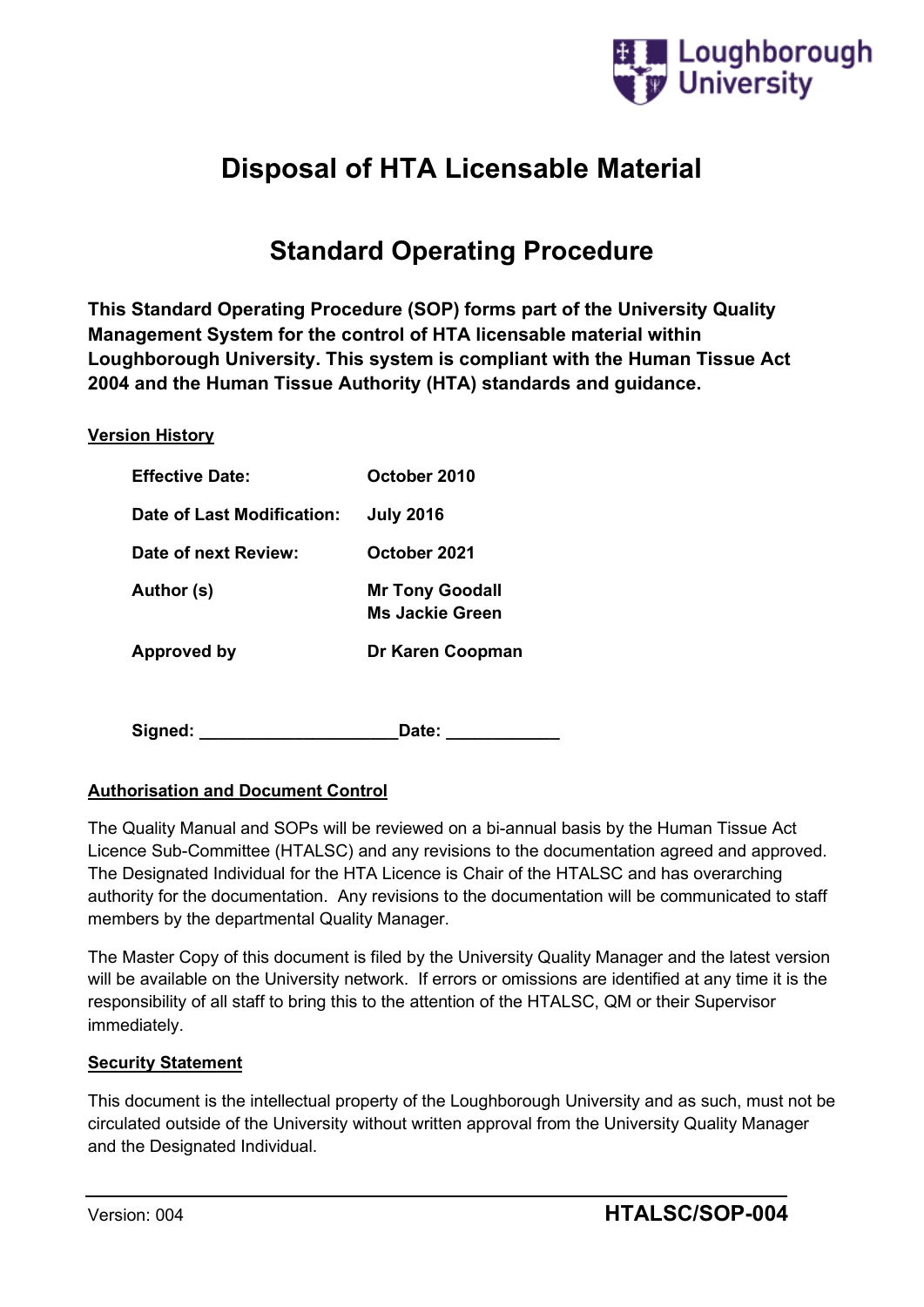## **1 Purpose**

To describe the procedure for the disposal of HTA licensable material. Thus providing written instruction and record of procedures agreed and adopted as standard practice for the purposes of compliance with the University HTA Licence.

## **2 Scope**

This procedure is applicable to the disposal of HTA licensable material and should be read in conjunction with the University HTA Licence Compliance Quality Manual.

## **3 Responsibilities**

- 3.1 Any person using HTA licensable material is responsible for ensuring they are familiar with the procedure and appropriately trained.
- 3.2 The Principal Investigator of the study has a responsibility to ensure all those involved in the study are appropriately trained.
- 3.3 All those involved in the study must be familiar with the Human Tissue Act (2004) and HTA Codes of Practice and guidance, and have read the University HTA Licence Compliance Quality Manual.
- 3.4 The departmental Quality Manager for the University HTA Licence is responsible for the control of centrally held information stored within the School, including documentation or information held electronically (e.g. within a centrally held database).
- 3.5 The Designated Individual for the University HTA Licence is responsible for ensuring that the appropriate processes and resources are in place in order that the disposal of human tissue complies with the Human Tissue Act (2004) and current HTA Codes of Practice and guidelines. Persons Designated, may be enlisted to help meet these requirements however they cannot relieve the Designated Individual of their statutory responsibilities.

## **4 References**

The [Human Tissue Act \(2004\)](http://www.legislation.gov.uk/ukpga/2004/30/contents) and [HTA guidance and Codes](http://www.hta.gov.uk/legislationpoliciesandcodesofpractice/codesofpractice.cfm) of Practice

The University HTA Licence Compliance Quality Manual

## **5 Procedure**

5.1 Prior to the destruction of any HTA licensable material, the sample(s) must have been identified and any conditions of donor consent, ethical approval or a material transfer agreement adhered to.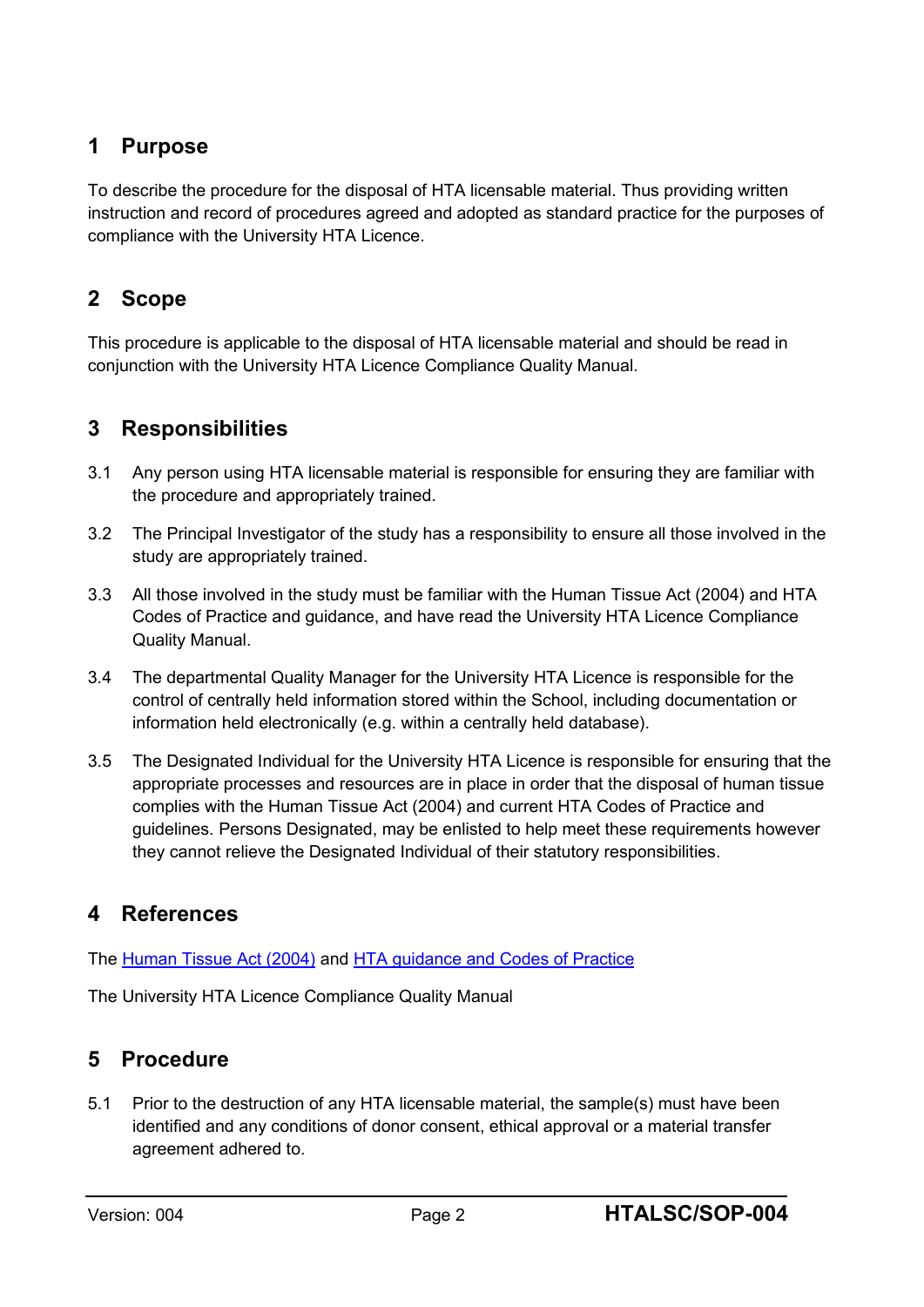- 5.2 HTA licensable material should normally be disposed of in accordance with the study protocol on completion of the research, or occasionally where consent has been withdrawn. Samples may also be destroyed due to lack of quality or stability.
- 5.3 Where consent is obtained directly, donors will be informed of the disposal method during the consent process. Samples will not be returned to the participant and this will also be made clear during the consent process.
- 5.4 The Principal Investigator must ensure that they themselves, and other members of their research team are familiar with the Human Tissue Act, the HTA guidance and Codes of Practice, have undertaken the appropriate training including the University HTA Licence Training course (this must be undertaken prior to commencement of activity involving HTA licensable material and every three years thereafter), the University Informed Consent Training course and have a record of such training and competencies.
- 5.5 All University staff or students working with unscreened biological matrices for the first time should be referred to occupational health for assessment for fitness to work, in accordance with local and University Health, Safety and Environment Policy including the University Biological Safety Policy, Blood Borne Viruses Policy and Control of Substances Hazardous to Health Policy.
- 5.6 The practicalities of clinical waste disposal on the University premises are handled at School level and specific local SOPs should be followed. The following points apply to the disposal of all HTA licensable material within the University.
	- 5.6.1 Always wear appropriate protective clothing and practice good hand washing technique in accordance with local policy and procedures.
	- 5.6.2 Facilities, equipment and procedures for the disposal of clinical waste must be appropriate and sufficient and all current legislation and University policies and procedures adhered to.
	- 5.6.3 Waste facilities must be appropriately and consistently labelled across all the laboratories within the School/Centre.
	- 5.6.4 Waste collected in laboratories bins should be promptly removed and stored in the designated secure facility from which it is removed by the University Waste Removal Supplier. Bins should never be filled more than two thirds full.
	- 5.6.5 Where disposing of complete samples, where practical, it is preferable for a new bag to be used in order that 'relevant material' is bagged separately from other waste.
	- 5.6.6 Always use the most appropriate waste utensil. Never put an item which could cause a puncture directly into a plastic bag. Sharp objects must be disposed of in specific containers fit for purpose.
	- 5.6.7 Always use the waste utensil appropriately. For example if the bin has a lid ensure the lid is shut and that it is not overfull before you leave the room.
	- 5.6.8 When disposing of clinical waste drop the item and never throw the item into the appropriate utensil.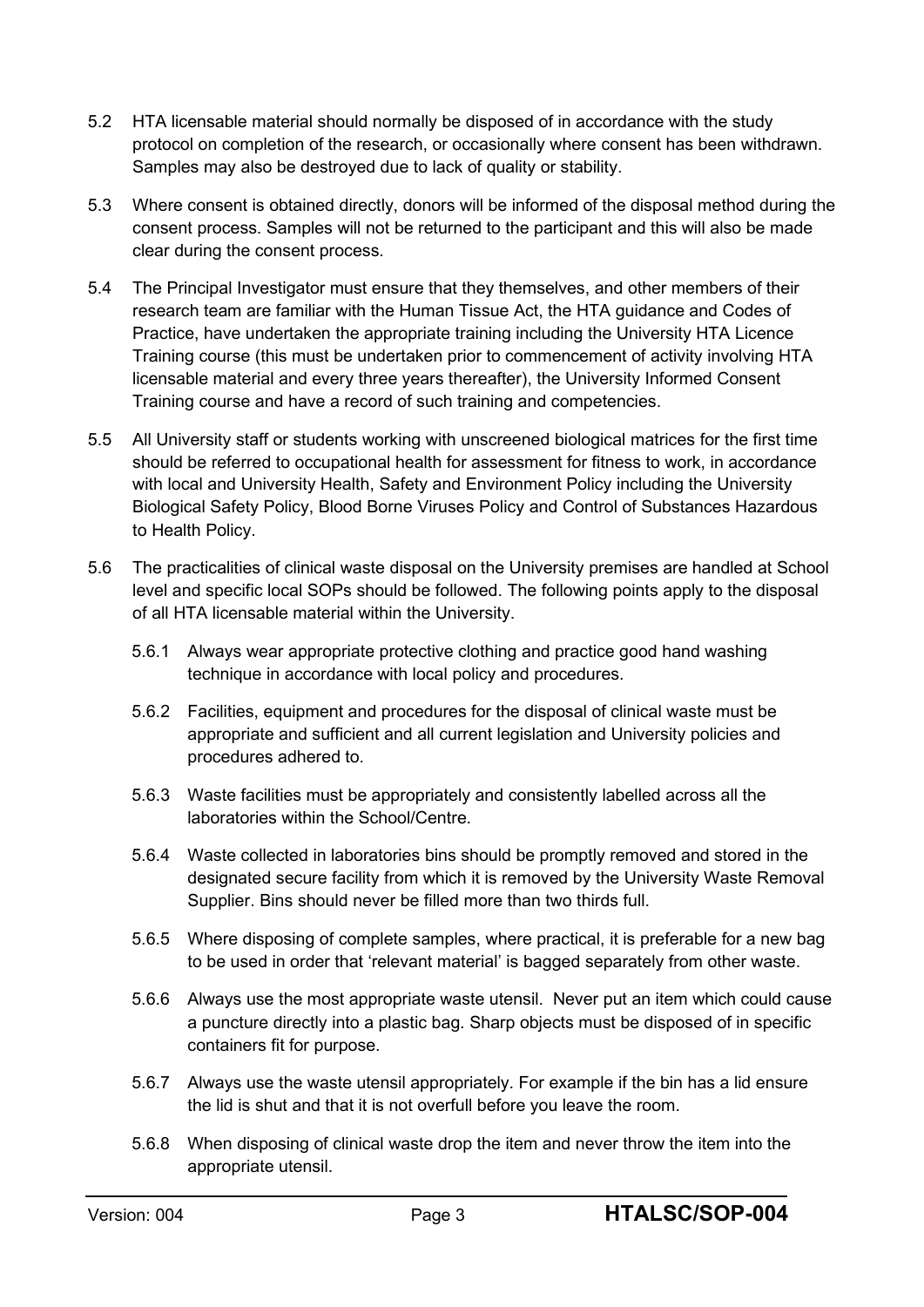- 5.6.9 Appropriate precautions should be taken to reduce the likelihood of spillage during the transfer of clinical waste, such as double bagging and the sealing of sharps containers prior to removal.
- 5.6.10 Care should be taken to avoid any spillage or splashes if any bodily fluids or fluids which may be contain 'relevant material' are disposed of in appropriate designated laboratory drains.
- 5.6.11 If there is any problem with the maintenance or collection of biological waste contact the University Health and Safety Office immediately.
- 5.7 Each sample must be tracked and recorded from collection to disposal according to the existing arrangements for storage of HTA licensable material.
	- 5.7.1 Following the complete use or disposal of a sample, the relevant fields in the record associated with the storage of that sample (identified by its unique identifier/barcode) should be updated to reflect the date and reason for disposal.
	- 5.7.2 If the sample had been transferred from another organisation this organisation should normally be informed of the destruction of the sample according to the details of the material transfer agreement in place.
- 5.8 Records of holdings of HTA licensable material must be reviewed annually by the researcher and crosschecked with appropriate consent, research protocols and the location of storage. If any sample(s) have reached the date that they are due for destruction and no additional ethical approval has been obtained the sample(s) should be disposed of in an appropriate manner.
- 5.9 Any adverse incident should be reported to the department Quality Manager and any corrective action taken should be recorded. In addition if a person(s) was involved the incident should be reported in the usual way according to the University [Policy on the](http://www.lboro.ac.uk/media/wwwlboroacuk/content/healthandsafety/downloads/Policy%20on%20the%20Reporting%20and%20Investigation%20of%20Dec%202017-Feb%202018%20Update.pdf)  [reporting of Accidents, Dangerous Occurrences and Occupational Ill Health.](http://www.lboro.ac.uk/media/wwwlboroacuk/content/healthandsafety/downloads/Policy%20on%20the%20Reporting%20and%20Investigation%20of%20Dec%202017-Feb%202018%20Update.pdf)

## **6 Special Notes**

- 6.1 Samples will not normally be returned to the participant and this will be made clear during the consent process.
- 6.2 Local level documentation may align with this SOP but it must not conflict with this SOP or any other part of the Quality Management System for the control of HTA licensable material.

## **7 Documentation**

University [Occupational Health Surveillance Form](http://www.lboro.ac.uk/services/hr/support/occupational-health/)

University Form to Report an Adverse Incident Involving a HTA Licensable Activity

University Portal [to report an accident, near miss, a case of occupational ill-health or dangerous](https://sheassure.net/lboro/Portal/LBU/Index)  [incident involving a person](https://sheassure.net/lboro/Portal/LBU/Index)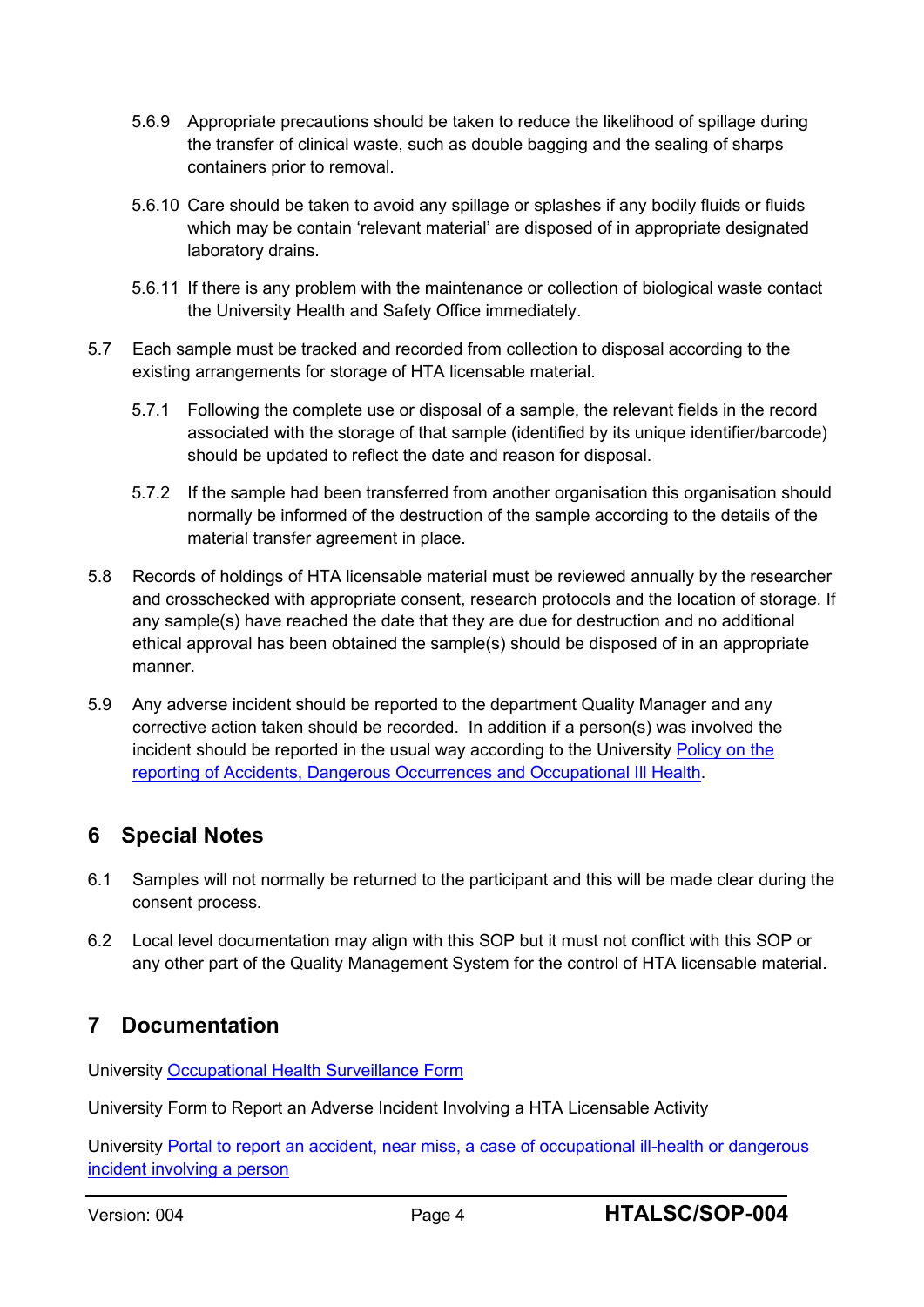## **Consent Form Template**

Use the latest template available at:

[http://www.lboro.ac.uk/committees/ethics-approvals-human](http://www.lboro.ac.uk/committees/ethics-approvals-human-participants/additionalinformation/applicationformsandtemplatesfordownload/)[participants/additionalinformation/applicationformsandtemplatesfordownload/](http://www.lboro.ac.uk/committees/ethics-approvals-human-participants/additionalinformation/applicationformsandtemplatesfordownload/)

Please adapt this form to suit your project. Statements in yellow can be removed if not relevant.

**[Insert Title of Research Proposal]**



#### **INFORMED CONSENT FORM (to be completed after Participant Information Sheet has been read)**

The purpose and details of this study have been explained to me. I understand that this study is designed to further scientific knowledge and that all procedures have been approved by the Loughborough University Ethics Approvals (Human Participants) Sub-Committee.

I have read and understood the information sheet and this consent form. I understand that taking part in the project will include being photographed, interviewed and recorded (audio or video).

I have had an opportunity to ask questions about my participation.

I understand that I am under no obligation to take part in the study, have the right to withdraw from this study at any stage for any reason, and will not be required to explain my reasons for withdrawing.

I agree to take part in this study.

#### **Use of Information**

I understand that all the personal information I provide will be treated in strict confidence and will be kept anonymous and confidential to the researchers unless (under the statutory obligations of the agencies which the researchers are working with), it is judged that confidentiality will have to be breached for the safety of the participant or others or for audit by regulatory authorities.

|                                    | I understand that anonymised data/quotes may be used in publications, reports, web |
|------------------------------------|------------------------------------------------------------------------------------|
| pages, and other research outputs. |                                                                                    |

I understand that the anonymised data I provide will be made publicly available for future research through a data repository or data archive at the end of the project.

I agree to assign the copyright I hold in any materials related to this project to [name of researcher].

#### **Bodily Samples**

I agree that the bodily samples taken during this study can be stored until **[insert date]** for **future research** in the same research theme as this project.

[Or] I agree that the bodily samples taken during this study can **only be used for this study** and will be disposed of within **XX years** [or]upon completion of the research **[insert date].**

| Name of participant | [printed] | Signature | Date |
|---------------------|-----------|-----------|------|
| Researcher          | [printed] | Signature | Date |

#### **Taking Part Please initial box**

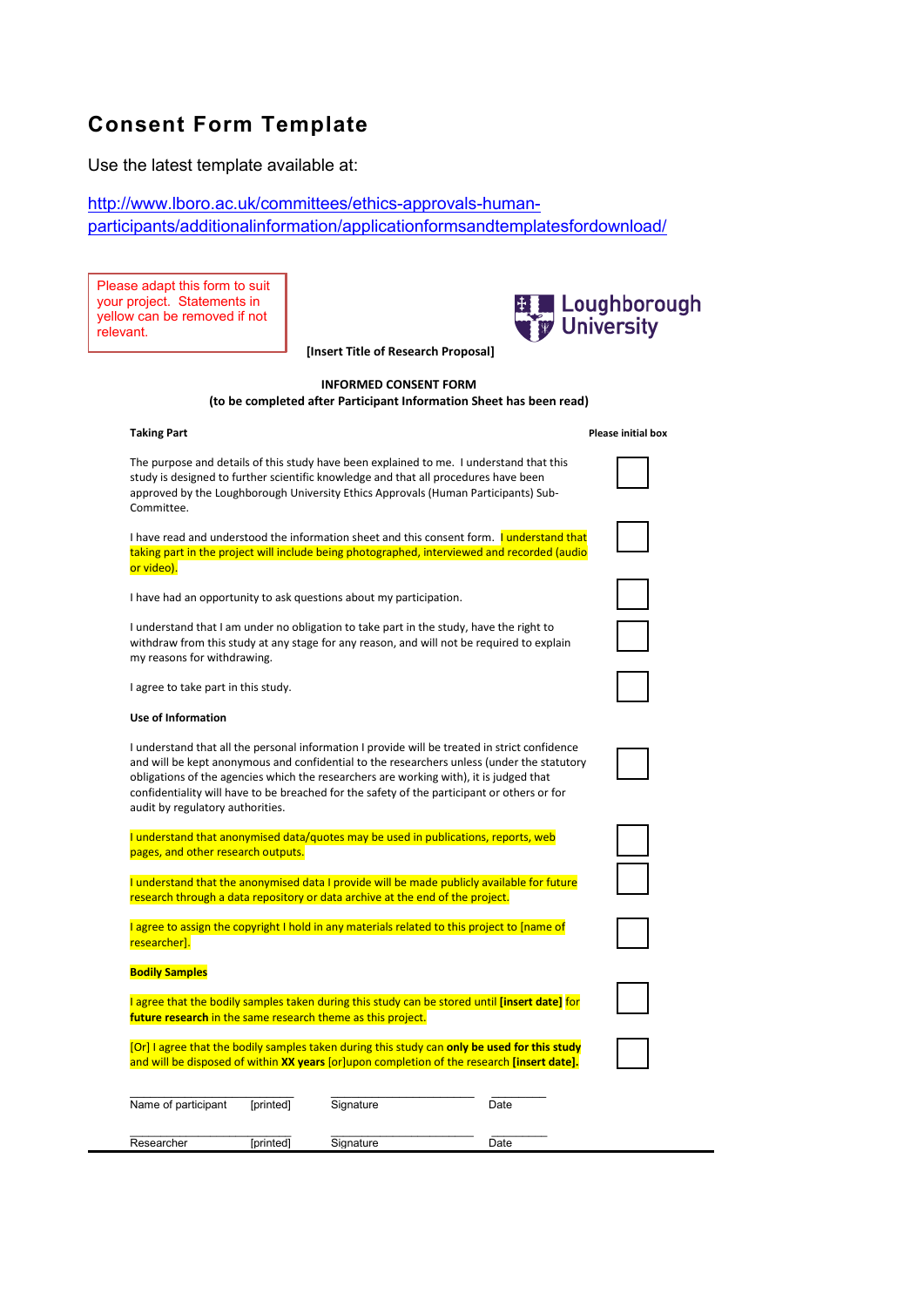## **Anatomy Laboratory Code of Conduct**

All users (staff or students) of laboratories where Human Tissue Authority (HTA) licensable activity occurs must adhere to this code of conduct.

The quality of work and the atmosphere in which work involving human tissue (including bone), is done is expected to be consistent with the reputation of Loughborough University as a leading educational and research institution. The personal, professional and ethical conduct of all staff and students should reflect the principles of dignity, integrity and respect for the law, rights, health and safety of all.

Staff and students should pay particular attention to respect the sensitivities, rights, and wishes of participants and any human tissue donated for research or teaching. High professional and ethical standards of handling such material must be upheld at all times.

Misconduct in the Anatomy Laboratory is unacceptable and will not be tolerated. Examples of misconduct include:

- Accessing the Anatomy Laboratory without permission or authorisation.
- Bringing in unauthorised visitors.
- Inappropriate and/or careless handling of human specimens.
- Photographing or video recording human specimens.
- Making disrespectful remarks, gestures or jokes relating to human specimens.
- Damage of human specimens and property.
- Unauthorised removal of any items from the Anatomy laboratory

This is not intended to be an exhaustive list and no code of conduct can set forth every applicable rule and cover every situation, however, staff and students should use common sense, adhere to all relevant University policies including the University HTA Licence Compliance Quality Manual, adhere to all applicable legislation including the Human Tissue Act (2004) and comply with up to date sources for guidelines of ethical conduct and best practice.

If you are unsure of whether a contemplated action is ethical and/or permitted by law or University policy, advice may be sought before taking action from the Designated Individual or Persons Designated for the purposes of the University HTA Licence.

Everyone is responsible within his or her scope of work for preventing unethical standards including violations of law and for speaking up if possible violations are observed. Reporting individuals can be assured that there will be no reprisals or retaliation of any kind for reporting any type of suspected problem or possible violation if the report is made in good faith.

Failure to adhere to the standards in this code may result in disciplinary action, including but not limited to exclusion from the laboratory.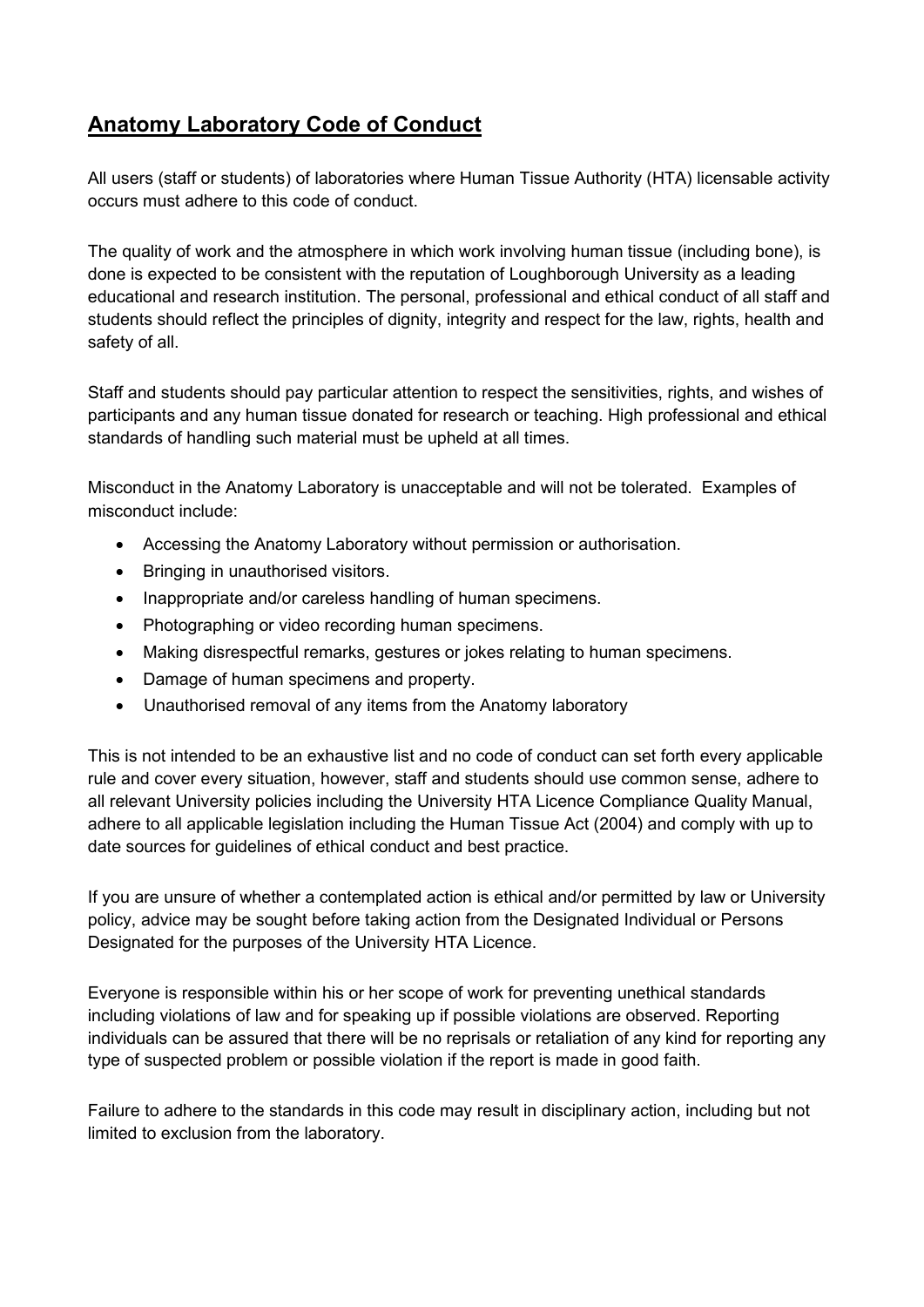## **Report of an adverse incident involving a HTA licensable activity**

This form can be used by anyone to report an adverse incident involving a HTA licensable activity. This includes any non-compliance with the University HTA licence.

Once completed the form should normally be filed with the departmental Quality Manager, unless the incident involves the departmental Quality Manager, in which case it should be filed with the University Quality Manager. See the University HTA Licence Compliance Quality Manual for further clarification of these roles.

| 3. Name and details of person completing this form:                                                 |  |  |  |
|-----------------------------------------------------------------------------------------------------|--|--|--|
| Title_____________Surname____________________________Forename(s)___________________________________ |  |  |  |
|                                                                                                     |  |  |  |
|                                                                                                     |  |  |  |
| Description of incident:                                                                            |  |  |  |
|                                                                                                     |  |  |  |
|                                                                                                     |  |  |  |
|                                                                                                     |  |  |  |
|                                                                                                     |  |  |  |
|                                                                                                     |  |  |  |
|                                                                                                     |  |  |  |
|                                                                                                     |  |  |  |
|                                                                                                     |  |  |  |
|                                                                                                     |  |  |  |
|                                                                                                     |  |  |  |
|                                                                                                     |  |  |  |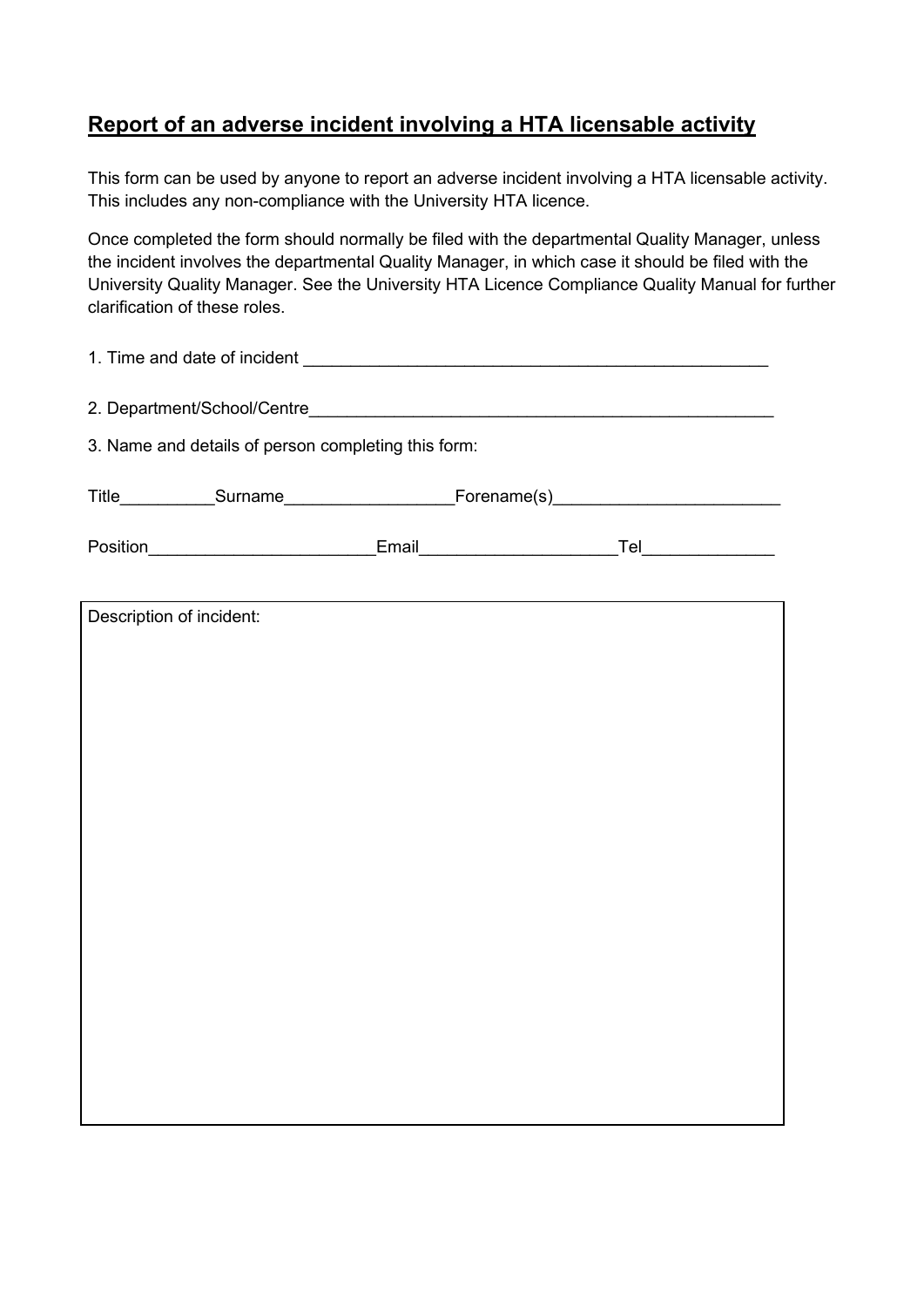| Any subsequent action taken to reduce the impact/prevent future re-occurrence:                 |
|------------------------------------------------------------------------------------------------|
|                                                                                                |
|                                                                                                |
|                                                                                                |
|                                                                                                |
|                                                                                                |
|                                                                                                |
|                                                                                                |
|                                                                                                |
| Any injury caused:                                                                             |
|                                                                                                |
|                                                                                                |
| Tick this box, if a University form to report an accident, near miss, a case of                |
| occupational ill-health or dangerous incident involving a person was completed.                |
|                                                                                                |
| Classification of significance (select the most appropriate classification and tick the box)*: |
| Minor<br>Critical<br>∣Major                                                                    |
| *A 'Minor' incident is one that is classified as                                               |
| minor infringement of normal practice<br>$\bullet$                                             |

- A '**Major**' incident finding is a non-critical finding that:
	- Reveals a significant and unjustified departure from the UK regulations, or
	- Consists of a number of minor departures from the UK regulations or other relevant University guidance suggesting a systematic quality assurance failure, and/or
	- Reveals a failure to comply with relevant legislative requirements of the HTA.

A '**Critical**' finding is defined as one where:

- Evidence exists that the confidentiality of study subjects has been (or has significant potential to be) jeopardised, and/or
- Serious doubt exists relating to the accuracy or credibility of sample data, or
- An incident likely to cause the HTA to revoke the Universities Research Licence.

| Signature | ٬۰+<br>પ્તાદ |
|-----------|--------------|
|           |              |

| Signature of department/University Quality Manager | Date |
|----------------------------------------------------|------|
|                                                    |      |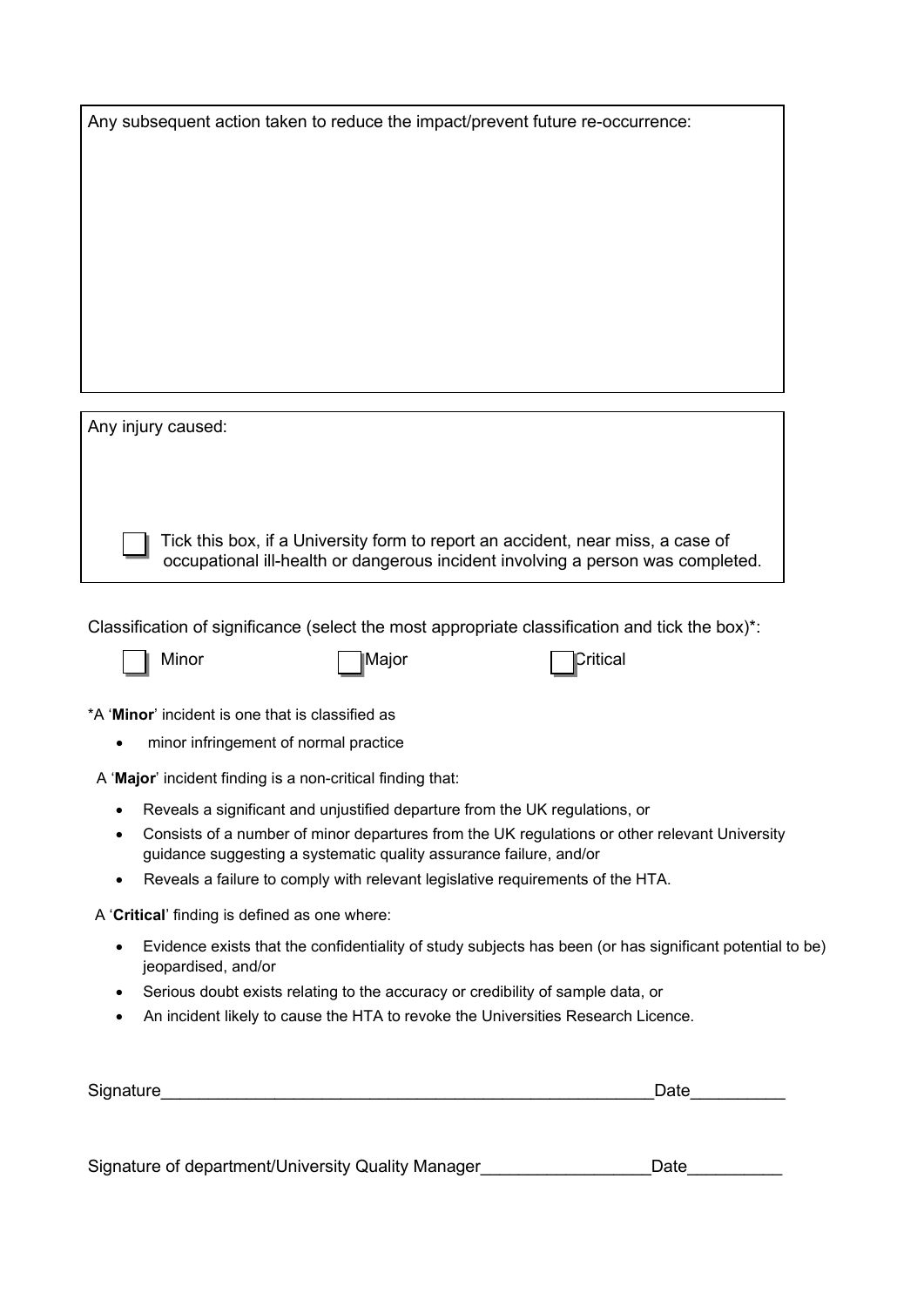

# **XXXXXXXXXXX XX XXXXXXXX**

# **Standard Operating Procedure (Template)**

**This Standard Operating Procedure (SOP) forms part of the University Quality Management System for the control of HTA licensable material within Loughborough University. This system is compliant with the Human Tissue Act 2004 and the Human Tissue Authority (HTA) standards and guidance.**

#### **Version History**

| <b>Effective Date:</b> | XX XXX XXXX |
|------------------------|-------------|
| Date of Modification:  | XX XXX XXXX |
| Date of next Review:   | XX XXX XXXX |
| Author (s):            | XX XXX XXXX |
| Approved by:           | XX XXX XXXX |
|                        |             |
|                        |             |

Signed: **Date: Date:** 

#### **Authorisation and Document Control**

The Quality Manual and SOPs will be reviewed on a bi-annual basis by the Human Tissue Act Licence Sub-Committee (HTALSC) and any revisions to the documentation agreed and approved. The Designated Individual for the HTA Licence is Chair of the HTALSC and has over arching authority for the documentation. Any revisions to the documentation will be communicated to staff members by the departmental Quality Manager.

The Master Copy of this document is filed by the University Quality Manager and the latest version will be available on the University network. If errors or omissions are identified at any time it is the responsibility of all staff to bring this to the attention of the HTALSC, QM or their Supervisor immediately.

#### **Security Statement**

This document is the intellectual property of the Loughborough University and as such, must not be circulated outside of the University without written approval from the University Quality Manager and the Designated Individual.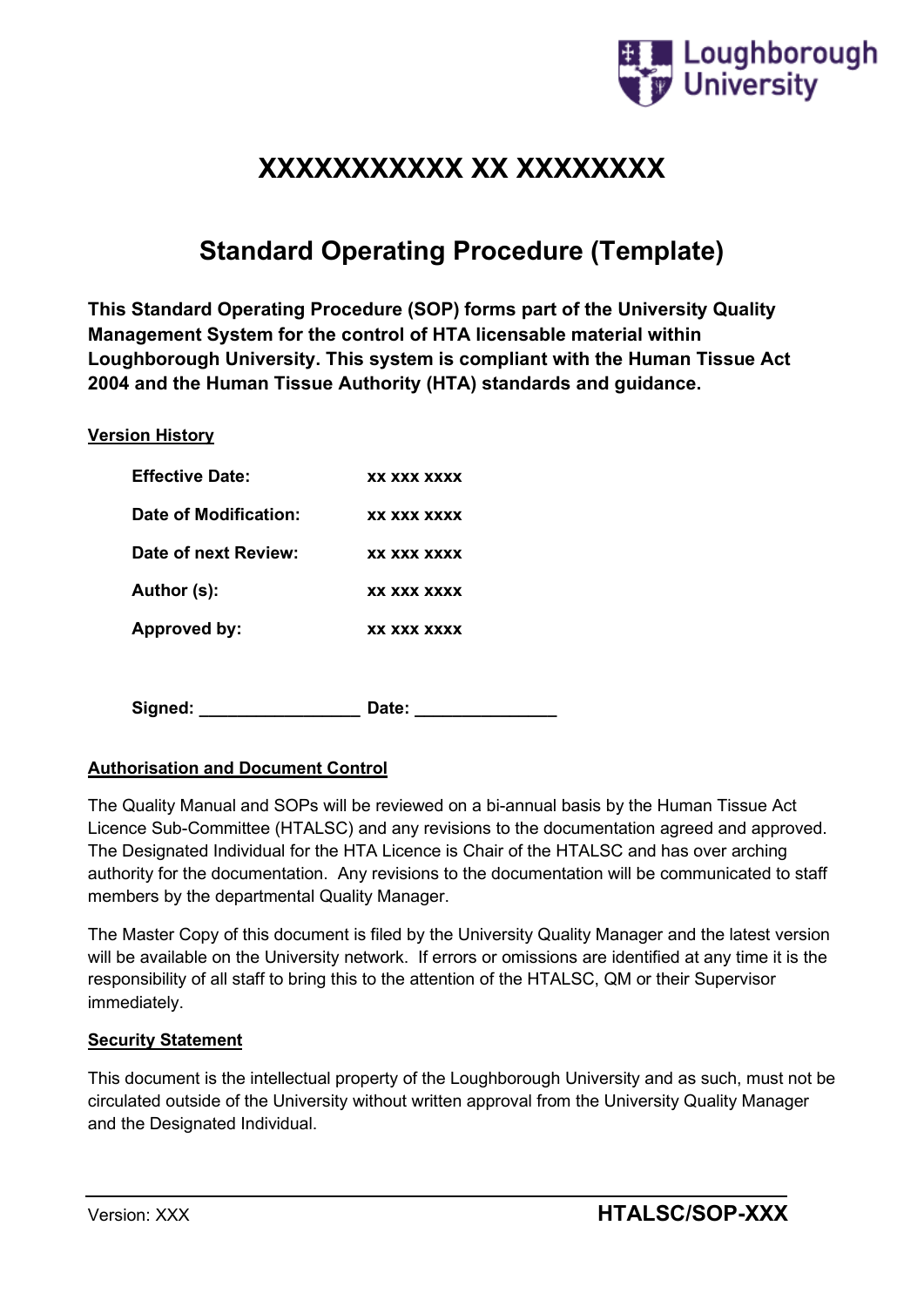## **1 Purpose**

Description of the activity

## **2 Scope**

To whom the SOP is applicable

## **3 Responsibilities**

Individual responsibilities

## **4 References**

Documents used to write the SOP

## **5 Procedure**

Details of the procedure.

## **6 Special Notes**

Any special notes relating to the activity or this document

## **7 Documentation**

Accompanying documentation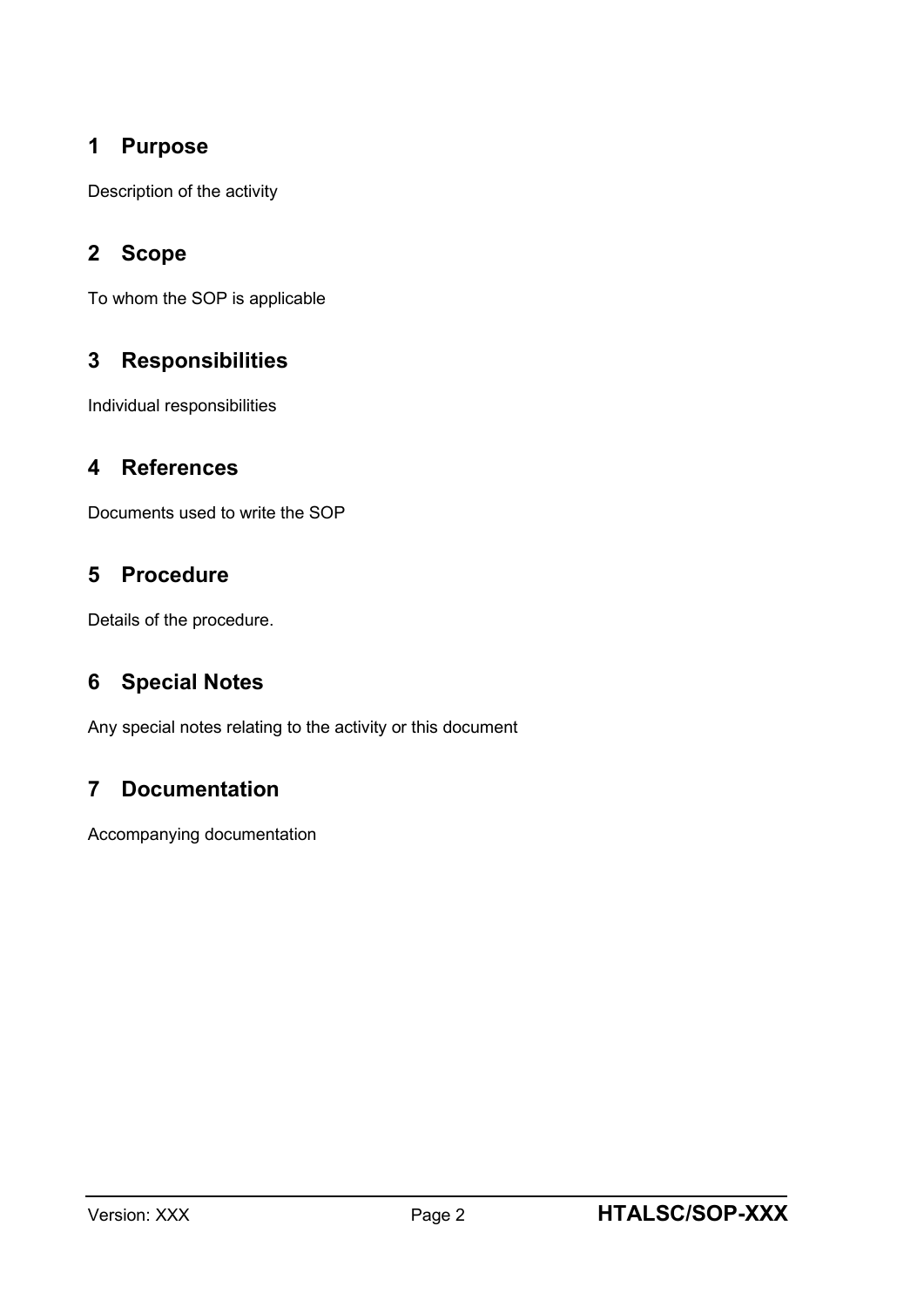## **Material Transfer Agreement Checklist for HTA Licensable Material**

A Material Transfer Agreement (MTA) is a contract that governs the transfer/exchange of material. MTA's are designed to protect proprietary rights in the material and as such they should be initiated by the supplying organisation. These agreements can be used to restrict the use of the material in order to exert a measure of control over the transferred material to ensure that the tissue is used within the terms of consent, and that an audit trail is maintained. This level of control is a legal requirement for the transfer of Human Tissue Authority (HTA) licensable material. See the University HTA Licence Compliance Quality Manual for further clarification.

An MTA for HTA licensable material should address the following:

- 1. Identification of the parties in the agreement (i.e. supplier and recipient)
- 2. Definition of the material to include:
	- a. Statement that the sample(s) is 'relevant material' as defined by the HTA according to the Human Tissue Act (2004),
	- b. Statement that the sample(s) is HTA licensable material (i.e. it is not from a HTA licensed tissue bank, part of a study approved by a HTA recognised ethics committee or from a deceased person where more than 100 years have elapsed since the person's death).
	- c. Whether the sample(s) was obtained prior to 1st September 2006.
	- d. Description of tissue type e.g. full blood/stem cell/bone.
	- e. Whether the sample(s) was obtained from a living or deceased person.
	- f. Whether the sample(s) is anonoymised and if so the details of the process.
	- g. Whether the recipient of the material will be provided with any additional information about the donor(s).
- 3. Any restrictions on the recipients use of the material to include:
	- a. The parameters and any restrictions of consent
- 4. Compliance with the Human Tissue Act (2004) to include:
	- a. Details of HTA Licences held by the supplier and recipient.
	- b. Details of the permitted use.
	- c. Details for the planned disposal of any surplus material at the end of the permitted use (in compliance with any requirements of the consent provided).
	- d. Requirement to maintain an audit trail documenting the transfer, use and disposal of the sample(s).
- 5. Recipients obligation to confidentiality and freedom to publish
- 6. Providers access to reports and publication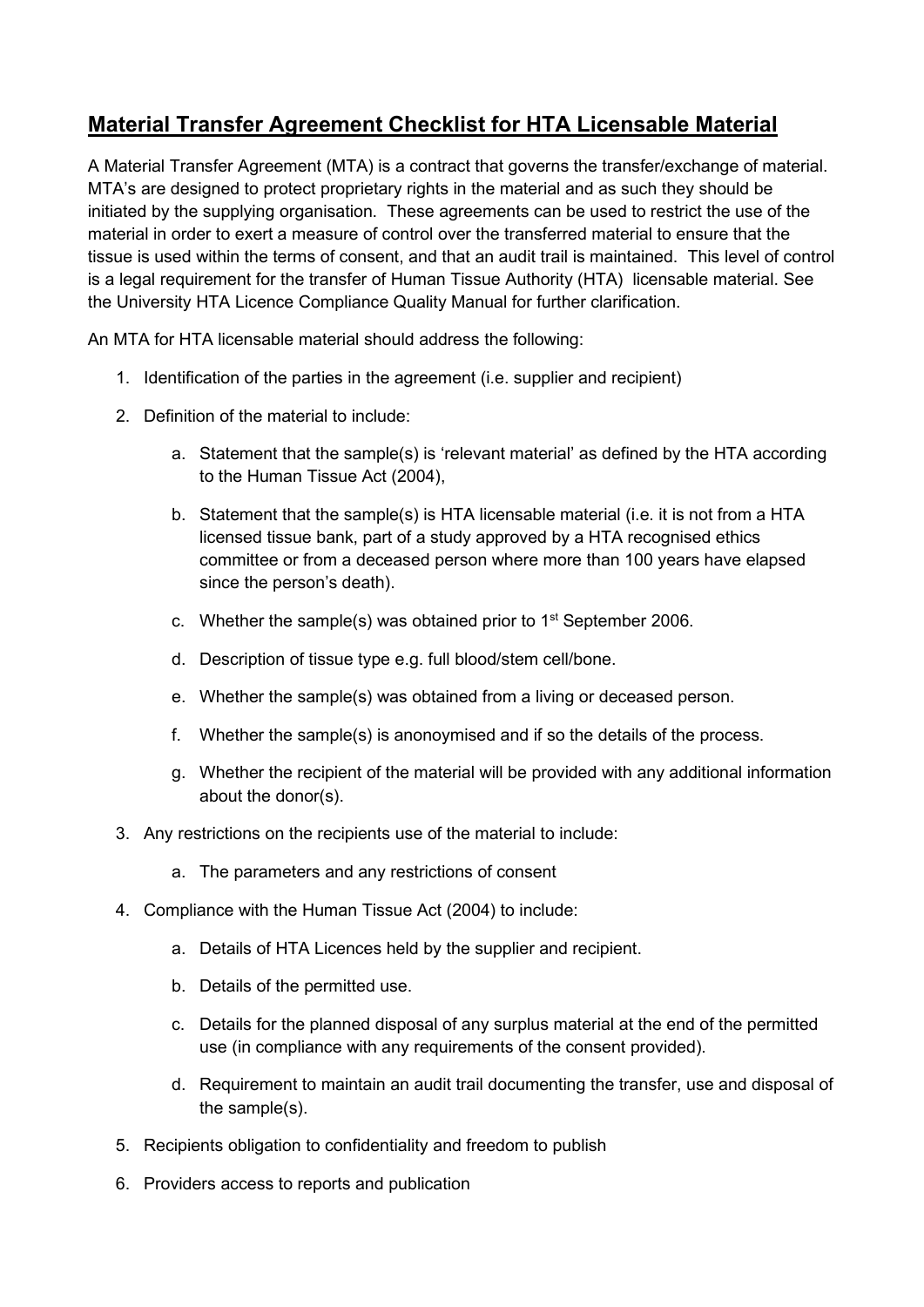- 7. Providers rights to recipients inventions and results
- 8. Intellectual Property Ownership and management
- 9. Warranty disclaimer and indemnification
- 10. Governing Law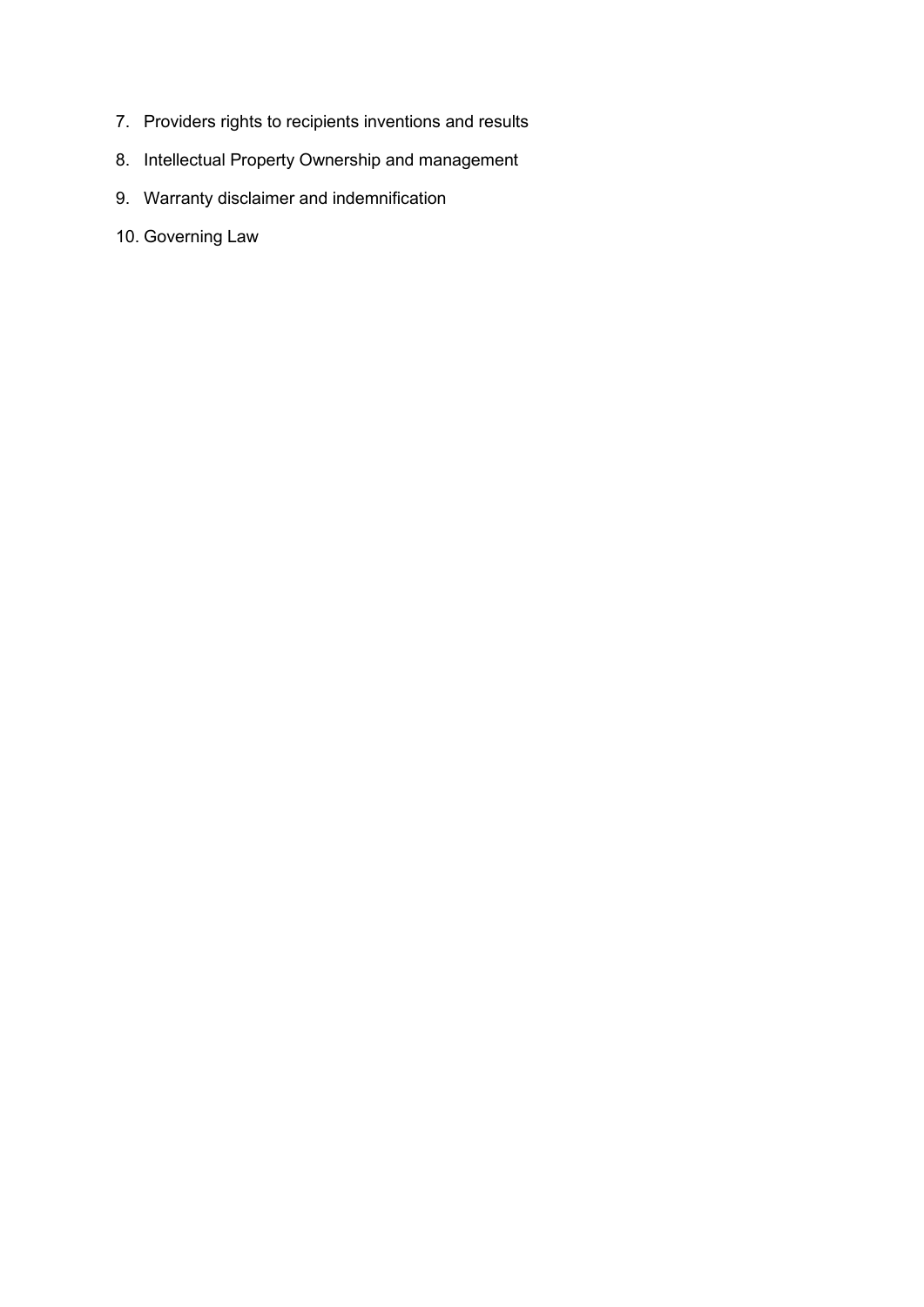## **Log of Skeletal Material held by the University**

This list details the skeletal material held within the School of Sport, Exercise and Health Sciences for the purposes of teaching anatomy.

| <b>Tissue</b>               | Quantity       | Required for teaching |
|-----------------------------|----------------|-----------------------|
| Full complete skeleton      | 3              | Yes                   |
| Skull (complete)            | $\overline{2}$ | Yes                   |
| Skull (partial)             | $\overline{2}$ | Yes                   |
| Skull - Parietal            | 5              | Yes                   |
| Skull - Frontal             | 3.5            | Yes                   |
| Skull - Temporal            | 4              | Yes                   |
| Skull - Occipital           | 4              | Yes                   |
| Skull - Spenoid             | $\overline{2}$ | Yes                   |
| Skull - Mandible (complete) | $\overline{2}$ | Yes                   |
| Skull - Mandible (partial)  | 5              | Yes                   |
| Vertebrae                   | 87             | Yes                   |
| <b>Ribs</b>                 | 45             | Yes                   |
| Sternum                     | 6              | Yes                   |
| <b>Humerus</b>              | 6              | Yes                   |
| Radius                      | $\overline{7}$ | Yes                   |
| Ulna                        | 5              | Yes                   |
| Radius and Ulna (attached)  | 3              | Yes                   |
| Hand                        | $\overline{2}$ | Yes                   |
| Femur                       | $\overline{4}$ | Yes                   |
| Tibia                       | $\overline{7}$ | Yes                   |
| Fibula                      | 9              | Yes                   |
| Tibia and Fibula (attached) | 1              | Yes                   |
| Foot                        | 4              | Yes                   |
| Scapula                     | 4              | Yes                   |
| <b>Ilium</b>                | 6              | Yes                   |
| Sacrum                      | 5              | Yes                   |
| Clavical                    | 8              | Yes                   |
| <b>Upper Turso</b>          | $\mathbf{1}$   | Yes                   |
| Teeth                       | 28             | Yes                   |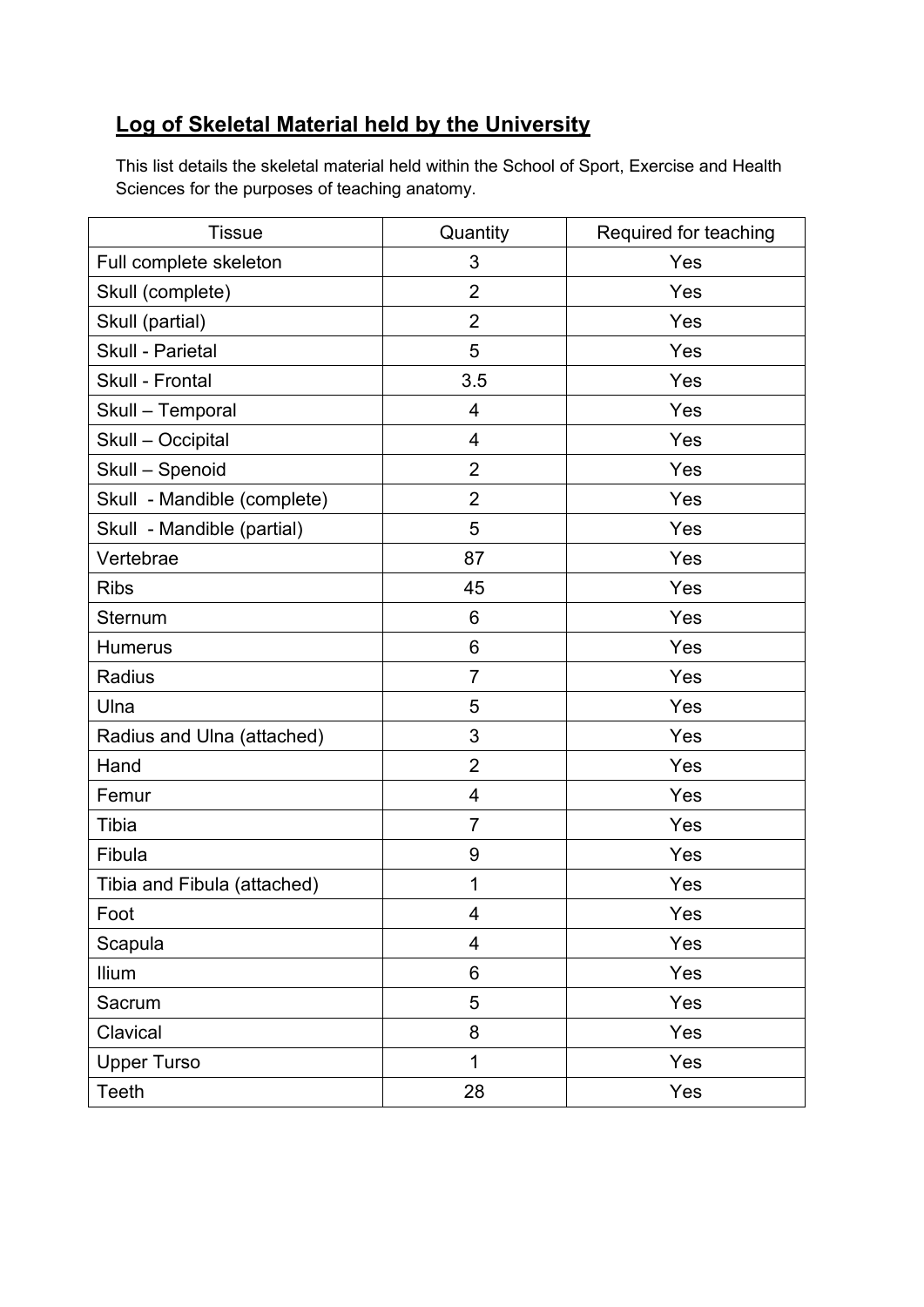*This document is not a controlled copy once printed from the network.*

## **Risk Assessment**

| <b>Date</b> | Assessed by (name and<br>signature required) | <b>Checked / Validated (delete</b><br>as appropriate) by (name<br>and signature required) | <b>Location</b>                                                                  | Version no. | <b>Review date</b><br>(typically 2 years<br>from date of first<br>assessment) |
|-------------|----------------------------------------------|-------------------------------------------------------------------------------------------|----------------------------------------------------------------------------------|-------------|-------------------------------------------------------------------------------|
| 28/11/18    | Donna Bentley                                | Neil Martin/ Karen<br>Coopman.                                                            | SSEHS (School of sport exercise and health<br>sciences) - All suitable locations | 001         | 28/11/20                                                                      |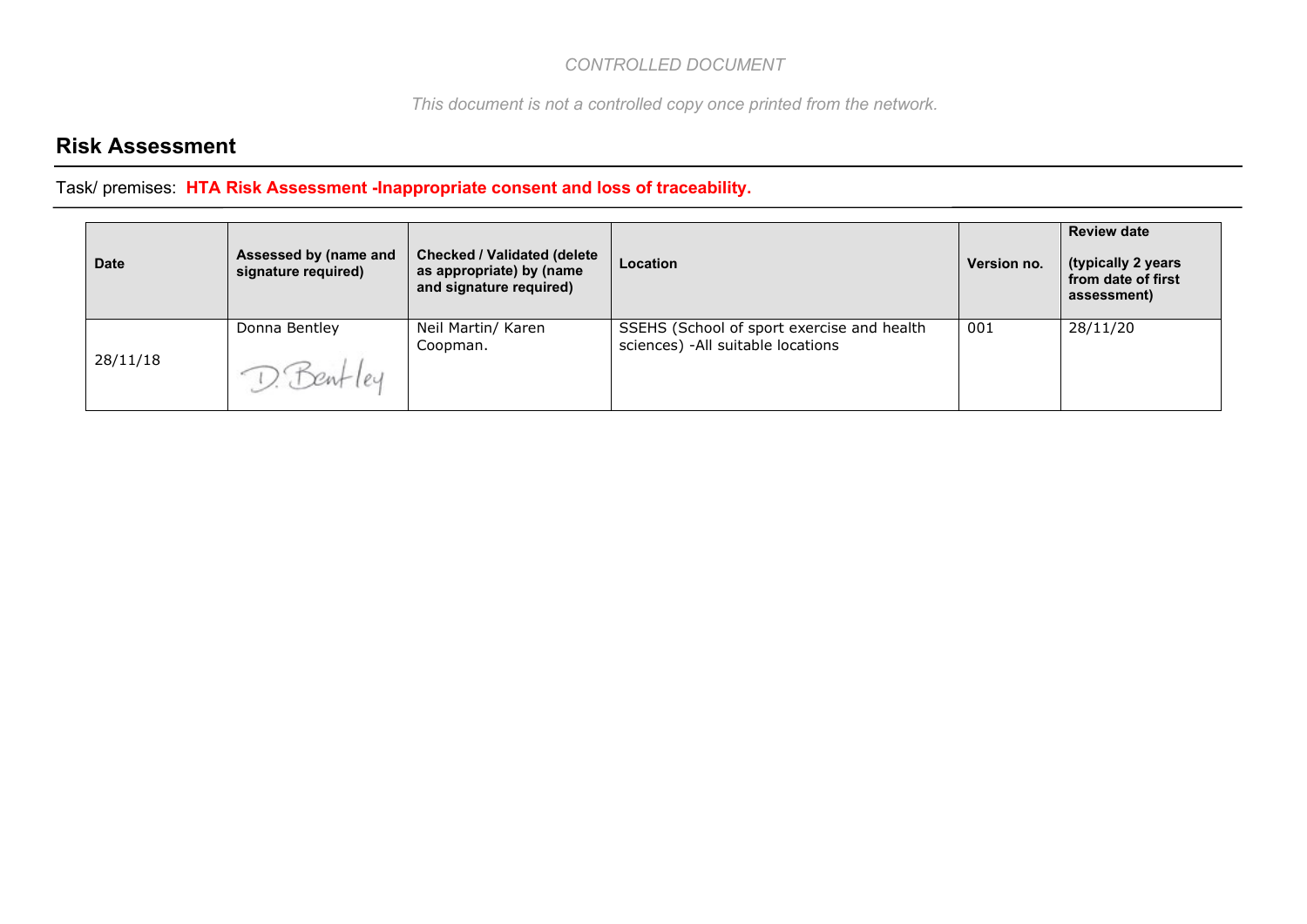*This document is not a controlled copy once printed from the network.*

## **Risk Assessment**

| <b>Activity</b>                                                           | <b>Hazard</b>                                                                             | Who might be<br>harmed and how | <b>Existing measures to control risk</b>                                                                                                                                                                                                                                                                                                                                                                                                                                                                                                                                                                                                                                                                                                                                                                                                                                                                                                                     | Likelihood*    | Severity**     | <b>Risk</b><br>rating*** | <b>Result</b><br>(T,A,N,U) | <b>Additional controls</b><br>required to adequately<br>control the risk |
|---------------------------------------------------------------------------|-------------------------------------------------------------------------------------------|--------------------------------|--------------------------------------------------------------------------------------------------------------------------------------------------------------------------------------------------------------------------------------------------------------------------------------------------------------------------------------------------------------------------------------------------------------------------------------------------------------------------------------------------------------------------------------------------------------------------------------------------------------------------------------------------------------------------------------------------------------------------------------------------------------------------------------------------------------------------------------------------------------------------------------------------------------------------------------------------------------|----------------|----------------|--------------------------|----------------------------|--------------------------------------------------------------------------|
| Taking consent<br>from participants<br>to source HTA<br>relevant material | Breech of HTA<br>licence<br>An individual not<br>trained in<br>consent taking<br>consent. | LU<br>The participant          | The LU ethics committee have<br>been asked by the HTA to issue<br>a list of all studies involving HTA<br>material to the DI and the<br>regulatory team (for those<br>studies that take place away<br>from the SSEHS) to enable them<br>to cross check that the persons<br>involved had completed consent<br>training/ HTA training etc.<br>Consent training sessions are<br>run at least twice a year. For<br>anybody that cannot make the<br>sessions, small group sessions<br>and 'one to ones' are offered by<br>the regulatory team.<br>HTA style consent audits are<br>being carried out as of August<br>2018. As well as matching the<br>consent to the sample, the<br>consent audits also check that<br>the consent form has been<br>appropriately filled in such that<br>the consent sign off is for either<br>project specific or enduring<br>consent, and not both.<br>Consent competency<br>assessments are also carried out<br>across the SSHES. | $\overline{3}$ | $\overline{4}$ | $\overline{12}$          | A                          |                                                                          |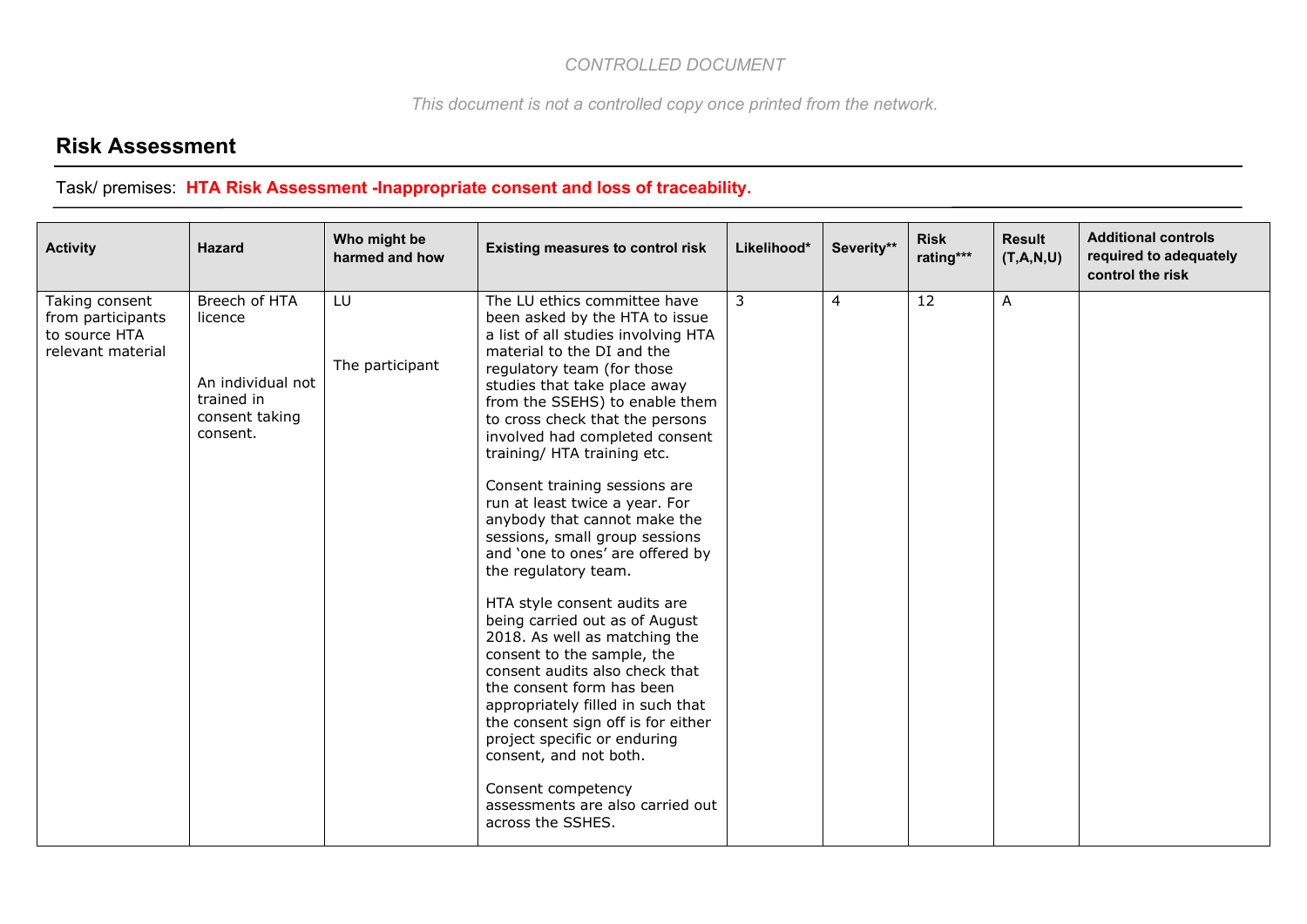*This document is not a controlled copy once printed from the network.*

## **Risk Assessment**

| <b>Activity</b>                                                           | <b>Hazard</b>                                                                                      | Who might be<br>harmed and how                                                                                                                                                                      | <b>Existing measures to control risk</b>                                                                                                                                                                                                                                                                                                                                                                                                                                                                              | Likelihood* | Severity**     | <b>Risk</b><br>rating*** | <b>Result</b><br>(T,A,N,U) | <b>Additional controls</b><br>required to adequately<br>control the risk |
|---------------------------------------------------------------------------|----------------------------------------------------------------------------------------------------|-----------------------------------------------------------------------------------------------------------------------------------------------------------------------------------------------------|-----------------------------------------------------------------------------------------------------------------------------------------------------------------------------------------------------------------------------------------------------------------------------------------------------------------------------------------------------------------------------------------------------------------------------------------------------------------------------------------------------------------------|-------------|----------------|--------------------------|----------------------------|--------------------------------------------------------------------------|
| Taking consent<br>from participants<br>to source HTA<br>relevant material | Inappropriate<br>consent sought.                                                                   | The participant<br>LU may experience<br>a loss of public<br>confidence if<br>malpractice or<br>complaints ensue.<br>This could be the<br>case if an incident<br>arose that made it<br>to the press. | Consent training takes place.<br>Consent competency<br>assessments take place around<br>the SSEHS to observe how<br>researchers are delivering and<br>managing the consent process.<br>It is intended that any non-<br>compliance or bad practise will<br>be picked up on and actions<br>formally noted.<br>The LU consent form template<br>has been updated such that the<br>consent fields for project specific<br>or enduring consent are clear<br>that this field is an either, or<br>option on the consent form. | 3           | $\overline{4}$ | 12                       | A                          |                                                                          |
| Taking consent<br>from participants<br>to source HTA<br>relevant material | Work continues<br>after a tissue<br>donor withdraws<br>consent, or<br>beyond the<br>ethics expiry. | The participant,<br>The investigator<br>LU; this is a<br>breach of<br>regulatory/<br>licensing<br>standards.                                                                                        | Sample expiry dates are added<br>as a mandatory field on Procuro.<br>All investigators are encouraged<br>to use Procuro.<br>If any breaches are found, this<br>needs to be escalated to the<br>regulatory team, who will<br>investigate and then inform the<br>designated individual.                                                                                                                                                                                                                                 | 3           | $\overline{4}$ | 12                       | A                          |                                                                          |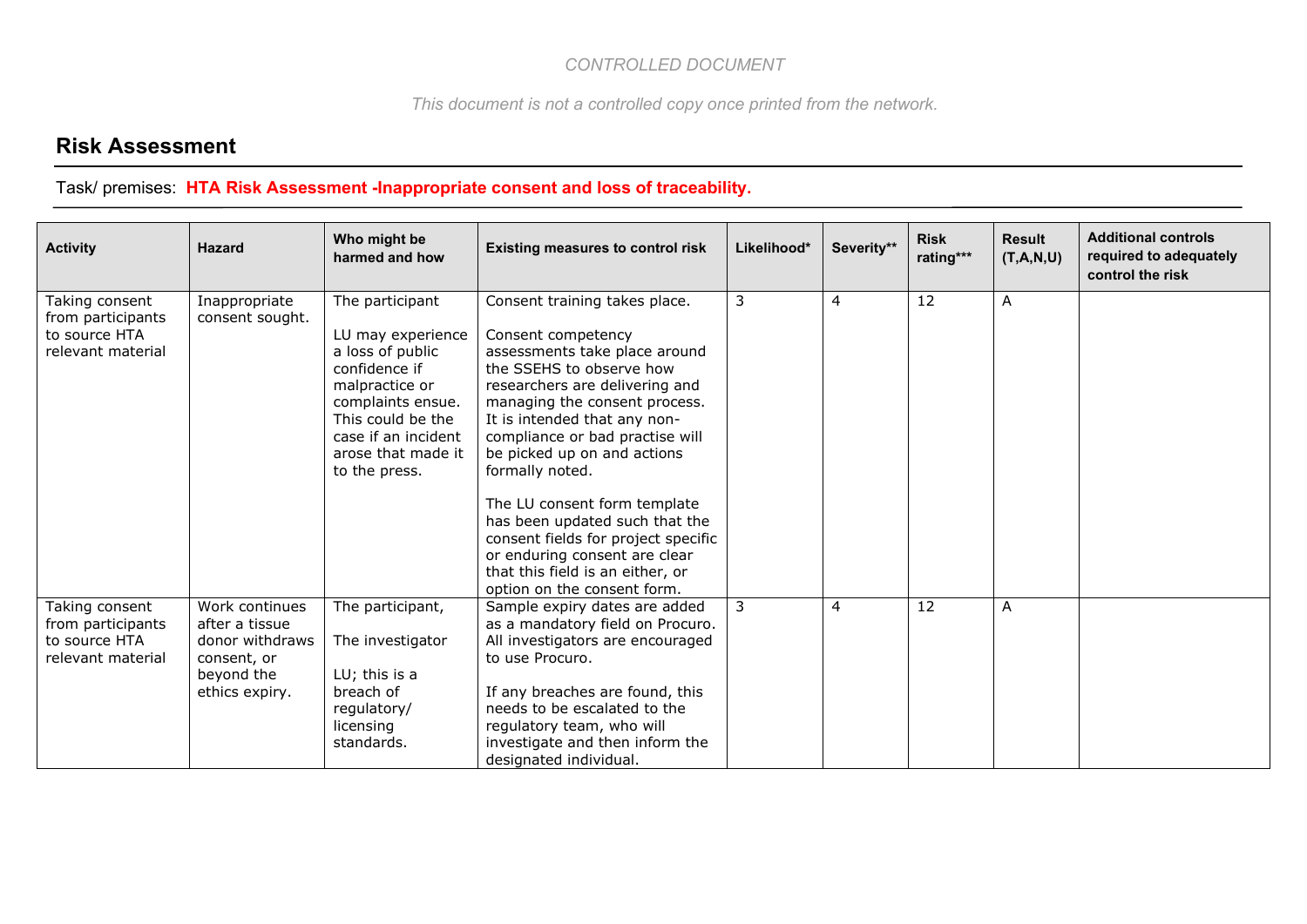*This document is not a controlled copy once printed from the network.*

## **Risk Assessment**

| <b>Activity</b> | <b>Hazard</b>                                      | Who might be<br>harmed and how                                                                                                                                                                                                                                                                                                                                      | <b>Existing measures to control risk</b>                                                                                                                                                                                                                                                                                                                                                                                                                                                                                                                             | Likelihood* | Severity** | <b>Risk</b><br>rating*** | <b>Result</b><br>(T,A,N,U) | <b>Additional controls</b><br>required to adequately<br>control the risk |
|-----------------|----------------------------------------------------|---------------------------------------------------------------------------------------------------------------------------------------------------------------------------------------------------------------------------------------------------------------------------------------------------------------------------------------------------------------------|----------------------------------------------------------------------------------------------------------------------------------------------------------------------------------------------------------------------------------------------------------------------------------------------------------------------------------------------------------------------------------------------------------------------------------------------------------------------------------------------------------------------------------------------------------------------|-------------|------------|--------------------------|----------------------------|--------------------------------------------------------------------------|
|                 | Failure to<br>evidence<br>consent for a<br>sample. | The participant,<br>The investigator<br>LU; this is a<br>breach of<br>regulatory/<br>licensing<br>standards.<br>LU may suffer a<br>loss of public<br>confidence. HTA<br>inspection reports<br>are published<br>online so<br>collaborators and<br>other<br>organisations/<br>funding bodies can<br>view this. They<br>may take a<br>decision not to<br>work with LU. | If any breaches are found, this<br>needs to be escalated to the<br>regulatory team, who will<br>investigate and then inform the<br>designated individual.<br>Consent training is given to all<br>people who declare that they will<br>be working with HTA material in<br>their ethics applications (within<br>the SSEHS). All ethics<br>applications from the SSEHS go<br>via the regulatory team. Staff<br>declaring that they intend to<br>work with HTA material will have<br>this logged, and checks will be<br>made.<br>HTA style consent audits take<br>place. | 3           | 5          | 15                       | Α                          |                                                                          |
|                 |                                                    |                                                                                                                                                                                                                                                                                                                                                                     |                                                                                                                                                                                                                                                                                                                                                                                                                                                                                                                                                                      |             |            |                          |                            |                                                                          |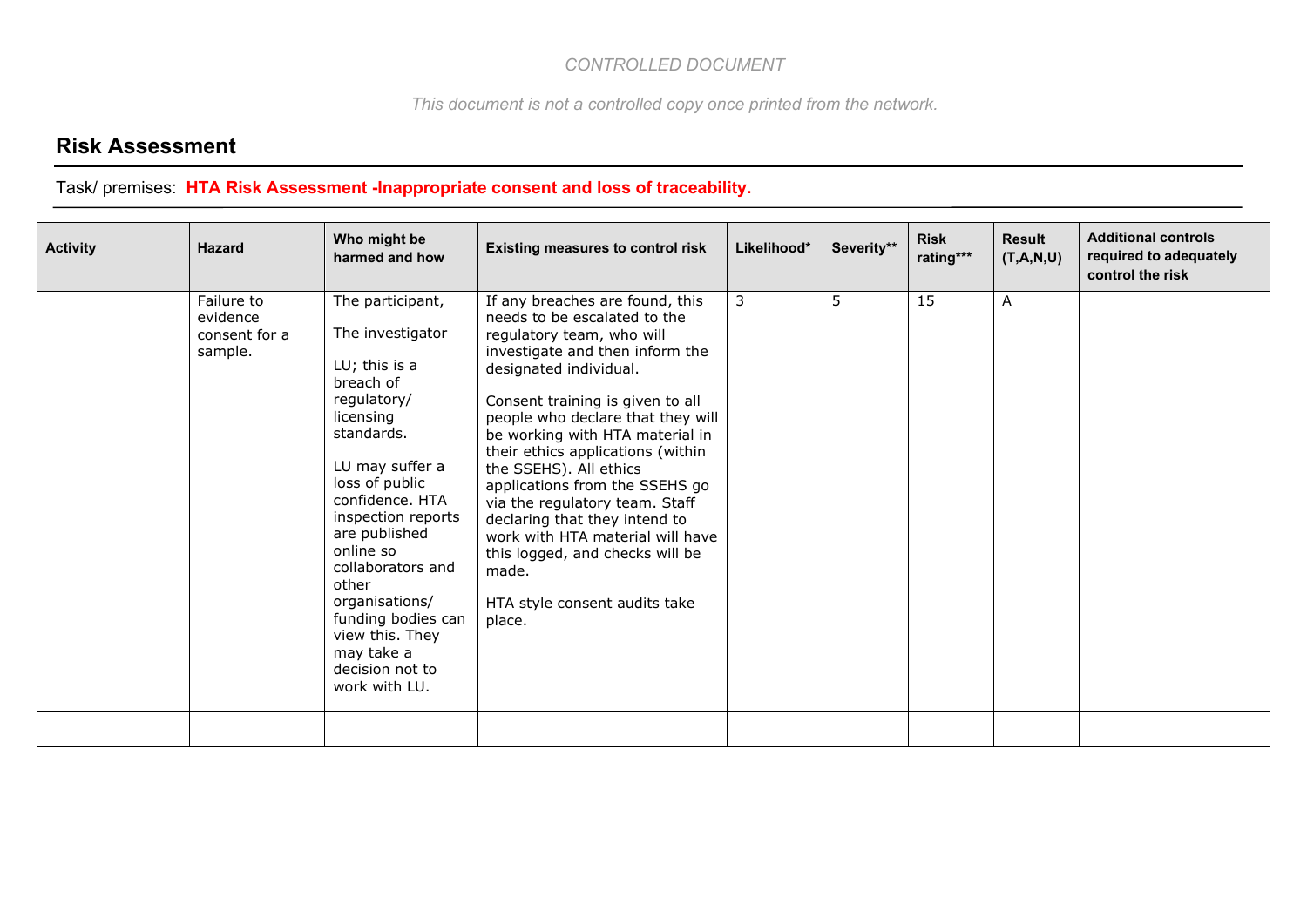*This document is not a controlled copy once printed from the network.*

## **Risk Assessment**

| <b>Activity</b>                                         | <b>Hazard</b>                                                         | Who might be<br>harmed and how                                                                                | <b>Existing measures to control risk</b>                                                                                                                                                                                                                                                                                                                                                                                                                                                                                                                                                                                                                         | Likelihood*    | Severity** | <b>Risk</b><br>rating*** | <b>Result</b><br>(T,A,N,U) | <b>Additional controls</b><br>required to adequately<br>control the risk                                                                                                                                                                            |
|---------------------------------------------------------|-----------------------------------------------------------------------|---------------------------------------------------------------------------------------------------------------|------------------------------------------------------------------------------------------------------------------------------------------------------------------------------------------------------------------------------------------------------------------------------------------------------------------------------------------------------------------------------------------------------------------------------------------------------------------------------------------------------------------------------------------------------------------------------------------------------------------------------------------------------------------|----------------|------------|--------------------------|----------------------------|-----------------------------------------------------------------------------------------------------------------------------------------------------------------------------------------------------------------------------------------------------|
| Working with HTA<br>material - loss of<br>traceability. | Loss of<br>traceability                                               | The participant,<br>The investigator,<br>Loughborough<br>University-breech<br>of licensing<br>standards.      | Support is given to assist with<br>the set-up of Procuro projects<br>and sample labels.<br>HTA style sample traceability<br>audits are carried out (in<br>addition to the 6 audits per year<br>to aid with the maintenance of<br>standards.                                                                                                                                                                                                                                                                                                                                                                                                                      | 3              | 5          | 15                       | Α                          |                                                                                                                                                                                                                                                     |
| Working with HTA<br>material - loss of<br>traceability. | Loss of<br>traceability<br>leading to loss<br>of public<br>confidence | $LU$ as a<br>organisation and<br>any researchers<br>aspiring to take<br>part in<br>collaborative<br>research. | Traceability is important. It<br>demonstrates control over our<br>sample collections and makes it<br>easy to track a sample down<br>should a participant withdraw<br>consent or should ethics expire.<br>Traceability is checked during<br>the HTA visit and the outcomes<br>are openly published in the HTA<br>inspection report. Example of<br>good practise are shared, as are<br>areas for improvement. Potential<br>collaborators, funding bodies<br>and other parties can look at<br>this information. If this does not<br>reflect LU positively then this<br>may affect a partnership<br>organisation or funding bodies<br>likelihood of working with us. | $\overline{4}$ | 5          | 20                       | A                          | Regular sample audits<br>to check records are as<br>they should be. This is<br>going to be done<br>internally to the<br>department and also<br>externally to the<br>department.<br>Ensure no none trained<br>individuals work with<br>HTA material. |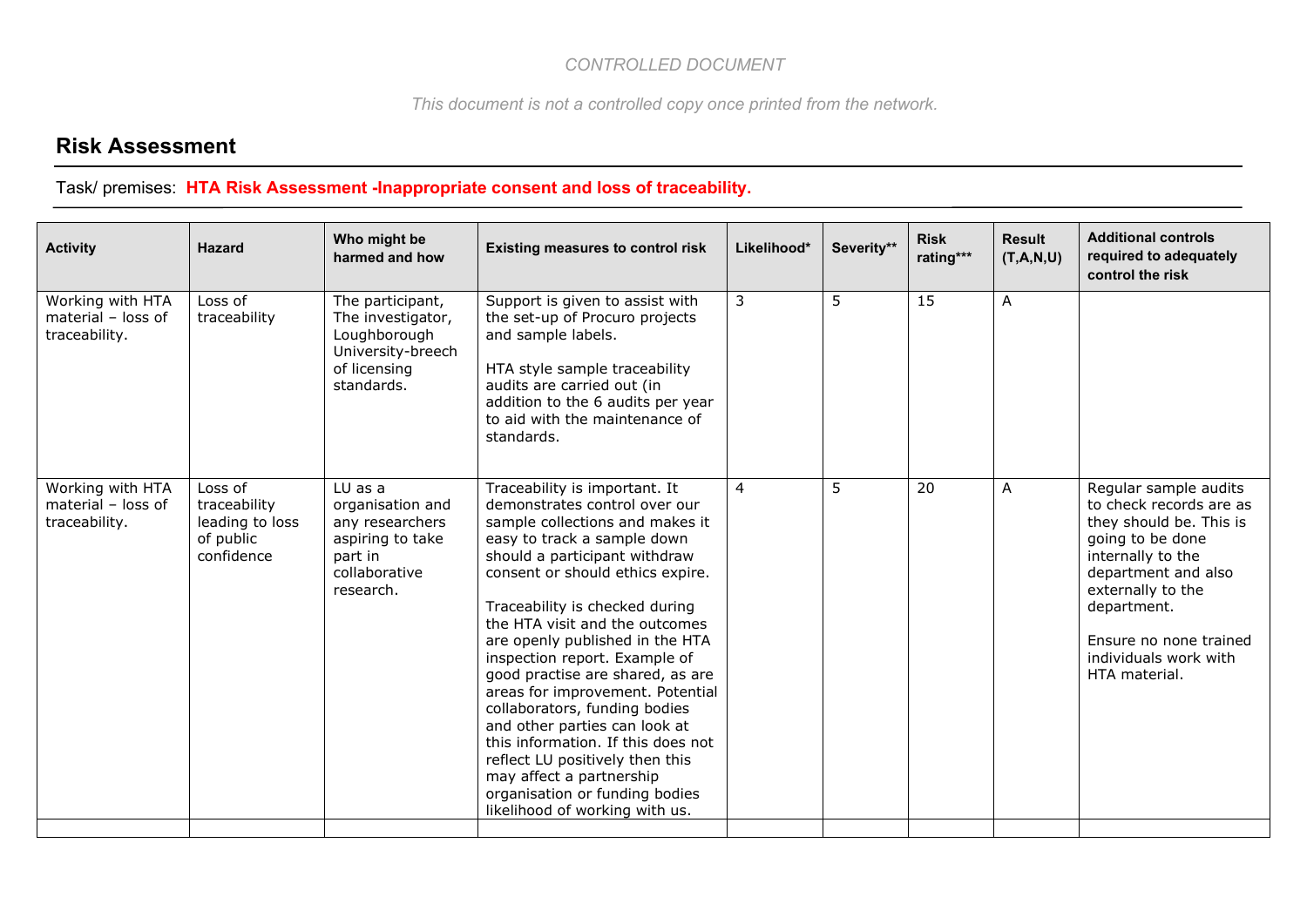*This document is not a controlled copy once printed from the network.*

## **Risk Assessment**

| <b>Activity</b> | <b>Hazard</b>                                          | Who might be<br>harmed and how                                                                            | <b>Existing measures to control risk</b>                                                                                                                                                                                                                                                                                                                                                                                                                               | Likelihood*    | Severity** | <b>Risk</b><br>rating*** | <b>Result</b><br>(T,A,N,U) | <b>Additional controls</b><br>required to adequately<br>control the risk |
|-----------------|--------------------------------------------------------|-----------------------------------------------------------------------------------------------------------|------------------------------------------------------------------------------------------------------------------------------------------------------------------------------------------------------------------------------------------------------------------------------------------------------------------------------------------------------------------------------------------------------------------------------------------------------------------------|----------------|------------|--------------------------|----------------------------|--------------------------------------------------------------------------|
|                 | Breech of<br>security leading<br>to loss of<br>samples | The participant,<br>The investigator,<br>Loughborough<br>University- breech<br>of licensing<br>standards. | Key card access is required to<br>access the laboratory areas<br>where samples are kept.<br>Samples are only handled within<br>laboratory areas, except if they<br>have been packaged up and are<br>leaving the lab to go via courier<br>to a partnership organisation<br>(with an appropriate MTA set<br>$up$ ).<br>If any breech should occur, the<br>regulatory team and DI should<br>be noted and adequate<br>investigations and incident<br>reporting take place. | $\overline{2}$ | 5          | 10                       | A                          |                                                                          |
|                 |                                                        |                                                                                                           |                                                                                                                                                                                                                                                                                                                                                                                                                                                                        |                |            |                          |                            |                                                                          |
|                 |                                                        |                                                                                                           |                                                                                                                                                                                                                                                                                                                                                                                                                                                                        |                |            |                          |                            |                                                                          |
|                 |                                                        |                                                                                                           |                                                                                                                                                                                                                                                                                                                                                                                                                                                                        |                |            |                          |                            |                                                                          |
|                 |                                                        |                                                                                                           |                                                                                                                                                                                                                                                                                                                                                                                                                                                                        |                |            |                          |                            |                                                                          |
|                 |                                                        |                                                                                                           |                                                                                                                                                                                                                                                                                                                                                                                                                                                                        |                |            |                          |                            |                                                                          |
|                 |                                                        |                                                                                                           |                                                                                                                                                                                                                                                                                                                                                                                                                                                                        |                |            |                          |                            |                                                                          |
|                 |                                                        |                                                                                                           |                                                                                                                                                                                                                                                                                                                                                                                                                                                                        |                |            |                          |                            |                                                                          |
|                 |                                                        |                                                                                                           |                                                                                                                                                                                                                                                                                                                                                                                                                                                                        |                |            |                          |                            |                                                                          |
|                 |                                                        |                                                                                                           |                                                                                                                                                                                                                                                                                                                                                                                                                                                                        |                |            |                          |                            |                                                                          |
|                 |                                                        |                                                                                                           |                                                                                                                                                                                                                                                                                                                                                                                                                                                                        |                |            |                          |                            |                                                                          |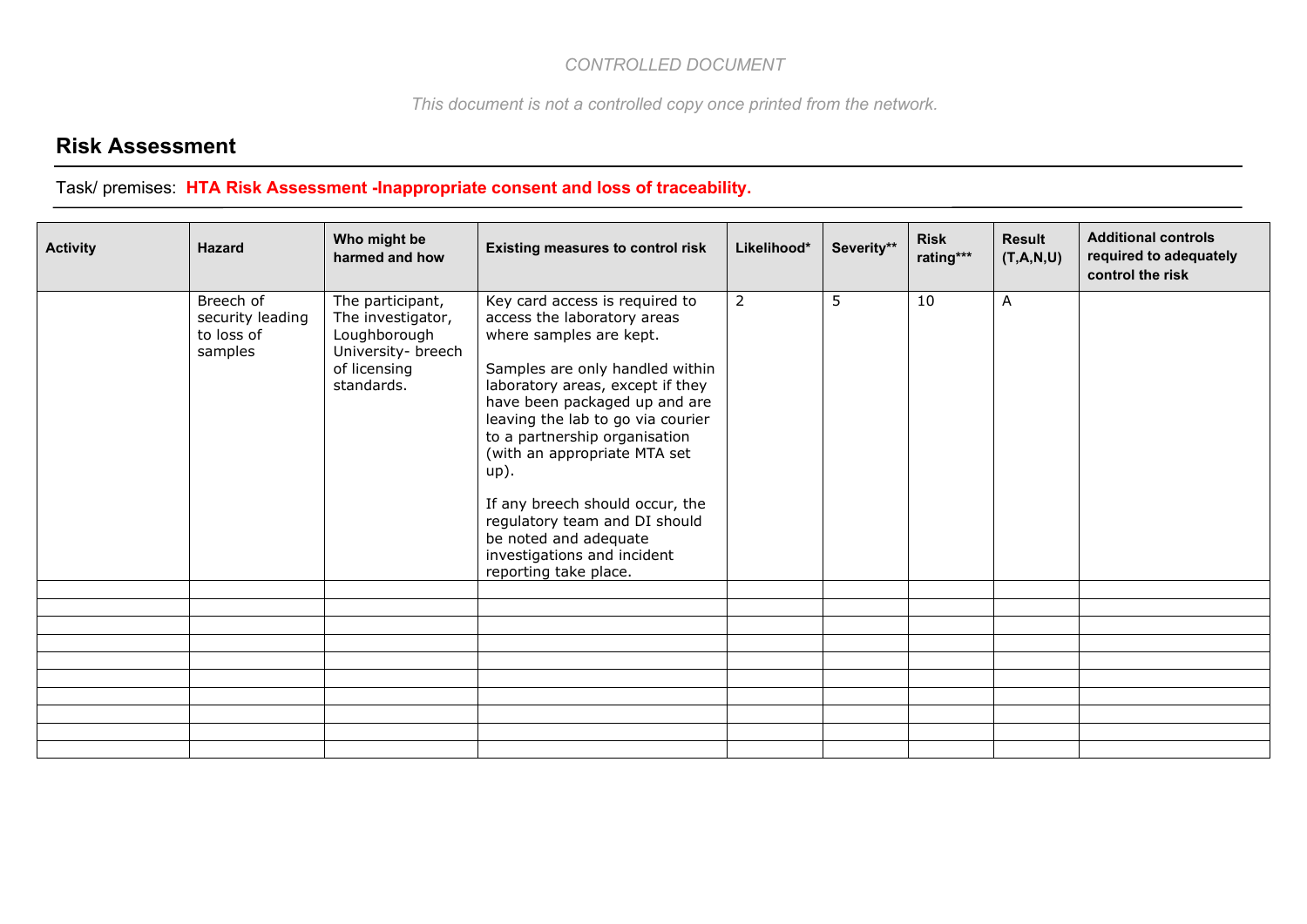*This document is not a controlled copy once printed from the network.*

## **Risk Assessment**

#### Task/ premises: **HTA Risk Assessment -Inappropriate consent and loss of traceability.**

**Key: T**= trivial risk; **A** = adequately controlled, no further action necessary; **N** = not adequately controlled, actions required; **U** = unable to decide (further information required)

#### **\*Likelihood \*\*Severity**

- 5 Very likely risk will occur repeatedly. To be routinely expected once every 20 – 100 operations, possibly weekly or more frequently if done regularly.
- 4 Likely will occur several times a year so does not surprise when it happens. 4 Major shortfall– severe loss of traceability, some reputational damage
- 
- 
- 
- **\*\*\* Risk rating = Likelihood x Severity**
- 5 Critical Loss of Licence, loss of HTA relevant material, severe reputational damage,
- 
- 3 Possible may occur sometimes. Likely to occur once a year. 3 Medium shortfall some reputational damage, potential to lead to loss of traceability or HTA relevant material.
- 2 Unlikely but may occur perhaps once in every 10 to 100 years. 2 Minor shortfall some loss of traceability, minor compliance issues that are indicative of lack of control.
- 1 Very unlikely to occur. Likelihood approaching zero. 1 No loss of traceability or HTA relevant samples but is not best practice and not in line with the HTA quality control manual.

#### **Likelihood x Severity = Risk assessment score**

#### **(LOW RISK 1-8 / MEDIUM RISK 9-15 / HIGH RISK 16-25)**

- 1 5 **Very low risk** often require doing nothing!
- 6 10 **Low risk** improve if possible (typically within 1 2 years)
- 11 15 **Medium Risk** Introduce further controls to reduce risk further (typically 1 3 months)
- 16 20 **High Risk** Possibly stop operation? or immediately introduce control measures within a day or two.
- 21 25 **Totally unacceptable risk** stop operation and rectify immediately.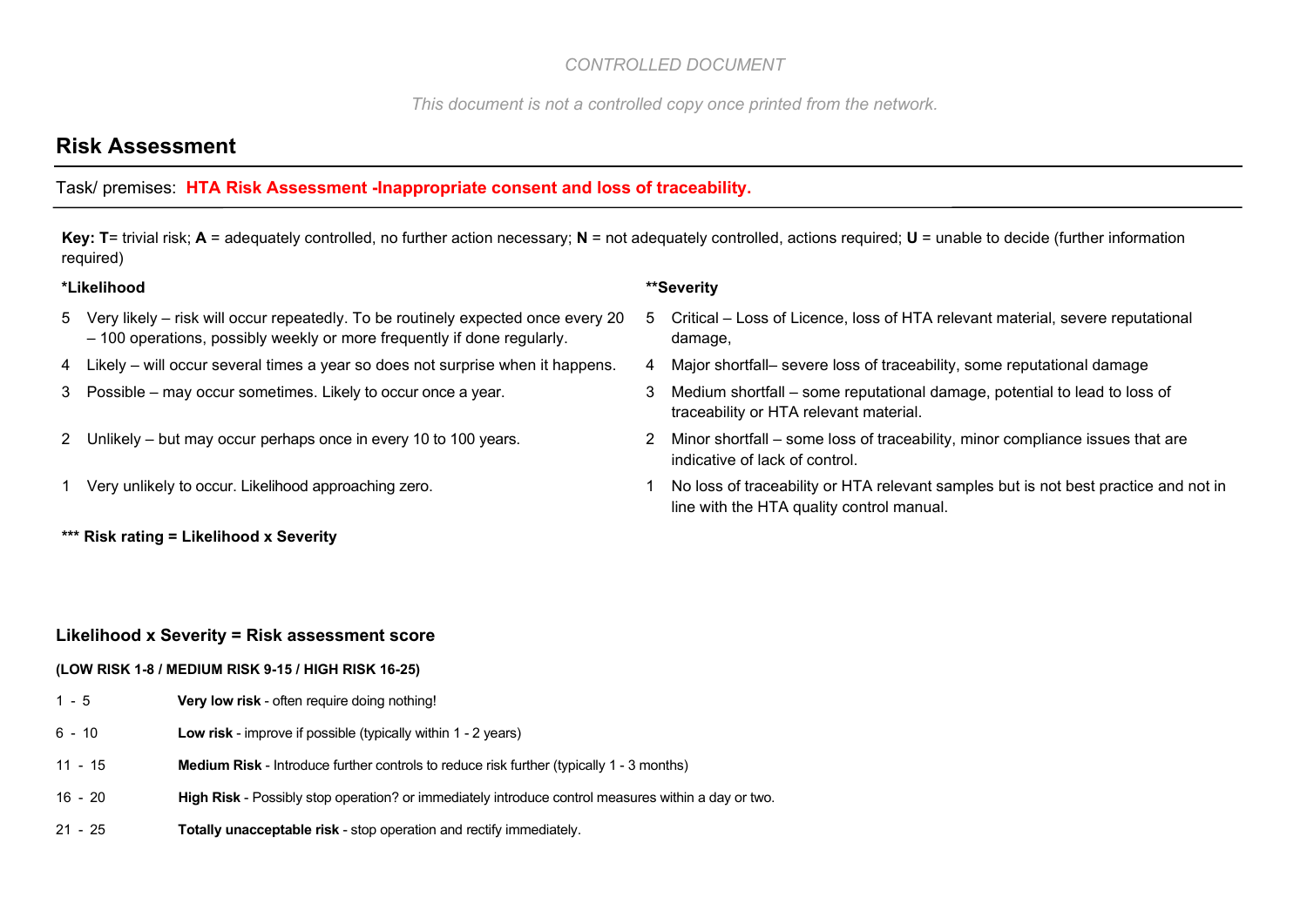*This document is not a controlled copy once printed from the network.*

## **Risk Assessment**

|                | <b>Action plan</b>             |                          |                          |             |  |  |  |  |  |  |  |  |
|----------------|--------------------------------|--------------------------|--------------------------|-------------|--|--|--|--|--|--|--|--|
| Version<br>no. | <b>Further action required</b> | <b>Action by</b><br>whom | <b>Action by</b><br>when | <b>Done</b> |  |  |  |  |  |  |  |  |
|                |                                |                          |                          |             |  |  |  |  |  |  |  |  |
|                |                                |                          |                          |             |  |  |  |  |  |  |  |  |
|                |                                |                          |                          |             |  |  |  |  |  |  |  |  |
|                |                                |                          |                          |             |  |  |  |  |  |  |  |  |
|                |                                |                          |                          |             |  |  |  |  |  |  |  |  |
|                |                                |                          |                          |             |  |  |  |  |  |  |  |  |
|                |                                |                          |                          |             |  |  |  |  |  |  |  |  |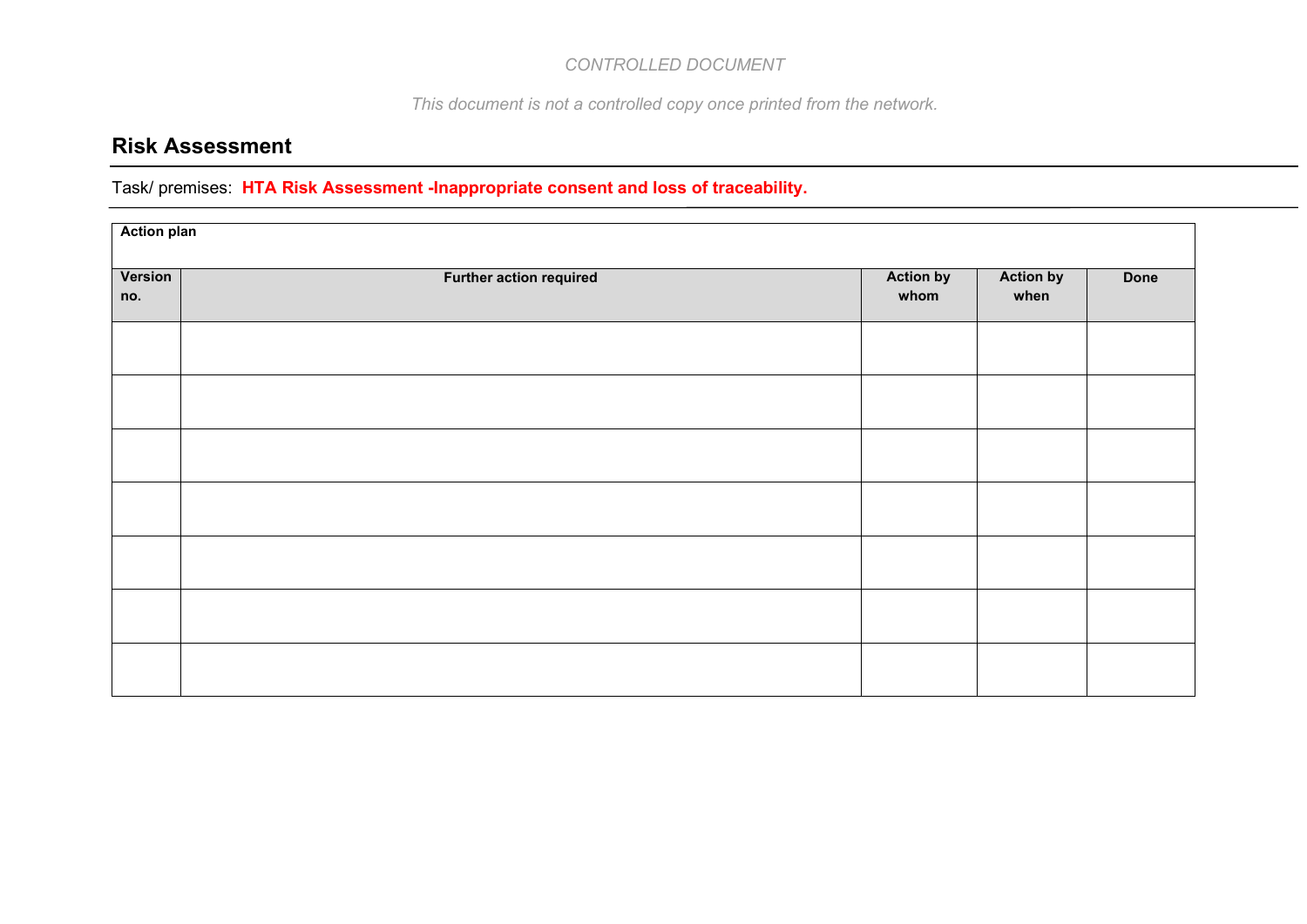## **Risk Assessment SSEHS/RA-003**

| <b>Date</b> | Assessed by (name and<br>signature required) | <b>Checked / Validated (delete)</b><br>as appropriate) by (name<br>and signature required) | Location                                                      | Version no. | <b>Review date</b> |
|-------------|----------------------------------------------|--------------------------------------------------------------------------------------------|---------------------------------------------------------------|-------------|--------------------|
| 01/02/2017  | Donna Bentley                                | Neil Martin                                                                                | All suitable locations within the SSEHS                       | 003         | 01/02/2019         |
|             | D. Bentley Muse                              |                                                                                            |                                                               |             |                    |
| 22/6/2018   | Donna Bentley                                | K Coopman                                                                                  | Reviewed to formally encompass all areas<br>of the University | 004         | 22/6/2020          |
|             | D. Bentley                                   | Coopman                                                                                    |                                                               |             |                    |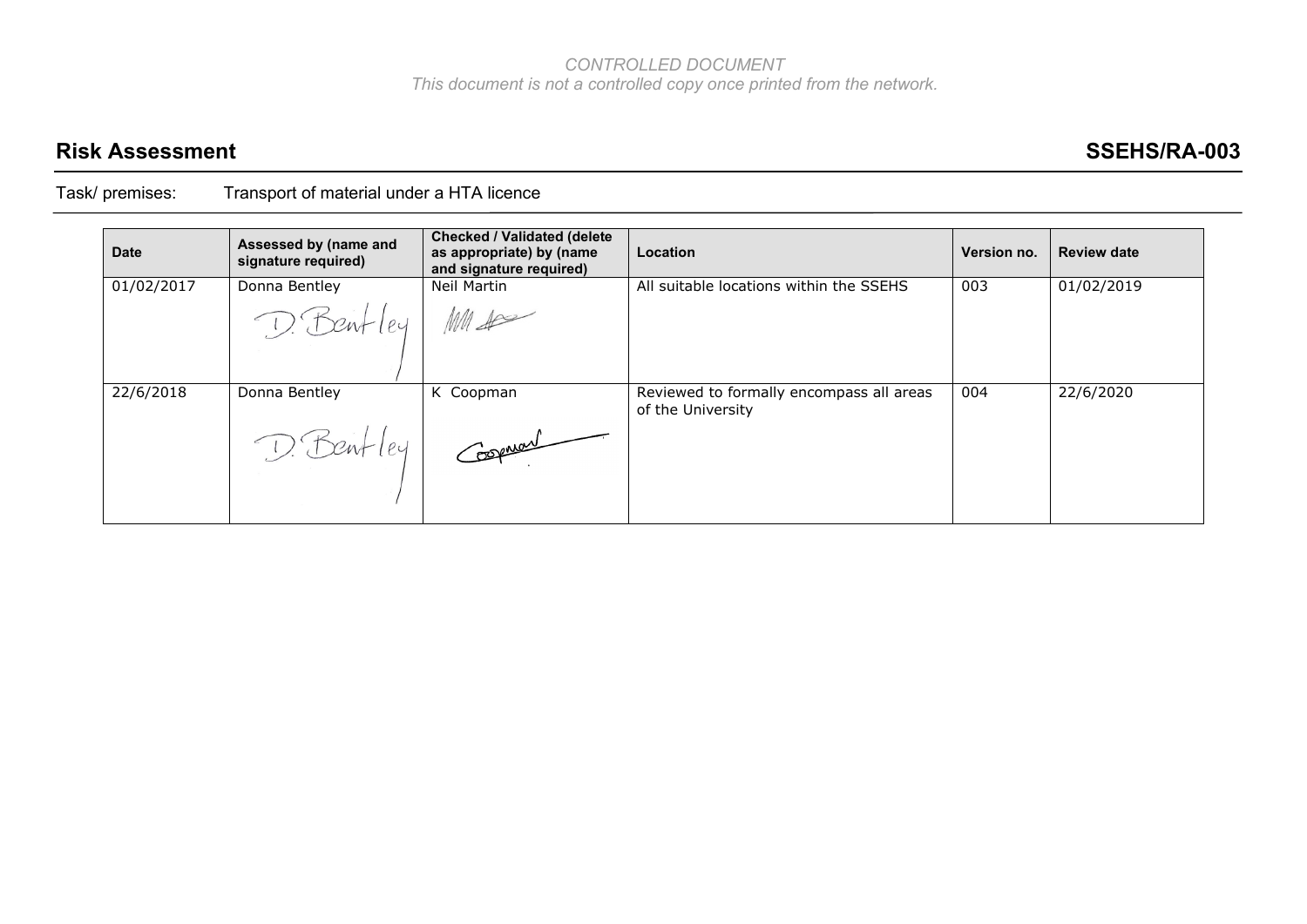## **Risk Assessment SSEHS/RA-003**

| <b>Activity</b>                                                                       | <b>Hazard</b>                   | Who might be<br>harmed and how                                                                                                                                                                              | <b>Existing measures to control risk</b>                                                                                                                                                                                                                                                                                                                                                                                                                                                                                                                                                                                                                                                                                                                                                                                                                                                                                                                                                                          | Likelihood* | Severity** | <b>Risk</b><br>rating*** | <b>Result</b><br>(T,A,N,U) | <b>Additional controls</b><br>required to adequately<br>control the risk |
|---------------------------------------------------------------------------------------|---------------------------------|-------------------------------------------------------------------------------------------------------------------------------------------------------------------------------------------------------------|-------------------------------------------------------------------------------------------------------------------------------------------------------------------------------------------------------------------------------------------------------------------------------------------------------------------------------------------------------------------------------------------------------------------------------------------------------------------------------------------------------------------------------------------------------------------------------------------------------------------------------------------------------------------------------------------------------------------------------------------------------------------------------------------------------------------------------------------------------------------------------------------------------------------------------------------------------------------------------------------------------------------|-------------|------------|--------------------------|----------------------------|--------------------------------------------------------------------------|
| Work<br>HTA<br>under<br>activity-<br>licensable<br>transport of relevant<br>material. | Loss of<br>relevant<br>material | The<br>researcher<br>conducting the study<br>(via loss of sample).<br>LU as a whole may<br>experiences<br>consequences in terms<br>former<br>of<br>grant<br>applications etc. due to<br>delays in research. | Each sample must be tracked and $1$<br>recorded from collection to disposal<br>according to the existing arrangements<br>for storage of HTA licensable material.<br>Backups of sample records MUST exist.<br>Records of samples MUST be kept up to<br>date. Disposal of samples must be<br>logged.<br>If samples are being transferred<br>between sites or different locations on<br>the same site; On completion of the<br>transfer the universities record of each<br>sample must be maintained, i.e. a field<br>of information regarding transfer to and<br>from other locations should be<br>completed alongside a record of the<br>samples unique identifier/ barcode and<br>any planned return dates if relevant.<br>There must be a material transfer<br>agreement in place for any planned<br>transfer of relevant material. No<br>material can be transported without a<br>planned transfer.<br>An SOP is provided for the transfer and<br>transportation of HTA<br>licensable<br>material (see AI-028). |             | 5          | 5                        | $\mathsf{A}$               | Risk adequately controlled.                                              |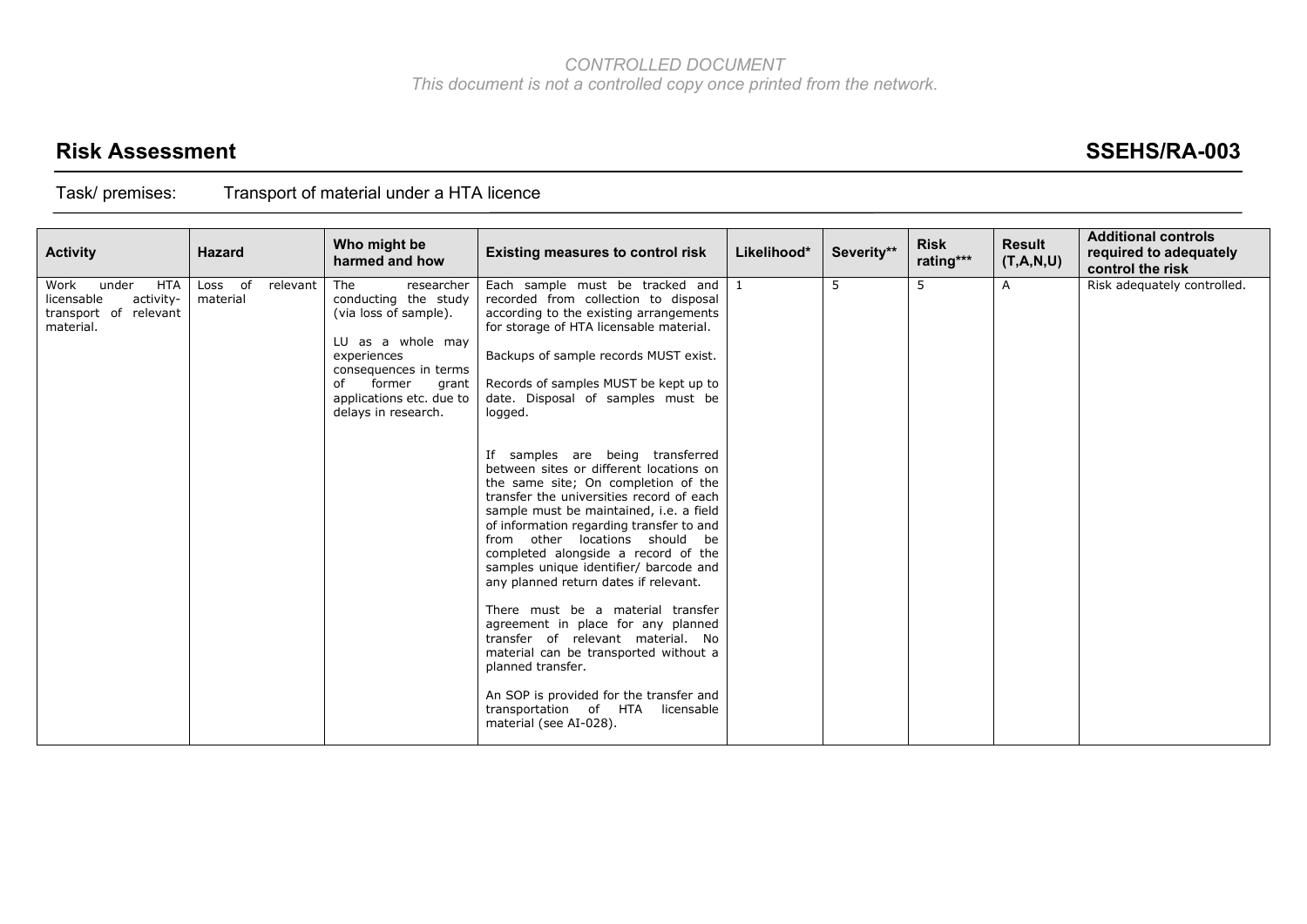## **Risk Assessment SSEHS/RA-003**

| <b>Activity</b>                                     | <b>Hazard</b>                                                 | Who might be<br>harmed and how                                                                                                                                                                                                      | <b>Existing measures to control risk</b>                                                                                                                                                                                                                                                                                                                                                           | Likelihood* | Severity** | <b>Risk</b><br>rating*** | <b>Result</b><br>(T,A,N,U) | <b>Additional controls</b><br>required to adequately<br>control the risk |
|-----------------------------------------------------|---------------------------------------------------------------|-------------------------------------------------------------------------------------------------------------------------------------------------------------------------------------------------------------------------------------|----------------------------------------------------------------------------------------------------------------------------------------------------------------------------------------------------------------------------------------------------------------------------------------------------------------------------------------------------------------------------------------------------|-------------|------------|--------------------------|----------------------------|--------------------------------------------------------------------------|
| <b>HTA</b><br>Work<br>under<br>licensable activity- | Infringement of HTA<br>license/ loss of<br>relevant material. | researcher<br>The<br>conducting the study<br>(via loss of sample).<br>LU as a whole may<br>experiences<br>consequences in terms<br>οf<br>former<br>grant<br>applications etc. due to<br>delays in research/<br>revoked HTA license. | NO HTA licensable material may be<br>transported from 1 establishment to the<br>other unless both establishments are<br>subject to an appropriate HTA license or<br>the samples are part of a study with<br>ethical approval from a recognised<br>ethics authority.<br>The named establishments are checked<br>for a HTA licence prior to the transfer<br>taking place. This is done by looking at |             |            |                          |                            | Risk adequately controlled.                                              |
|                                                     |                                                               |                                                                                                                                                                                                                                     | the<br>HTA<br>website<br>at<br>www.hta.gov.uk/establishments                                                                                                                                                                                                                                                                                                                                       |             |            |                          |                            |                                                                          |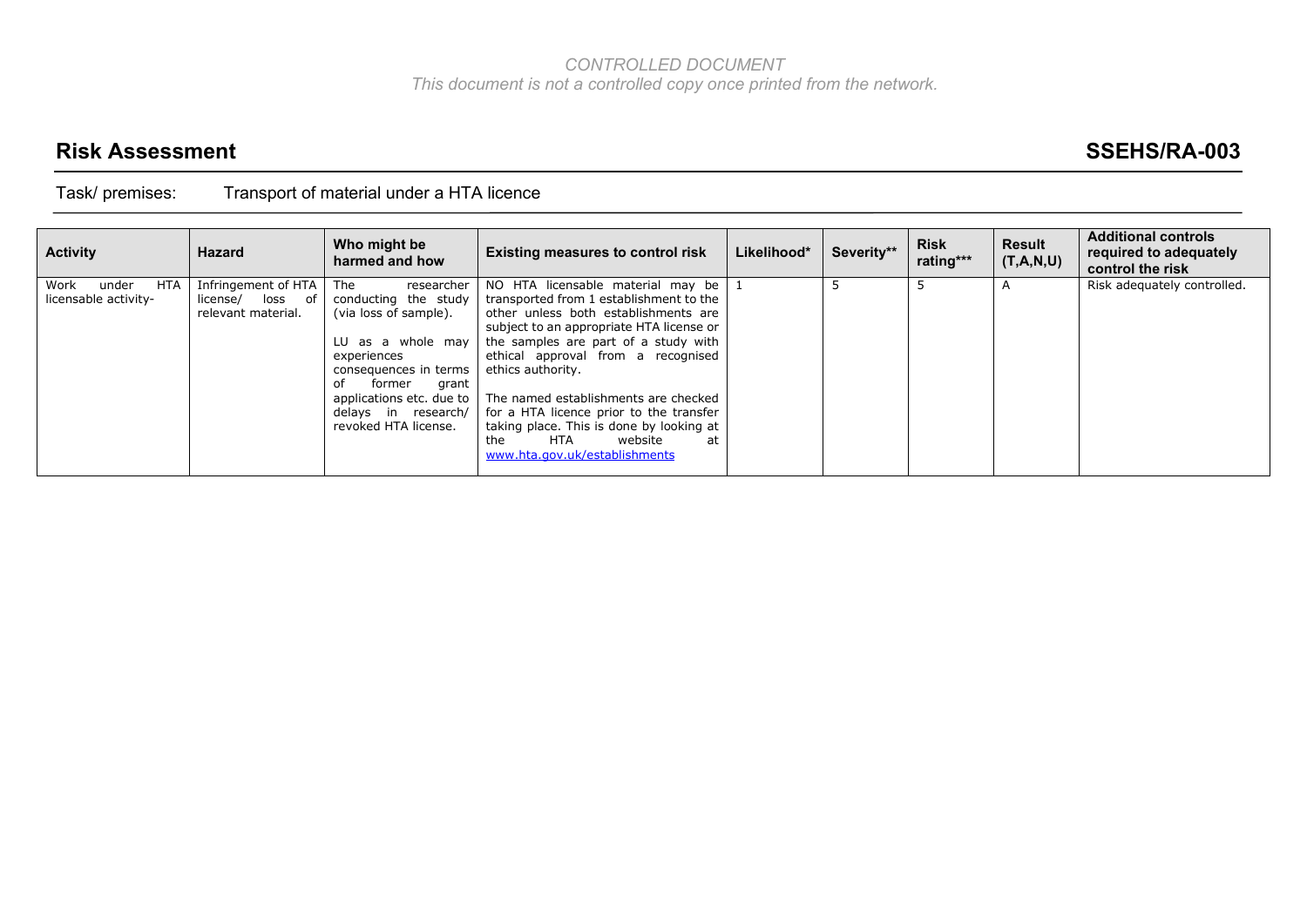## **Risk Assessment SSEHS/RA-003**

| <b>Activity</b>                                                                       | <b>Hazard</b>                                                                                                                                                          | Who might be<br>harmed and how                                                                                                                                                                                                                                                                                                      | <b>Existing measures to control risk</b>                                                                                                                                                                                                                                                                                                                                                                                                                                                                                                                                                                                                                                                                                                                                                                                                                                                                                                                                                                                                                                                                                                                                                                                                                                                                                                                                                                                                                                                                                                                                                                                                                                            | Likelihood*    | Severity** | <b>Risk</b><br>rating*** | <b>Result</b><br>(T,A,N,U) | <b>Additional controls</b><br>required to adequately<br>control the risk |
|---------------------------------------------------------------------------------------|------------------------------------------------------------------------------------------------------------------------------------------------------------------------|-------------------------------------------------------------------------------------------------------------------------------------------------------------------------------------------------------------------------------------------------------------------------------------------------------------------------------------|-------------------------------------------------------------------------------------------------------------------------------------------------------------------------------------------------------------------------------------------------------------------------------------------------------------------------------------------------------------------------------------------------------------------------------------------------------------------------------------------------------------------------------------------------------------------------------------------------------------------------------------------------------------------------------------------------------------------------------------------------------------------------------------------------------------------------------------------------------------------------------------------------------------------------------------------------------------------------------------------------------------------------------------------------------------------------------------------------------------------------------------------------------------------------------------------------------------------------------------------------------------------------------------------------------------------------------------------------------------------------------------------------------------------------------------------------------------------------------------------------------------------------------------------------------------------------------------------------------------------------------------------------------------------------------------|----------------|------------|--------------------------|----------------------------|--------------------------------------------------------------------------|
| Work<br>under<br>HTA<br>licensable<br>activity-<br>transport of relevant<br>material. | Damage of relevant<br>material / samples<br>rendered unusable<br>due to inappropriate<br>packaging/ storage<br>conditions/<br>prolonged<br>delays<br>during transport. | The<br>researcher<br>conducting the study<br>(via loss of sample).<br>LU as a whole may<br>experiences<br>consequences in terms<br>of<br>former<br>grant<br>applications etc. due to<br>delays in research/<br>revoked HTA license/<br>enforced cessation of<br>work.<br>LU may also suffer loss<br>of<br>reputation/<br>integrity. | Samples must be packaged appropriately and<br>suitable methods of transportation planned to<br>maintain the integrity of the sample during<br>transportation and according to the current<br>legislation and University policies (including those<br>for the correct labelling and identification of<br>samples).<br>If and when transport of relevant material occurs<br>between sites/ establishments; specialist courier<br>companies, conversant in the transport of HTA<br>licensable material and biological storage<br>conditions are employed.<br>There are 3 couriers on the University supplier list,<br>all of which have been approved and will provide<br>documents demonstrating continuity<br>of<br>ownership. Staff in the SSHES are made aware of<br>which couriers to use at the HTA training.<br>The 3 approved couriers all price differently. This<br>is to allow researchers to choose more affordable<br>options to prevent non declared transport of<br>samples due to lack of funds.<br>This mitigates the risk of the relevant samples<br>being damaged, and loss of relevant material.<br>The company chosen must be able to guarantee<br>and demonstrate continuity of ownership.<br>Samples for transportation must be collectively<br>labelled to include:-<br>The study<br>The principle investigator<br>Period during which samples were collected<br>Details of appropriate storage conditions.<br>Collection and delivery locations.<br>Planned time and date of delivery.<br>The carrier responsible for consignment.<br>The planned date of disposal<br>The signatures and times and date of receipt of<br>each person in the chain of custody. | $\overline{1}$ | 5          | 5                        | $\mathsf{A}$               | Risk adequately controlled.                                              |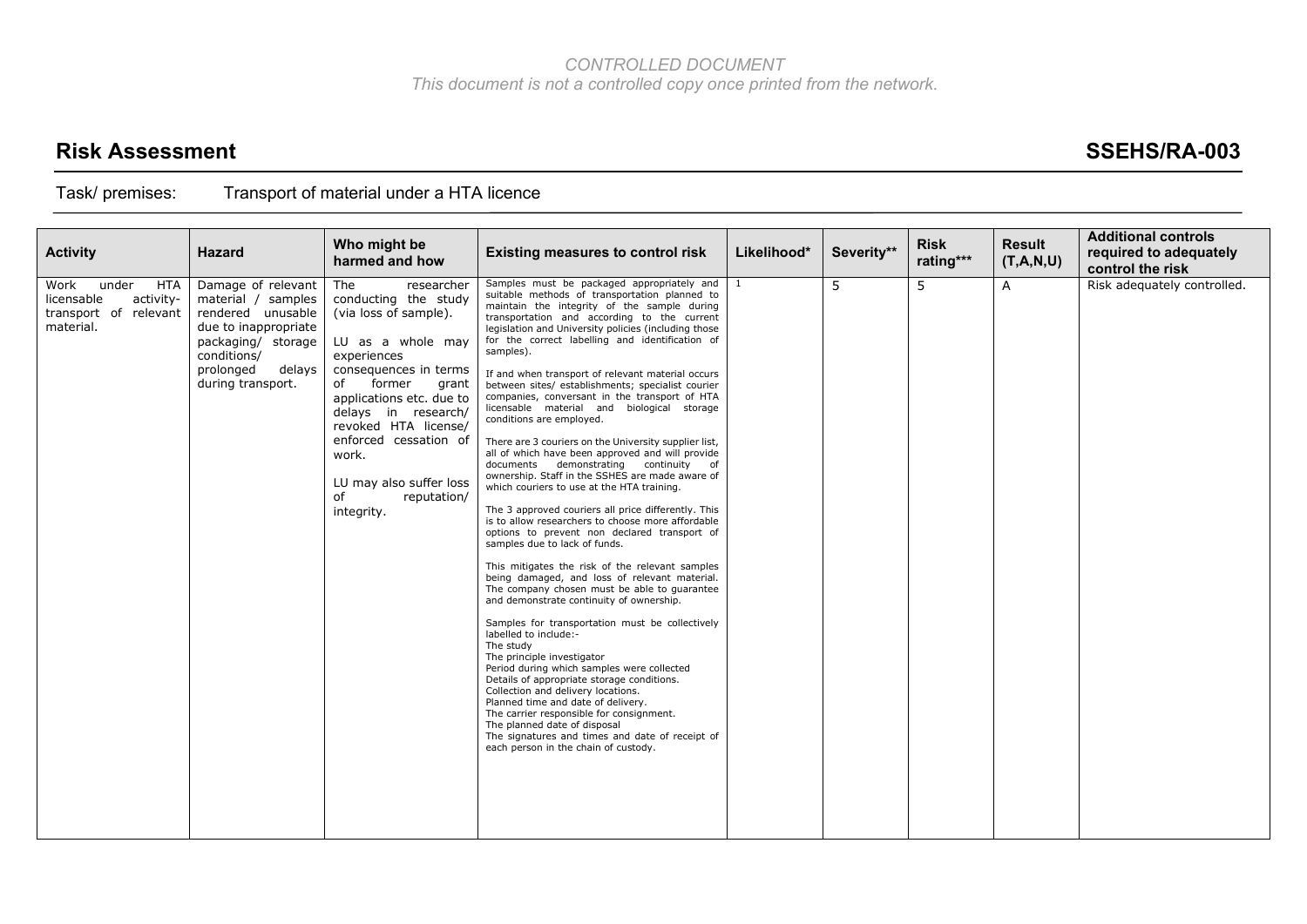## **Risk Assessment SSEHS/RA-003**

| <b>Activity</b>             | <b>Hazard</b>          | Who might be<br>harmed and how              | <b>Existing measures to control risk</b>                                   | Likelihood* | Severity** | <b>Risk</b><br>rating*** | <b>Result</b><br>(T,A,N,U) | <b>Additional controls</b><br>required to adequately<br>control the risk |
|-----------------------------|------------------------|---------------------------------------------|----------------------------------------------------------------------------|-------------|------------|--------------------------|----------------------------|--------------------------------------------------------------------------|
| Work<br><b>HTA</b><br>under | of<br>relevant<br>Loss | researcher<br>The                           | Samples of "Relevant material" are NOT                                     |             |            | 5                        |                            | Risk adequately controlled.                                              |
| activity-<br>licensable     | material.              | conducting the study                        | to be released to anybody unless                                           |             |            |                          |                            |                                                                          |
| transport of<br>relevant    |                        | (via loss of sample).                       | continuity of ownership can be                                             |             |            |                          |                            |                                                                          |
| material.                   |                        |                                             | demonstrated, and the relevant records                                     |             |            |                          |                            |                                                                          |
|                             |                        | LU as a whole may                           | kept.                                                                      |             |            |                          |                            |                                                                          |
|                             |                        | experiences                                 |                                                                            |             |            |                          |                            |                                                                          |
|                             |                        | consequences in terms                       | Samples of "relevant material are not to                                   |             |            |                          |                            |                                                                          |
|                             |                        | of<br>former<br>grant                       | be released to unauthorised individuals.                                   |             |            |                          |                            |                                                                          |
|                             |                        | applications etc. due to                    |                                                                            |             |            |                          |                            |                                                                          |
|                             |                        | delays in research/<br>revoked HTA license/ | All staff undergo HTA training and are<br>aware of the need to demonstrate |             |            |                          |                            |                                                                          |
|                             |                        |                                             |                                                                            |             |            |                          |                            |                                                                          |
|                             |                        | enforced cessation of<br>work.              | continuity of ownership.                                                   |             |            |                          |                            |                                                                          |
|                             |                        |                                             | If samples are suspected as lost all                                       |             |            |                          |                            |                                                                          |
|                             |                        | LU may also suffer loss                     | efforts must be made to retrieve the                                       |             |            |                          |                            |                                                                          |
|                             |                        | reputation/<br>οf                           | samples and this must be reported to                                       |             |            |                          |                            |                                                                          |
|                             |                        | integrity.                                  | the designated individual and the                                          |             |            |                          |                            |                                                                          |
|                             |                        |                                             | Regulatory Compliance Officer.                                             |             |            |                          |                            |                                                                          |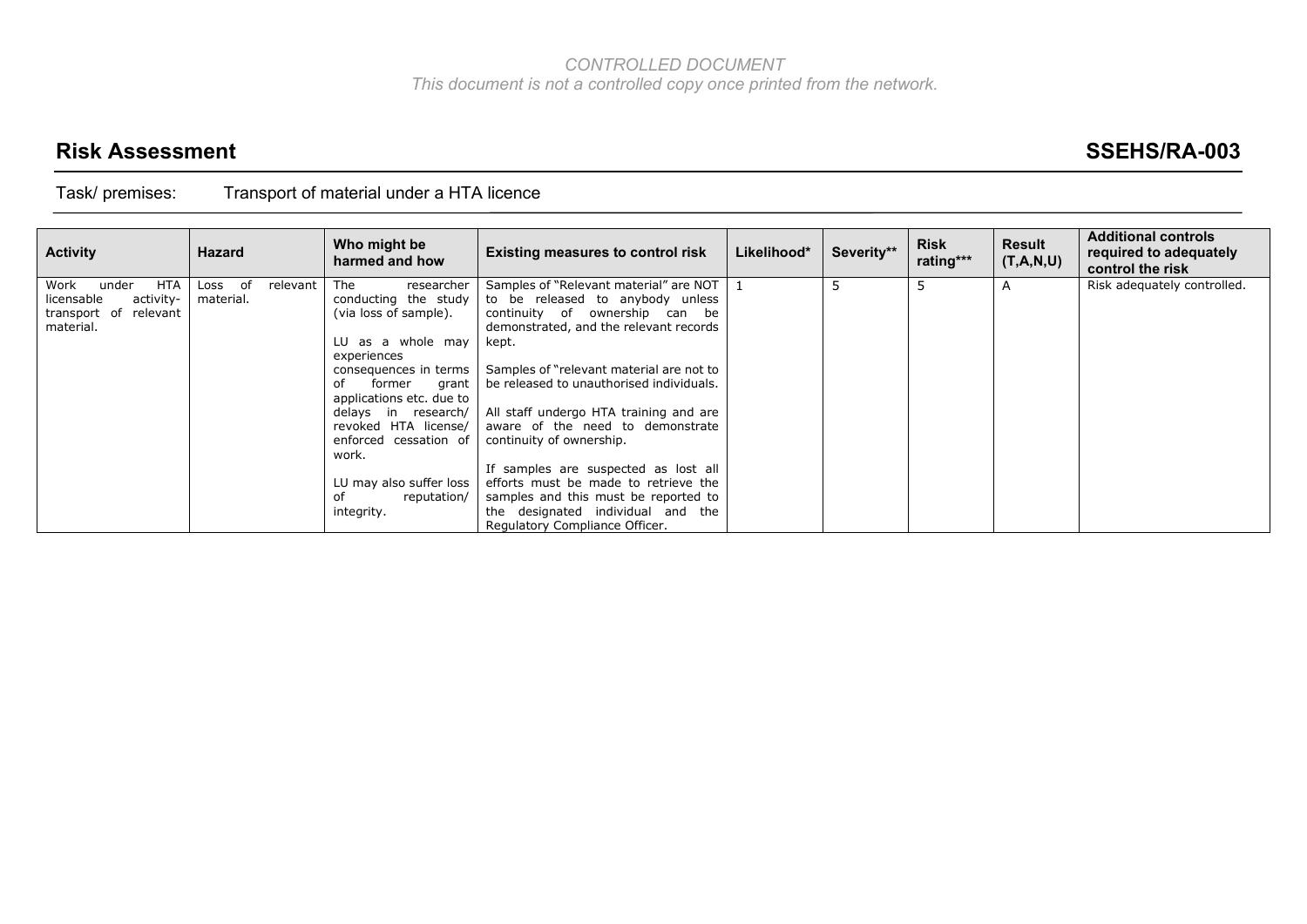## **Risk Assessment SSEHS/RA-003**

| <b>Activity</b>                             | <b>Hazard</b>   | Who might be<br>harmed and how                                                                                                                                                                                                                                                                                                     | <b>Existing measures to control risk</b>                                                                                                                                                                                                                                                                                                                                                                                                                                                                                                                                                                                                                                                                   | Likelihood* | Severity** | <b>Risk</b><br>rating*** | <b>Result</b><br>(T,A,N,U) | <b>Additional controls</b><br>required to adequately<br>control the risk |            |
|---------------------------------------------|-----------------|------------------------------------------------------------------------------------------------------------------------------------------------------------------------------------------------------------------------------------------------------------------------------------------------------------------------------------|------------------------------------------------------------------------------------------------------------------------------------------------------------------------------------------------------------------------------------------------------------------------------------------------------------------------------------------------------------------------------------------------------------------------------------------------------------------------------------------------------------------------------------------------------------------------------------------------------------------------------------------------------------------------------------------------------------|-------------|------------|--------------------------|----------------------------|--------------------------------------------------------------------------|------------|
| HTA<br>under<br>Work<br>licensable activity | Storage failure | The<br>researcher<br>conducting the study<br>(via loss of sample).<br>LU as a whole may<br>experience<br>consequences in terms<br>former<br>οf<br>grant<br>applications etc. due to<br>delays in research/<br>revoked HTA license/<br>enforced cessation of<br>work.<br>LU may also suffer loss<br>reputation/<br>of<br>integrity. | Freezer alarm systems and an out of $\vert$ 1<br>hours call out procedure is in place,<br>such that if storage failure does occur,<br>staff can be alerted to deal with the<br>issue straight away.<br>SOPs are available within each<br>Departments internal document storage<br>space.<br>Designated back up freezer space is<br>allocated for sample transfer if<br>necessary. This can include space in<br>other Depts if necessary and NCSEM has<br>back up generator in case of power<br>failure<br>Human samples are stored and logged<br>in specific designated locations such<br>that if an adverse incident (involving<br>storage failure) did occur they could be<br>located and moved quickly. |             | 5          | 5                        | A                          | Risk<br>controlled.                                                      | adequately |
|                                             |                 |                                                                                                                                                                                                                                                                                                                                    |                                                                                                                                                                                                                                                                                                                                                                                                                                                                                                                                                                                                                                                                                                            |             |            |                          |                            |                                                                          |            |
|                                             |                 |                                                                                                                                                                                                                                                                                                                                    |                                                                                                                                                                                                                                                                                                                                                                                                                                                                                                                                                                                                                                                                                                            |             |            |                          |                            |                                                                          |            |
|                                             |                 |                                                                                                                                                                                                                                                                                                                                    |                                                                                                                                                                                                                                                                                                                                                                                                                                                                                                                                                                                                                                                                                                            |             |            |                          |                            |                                                                          |            |
|                                             |                 |                                                                                                                                                                                                                                                                                                                                    |                                                                                                                                                                                                                                                                                                                                                                                                                                                                                                                                                                                                                                                                                                            |             |            |                          |                            |                                                                          |            |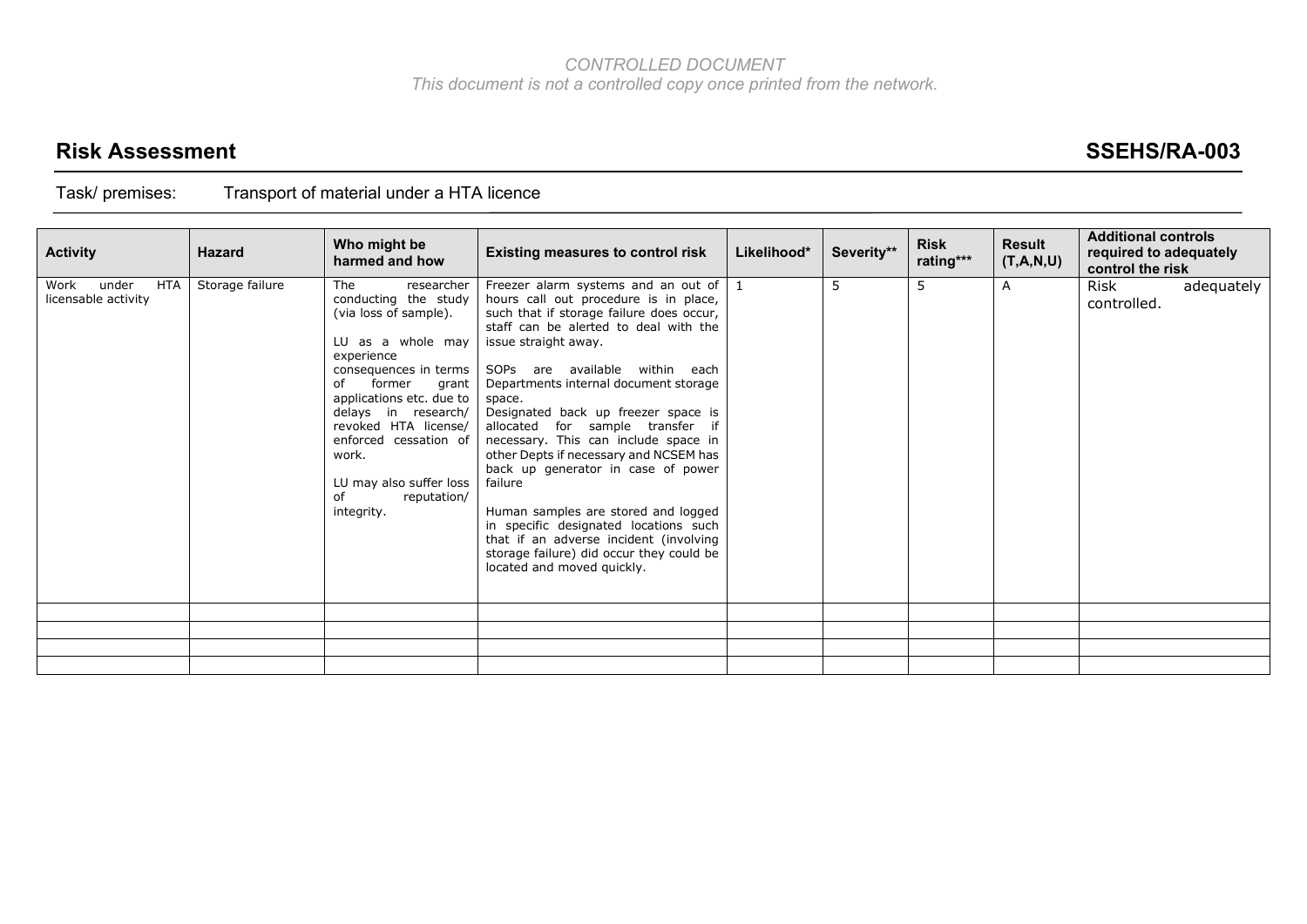## Risk Assessment SSEHS/RA-003

Task/ premises: Transport of material under a HTA licence

**Key: T**= trivial risk; **A** = adequately controlled, no further action necessary; **N** = not adequately controlled, actions required; **U** = unable to decide (further information required)

#### **\*Likelihood \*\*Severity**

- 5 Very likely risk will occur repeatedly. To be routinely expected once every 20 – 100 operations, possibly weekly or more frequently if done regularly.
- 4 Likely will occur several times a year so does not surprise when it happens. 4 Major injury permanent disability, serious amputation e.g. Loss of hand.
- 
- 
- 
- **\*\*\* Risk rating = Likelihood x Severity**

- 5 Fatality death of an employee or multiple fatalities.
- 
- 3 Possible may occur sometimes. Likely to occur once a year. 3 Medium injury e.g. Bad scald, or burn, fracture, minor amputation, temporary injury, loss of consciousness. Reportable to the HSE as a three day lost time (employee unavailable for normal work for over 3 days) or serious injury.
- 2 Unlikely but may occur perhaps once in every 10 to 100 years. 2 Minor injury More severe cut, sprain, strain, burn, etc. where return to work is not possible after treatment. It may be lost time less than 3 days.
- 1 Very unlikely to occur. Likelihood approaching zero. 1 No injury or very low injury scratch, bruise, knock, minor cut, needle stick etc. where the injury allows return to work after first aid treatment – no lost time.